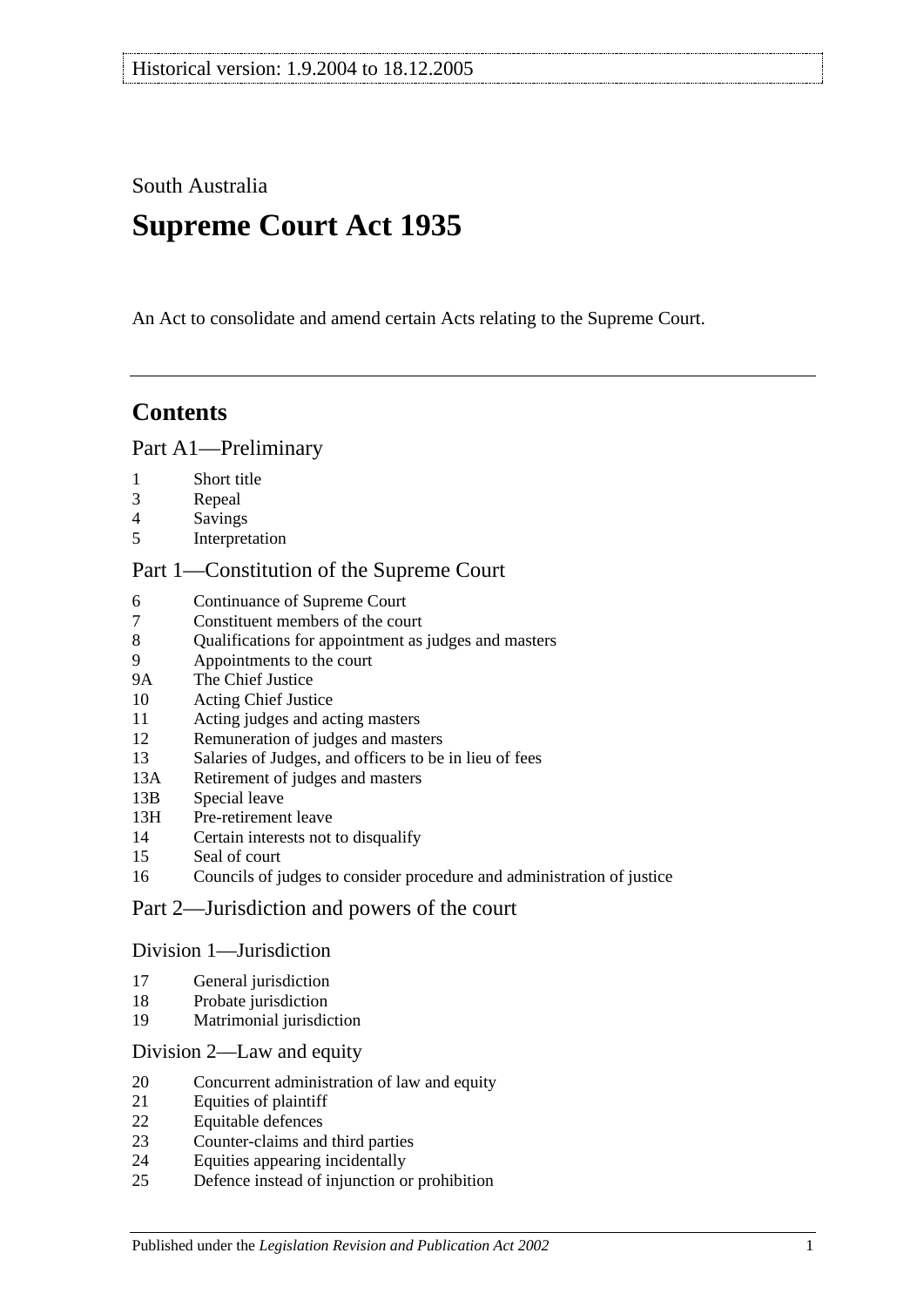- 26 [Common law and statutory rights and duties](#page-12-0)
- 27 [Court to do complete justice in cause so as to avoid multiplicity of suits](#page-12-1)
- 28 [Rules of equity to prevail where in conflict with common law](#page-12-2)

#### [Division 3—Miscellaneous powers](#page-12-3)

- 29 [Court may make orders to have effect of mandamus or injunction, and may appoint](#page-12-4)  [receivers](#page-12-4)
- 30 [Damages in certain cases](#page-13-0)
- 30A [Power to direct payment to infant](#page-13-1)
- 30B [Power to make interim assessment of damages](#page-13-2)
- 30BA [Consent orders for structured settlements](#page-16-0)
- 30C [Power to award interest](#page-16-1)
- 31 [Declaratory orders](#page-17-0)
- 32 [Court may order mortgage instead of sale in certain cases](#page-17-1)
- 34 [Court may direct sale of mortgaged property etc](#page-17-2)
- 35 [Power to require attendance of witnesses and production of evidentiary material](#page-17-3)
- 36 [Appointment of commissioners for taking affidavits](#page-18-0)
- 38 [Inspection of property in legal proceedings](#page-18-1)
- 39 [Vexatious proceedings](#page-18-2)
- 40 [Power of court with regard to costs](#page-19-0)
- 41 [Power to revive orders on abatement of cause](#page-19-1)

## [Part 3—Sittings and distribution of business](#page-19-2)

- 42 [Abolition of terms](#page-19-3)
- 43 [Reference to terms for computing time](#page-19-4)
- 44 Sitting [in vacation](#page-19-5)
- 45 [Time and place of sittings](#page-20-0)
- 46 [Adjournment from time to time and place to place](#page-20-1)
- 46A [Sittings in open court or in chambers](#page-20-2)
- 46B [Sittings required by proclamation](#page-20-3)
- 47 [Power to sit in several jurisdictions at one time](#page-20-4)
- 48 [Jurisdictional of Full Court, single judge and master](#page-20-5)
- 49 [Cases or points of law reserved for Full Court](#page-21-0)<br>50 Appeals against decisions of judges and maste
- [Appeals against decisions of judges and masters](#page-21-1)
- 51 [Applications for leave to appeal](#page-22-0)

#### [Part 3A—The Land and Valuation Court](#page-22-1)

- 62A [Interpretation](#page-22-2)
- 62B [Transitional provisions](#page-22-3)
- 62C [Establishment of Land and Valuation Court](#page-23-0)
- 62D [Jurisdiction of the Court](#page-23-1)
- 62E [Reference of matters involving question of valuation](#page-24-0)
- 62F [Appeals and cases stated](#page-24-1)
- 62G [Right of crown](#page-24-2)
- 62H [Rules of Court](#page-25-0)
- 62I [Sittings of Court](#page-25-1)

#### [Part 4—Procedure generally](#page-25-2)

- 63 [Criminal procedure](#page-25-3)
- 64 [Saving of existing procedure](#page-25-4)
- 65 [Mediation and conciliation](#page-26-0)
- 66 [Trial of issues by arbitrator](#page-26-1)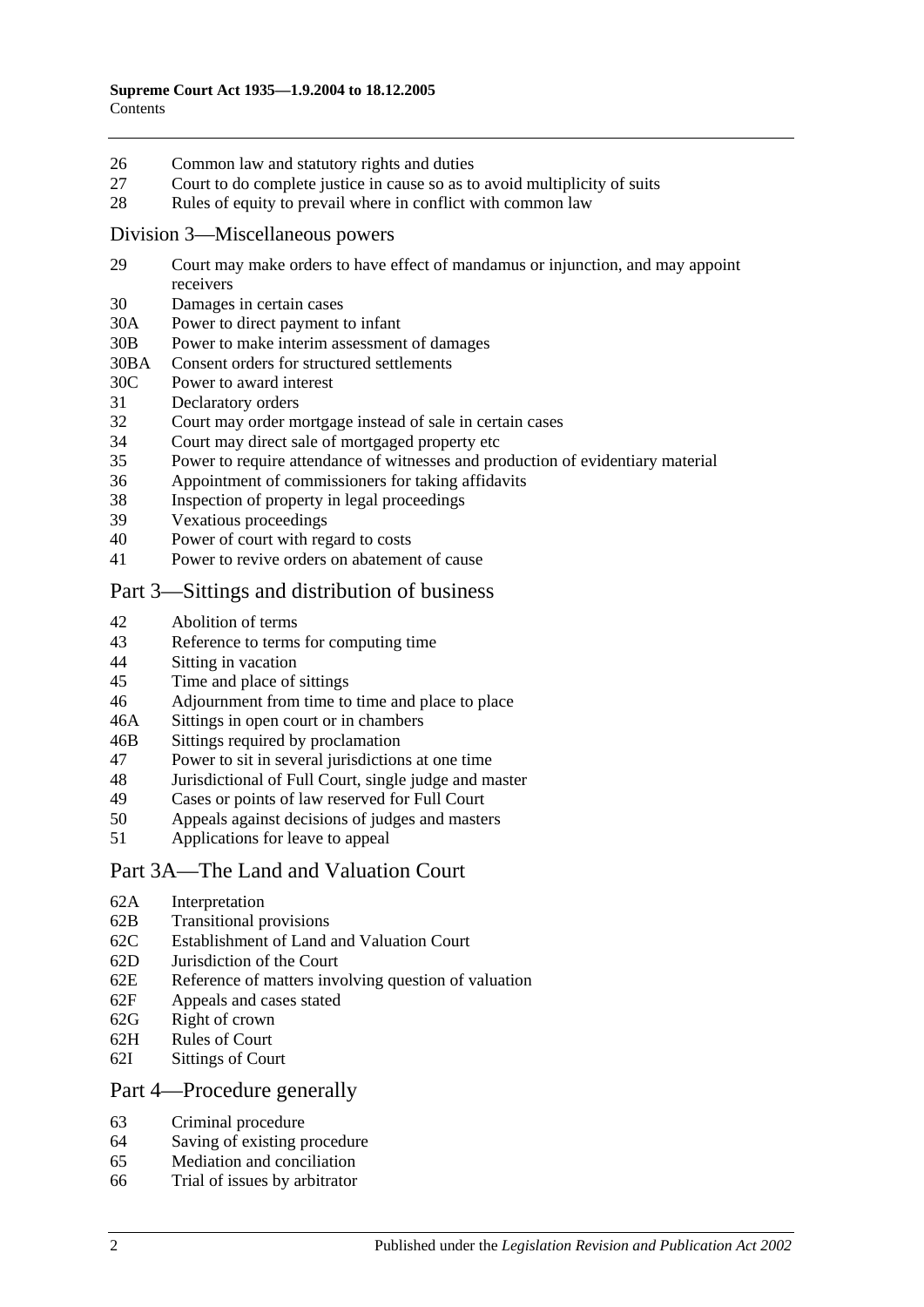- [Expert reports](#page-26-2)
- [Assessors](#page-27-0)
- [Rules of court](#page-27-1)

### [Part 6—Officers of the court](#page-28-0)

#### [Division 1—Registrar](#page-28-1)

#### [The registrar](#page-28-2)

#### [Division 2—Tipstaves](#page-28-3)

- [Appointment of tipstaves](#page-28-4)
- [Duty of tipstaves](#page-29-0)
- [Other duties](#page-29-1)

#### [Division 3—Further provisions as to officers](#page-29-2)

- [Appointment of other officers](#page-29-3)
- [Duties of officers](#page-29-4)
- 110A [Administrative and ancillary staff](#page-29-5)
- 110B [Responsibilities of non-judicial staff](#page-29-6)

#### [Part 7—Miscellaneous provisions](#page-30-0)

- [Rules as to division of loss upon collision at sea](#page-30-1)
- [Damages for personal injuries](#page-30-2)
- [Right of contribution](#page-30-3)
- [Interest on judgement debts](#page-31-0)
- [Orders to bring prisoners for examination](#page-31-1)
- [Legal process](#page-31-2)
- 118A [Service](#page-31-3)
- [Suitors' funds to vest in master](#page-31-4)
- [Securities in court](#page-32-0)
- [Liability of Treasurer for default of master](#page-32-1)
- [Banking and investment of suitors' funds](#page-32-2)<br>123 Investments made under order of the cour
- [Investments made under order of the court](#page-32-3)
- [Validity of payments etc pursuant to rules of court](#page-32-4)
- [Remittances by post](#page-32-5)
- [Power to appoint deputies](#page-33-0)
- [Rules of Court](#page-33-1)
- [Payment to the Treasurer of unclaimed suitors' funds](#page-33-2)
- [Party subsequently claiming may petition the](#page-33-3) Supreme Court etc
- [Court fees](#page-33-4)
- [Accessibility of evidence etc](#page-34-0)

## [Schedule—Acts repealed](#page-34-1)

## [Legislative history](#page-37-0)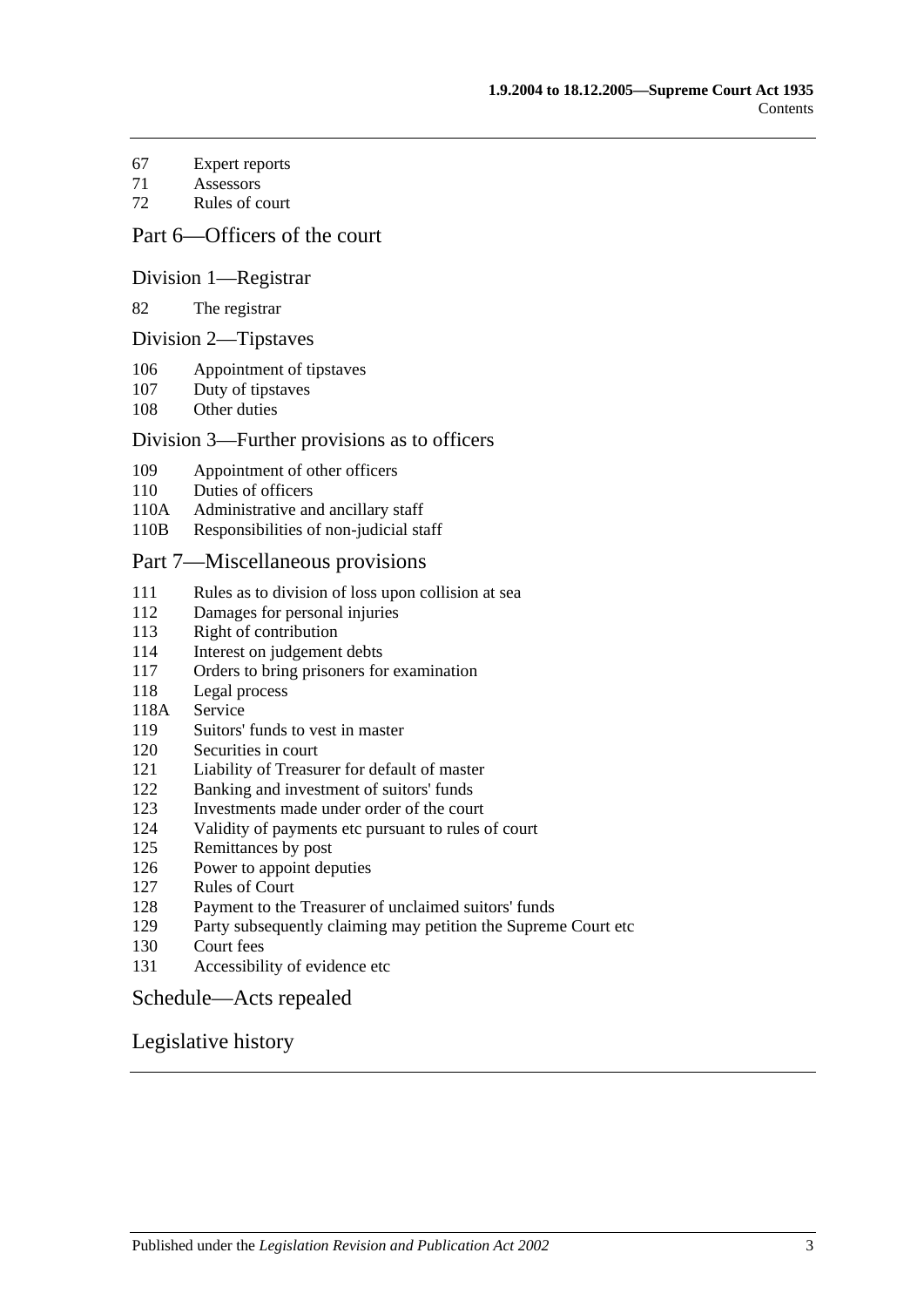## <span id="page-3-0"></span>**The Parliament of South Australia enacts as follows:**

# **Part A1—Preliminary**

### <span id="page-3-1"></span>**1—Short title**

This Act may be cited as the *Supreme Court Act 1935*.

### <span id="page-3-2"></span>**3—Repeal**

The Acts mentioned in the [Schedule](#page-34-1) to this Act are repealed to the extent shown in that [Schedule:](#page-34-1)

Provided that—

- (a) the repeal shall not affect any principle or rule of law, or any established jurisdiction, notwithstanding that the same may have been affirmed by, or derived from, any of the repealed enactments; and
- (b) any rule, order, or regulation made, and any commission issued, direction given, or thing done, under any enactment repealed by this Act shall continue in force so far as it could have been made, issued, given, or done under this Act, and shall have effect as if it had been so made, issued, given, or done.

## <span id="page-3-3"></span>**4—Savings**

- (1) Nothing in this Act shall—
	- (a) take away or impair any substantive right or privilege of any person:
	- (b) affect any rule of practice or procedure existing at the time of the passing of this Act except to the extent expressly mentioned in this Act or in any rules of court made under this Act:
	- (c) revive any law, enactment, regulation, or rule of court not in force at the time of the passing of this Act:
	- (d) affect in any way anything done or suffered before the passing of this Act under any Act repealed by this Act:
	- (e) affect in any way any proceedings pending at the time of the passing of this Act.
- (2) Save as otherwise expressly provided, nothing in this Act shall affect the operation of any enactment, which is in force at the commencement of this Act, and is not repealed by this Act.

## <span id="page-3-4"></span>**5—Interpretation**

(1) In this Act, unless the context otherwise requires, or some other meaning is clearly intended—

*court* means the Supreme Court of South Australia;

*cause* includes any action, suit, or other original proceeding between a plaintiff and a defendant;

*defendant* includes every person served with any writ of summons or process or served with notice of, or entitled to attend any proceeding;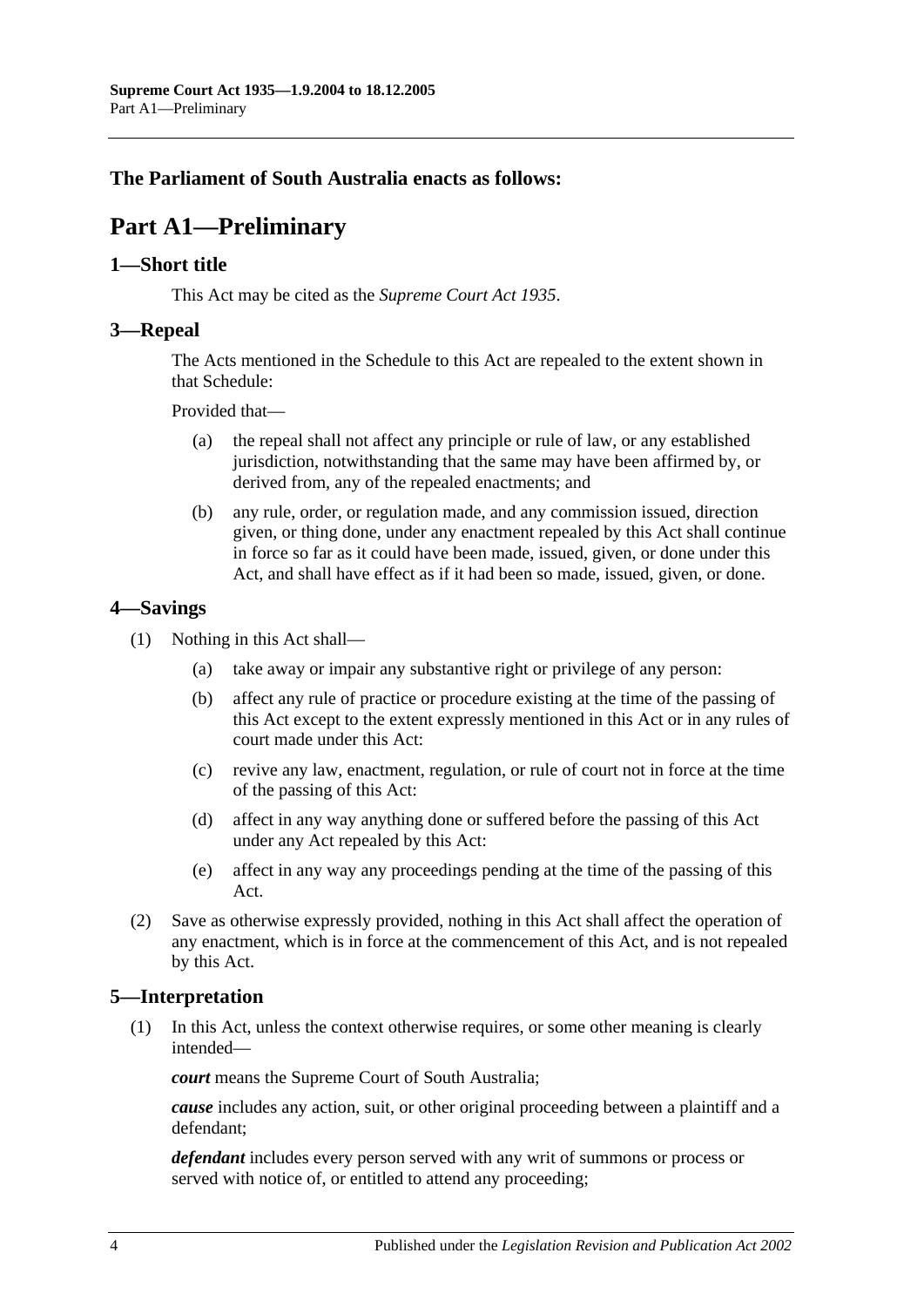*evidentiary material* means any document, object or substance of evidentiary value in proceedings before the court and includes any document, object or substance that should, in the opinion of the court, be produced for the purpose of enabling the court to determine whether or not it has evidentiary value;

*existing* means existing at the time of the passing of this Act;

*formerly*, when used in relation to the courts or the law or practice in England, means prior to the *[Supreme Court of Judicature Act](http://www.legislation.sa.gov.au/index.aspx?action=legref&type=act&legtitle=Supreme%20Court%20of%20Judicature%20Act%201873) 1873* and when used in relation to the court or the law or practice in South Australia, means before the passing of the *[Supreme Court Act](http://www.legislation.sa.gov.au/index.aspx?action=legref&type=act&legtitle=Supreme%20Court%20Act%201878) 1878*;

*Full Court* means the Supreme Court consisting of—

- (a) not less than three judges; or
- (b) if three judges are not available to sit in the Full Court, any two judges;

*judge* includes the Chief Justice and any puisne judge of the court;

*judgment* includes decree;

*jurisdiction* of the court includes powers and authorities (whether of a judicial, ministerial or administrative nature) vested in the court, a judge, or a master by law or custom;

*master* means a person holding the office of master of the court;

*matter* includes every proceeding in the court not in a cause;

*order* includes rule;

*parties* includes as well as the plaintiff and defendant in the action any person not originally a party against whom any counterclaim is set up, or who has been served with notice to appear under any of the rules of court; and also every person served with notice of or attending any proceeding, although not named on the record;

*petitioner* includes every person making any application to the court, either by petition, motion, or summons, otherwise than as against any defendant;

*plaintiff* includes every person asking any relief (otherwise than by way of counterclaim as a defendant) against any other person by any form of proceeding, whether the same be taken by action, suit, petition, motion, summons, or otherwise;

*pleading* includes any petition or summons, and also the statement in writing of the claim or demand of any plaintiff and of the defence of any defendant thereto, and also any other matter by rules of court to be included under the term *pleading*;

*registrar* means a person holding, or acting in, the office of registrar of the court;

*rules of court* includes forms;

*suit* includes action;

*suitors' funds* means moneys in the custody or charge of the court that have been paid into the court for or on account of, or to the use or credit of, any person in a cause or matter, and includes interest and accretions upon any such moneys.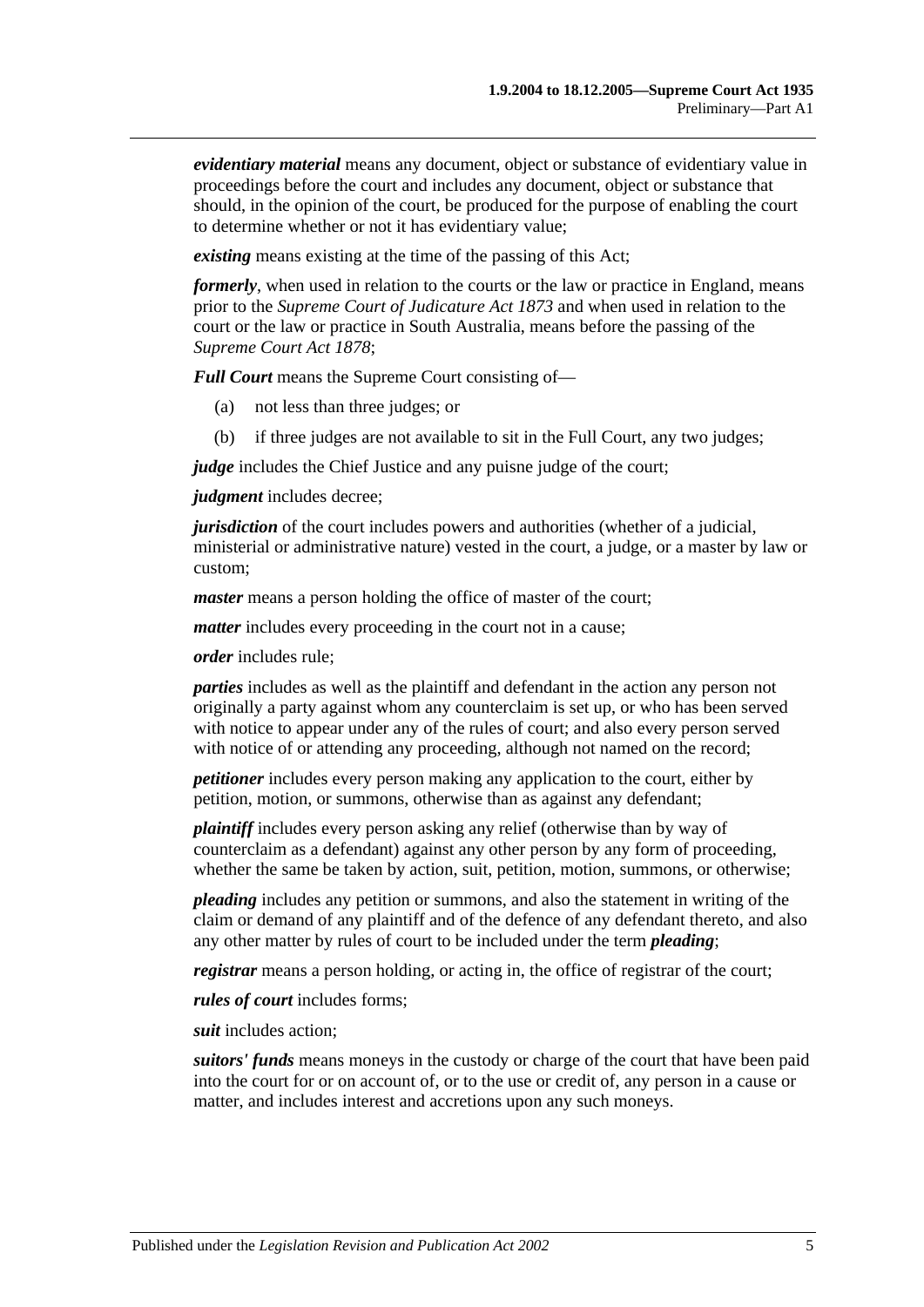- (2) Subject to the rules of court, a reference in an Act, or in any regulation, by-law, or instrument made under an Act, to the master or a deputy master of the court shall—
	- (a) where the reference occurs in connection with the performance of an act of a judicial nature—be construed as a reference to a master; and
	- (b) where the reference occurs in connection with the performance of an act of an administrative nature—be construed as a reference to the registrar.

## <span id="page-5-0"></span>**Part 1—Constitution of the Supreme Court**

## <span id="page-5-1"></span>**6—Continuance of Supreme Court**

The Supreme Court of South Australia as by law established is hereby continued as the superior court of record, in which has been vested all such jurisdiction (whether original or appellate) as is at the passing of this Act vested in, or capable of being exercised by that court.

## <span id="page-5-2"></span>**7—Constituent members of the court**

- (1) The court shall be constituted of the Chief Justice, the puisne judges and the masters appointed, and for the time being holding office, under this Act.
- (2) Subject to any express provision in this or any other Act, all the judges shall have, in all respects, equal power, authority and jurisdiction and the masters shall have power, authority and jurisdiction to the extent authorised by this or any other Act or by rules of court made under this or any other Act.
- (3) The puisne judges shall be styled "Justices of the Supreme Court of South Australia".
- (4) A Master is, while holding that office, also a District Court Judge.

## <span id="page-5-3"></span>**8—Qualifications for appointment as judges and masters**

- (1) No person shall be qualified for appointment as a puisne judge of the court unless he is a practitioner of the court of not less than ten years' standing.
- (2) No person shall be qualified for appointment as Chief Justice unless he is a practitioner of the court of not less than fifteen years' standing or a puisne judge of the court.
- (3) No person shall be qualified for appointment as a master unless he is a practitioner of the court of not less than seven years standing.
- (4) For the purpose of determining whether a practitioner of the court has the standing necessary for appointment as a judge or master, periods of legal practice and (where relevant) judicial service within and outside the State will be taken into account.

## <span id="page-5-4"></span>**9—Appointments to the court**

- (1) Whenever necessary, the Governor shall appoint a qualified person to hold the office of judge of the court with the tenure prescribed by the *[Constitution Act](http://www.legislation.sa.gov.au/index.aspx?action=legref&type=act&legtitle=Constitution%20Act%201934) 1934*, but subject to the provisions of this Act as to retirement.
- (2) Appointments to the office of master shall be made by the Governor whenever necessary.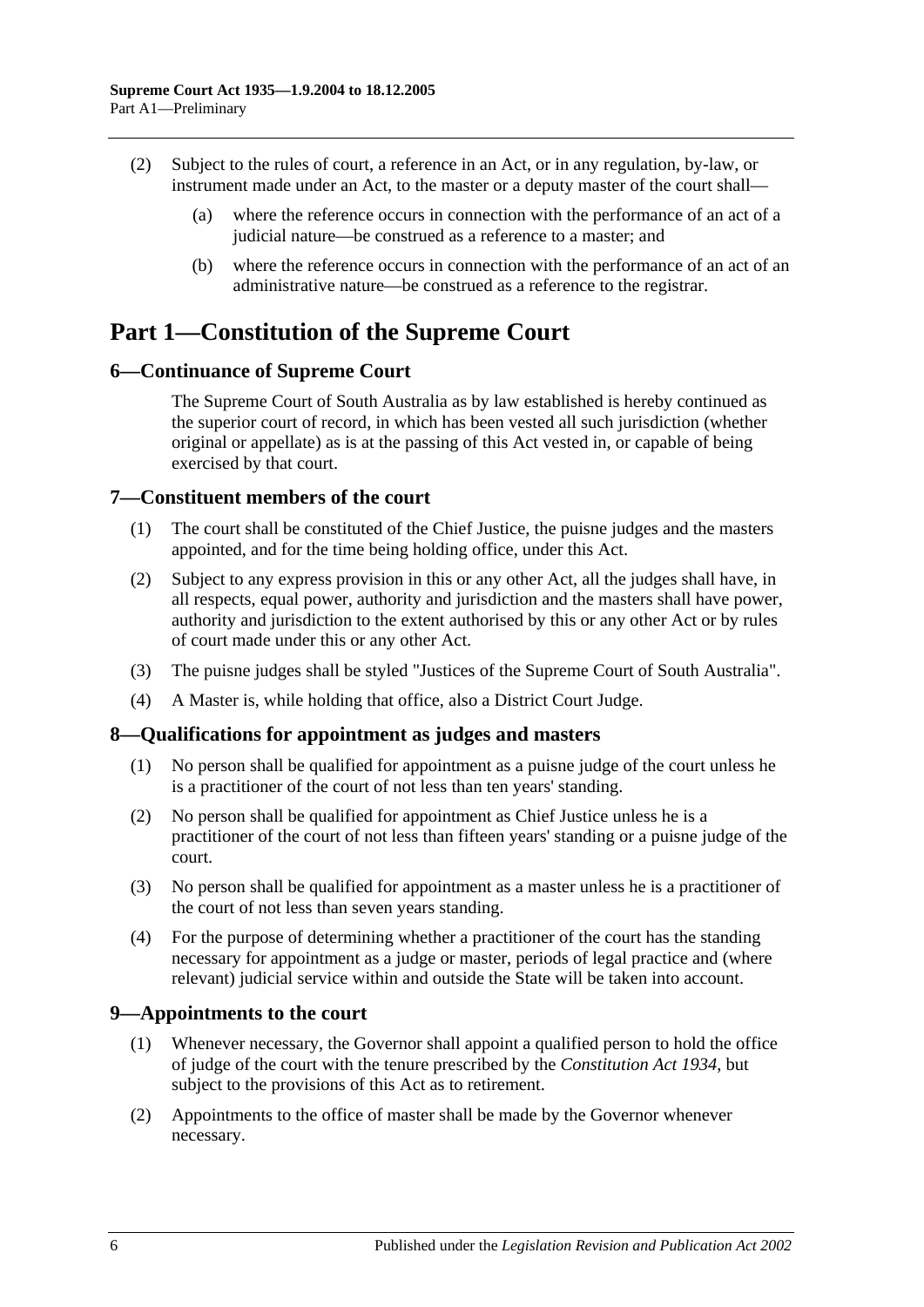(3) Subject to the provisions of this Act as to retirement, the commission of a master shall remain in full force during his good behaviour but the Governor may, upon the address of both Houses of Parliament, remove a master from office and revoke his commission.

## <span id="page-6-0"></span>**9A—The Chief Justice**

- (1) The Chief Justice is the principal judicial officer of the court.
- (2) The Chief Justice is responsible for the administration of the court.

## <span id="page-6-1"></span>**10—Acting Chief Justice**

- (1) If the Chief Justice is absent on leave, or for any reason is unable for the time being to perform the duties of his office, the Governor may appoint a puisne judge of the court to be Acting Chief Justice thereof until the Chief Justice returns to the execution of the duties of his office.
- (2) Upon every such appointment any power or duty, which is attached by this or any other Act to the office of the Chief Justice, shall devolve upon the judge so appointed, and in default of any such appointment, shall devolve (during the absence or inability of the Chief Justice) upon the senior puisne judge.

## <span id="page-6-5"></span><span id="page-6-2"></span>**11—Acting judges and acting masters**

- (1) Where it appears necessary or desirable to do so in the interests of the administration of justice, the Governor may, subject to [subsection](#page-6-4) (6)—
	- (a) appoint a person who is qualified for appointment as a puisne judge as an acting judge; or
	- (b) appoint a person who is qualified for appointment as a master as an acting master.
- (1a) A former judge or master who has retired from office is eligible for appointment as an acting judge or an acting master.
- (1b) An appointment under this section will be for a term not exceeding 12 months.
- (2) The jurisdiction of the court is exercisable by an acting judge to the same extent as by a judge, and by an acting master to the same extent as by a master.
- (3) An acting judge or acting master has the same privileges and immunities as a judge or master.
- (5) An acting judge or an acting master may, notwithstanding the expiration of the period of his appointment, complete the hearing of any proceedings part-heard by him before the expiration of that period and, in relation to any such proceedings, shall be deemed to continue as an acting judge, or acting master.
- <span id="page-6-4"></span>(6) A Deputy President of the Industrial Court or a District Court Judge shall not be appointed as an acting judge under [subsection](#page-6-5) (1) except on the recommendation of the Chief Justice made with the concurrence of the President of the Industrial Court or the Senior Judge of the District Court, as the case requires.

## <span id="page-6-3"></span>**12—Remuneration of judges and masters**

(1) The Chief Justice and each puisne judge are entitled to salary and allowances at rates determined by the Remuneration Tribunal in relation to the respective offices.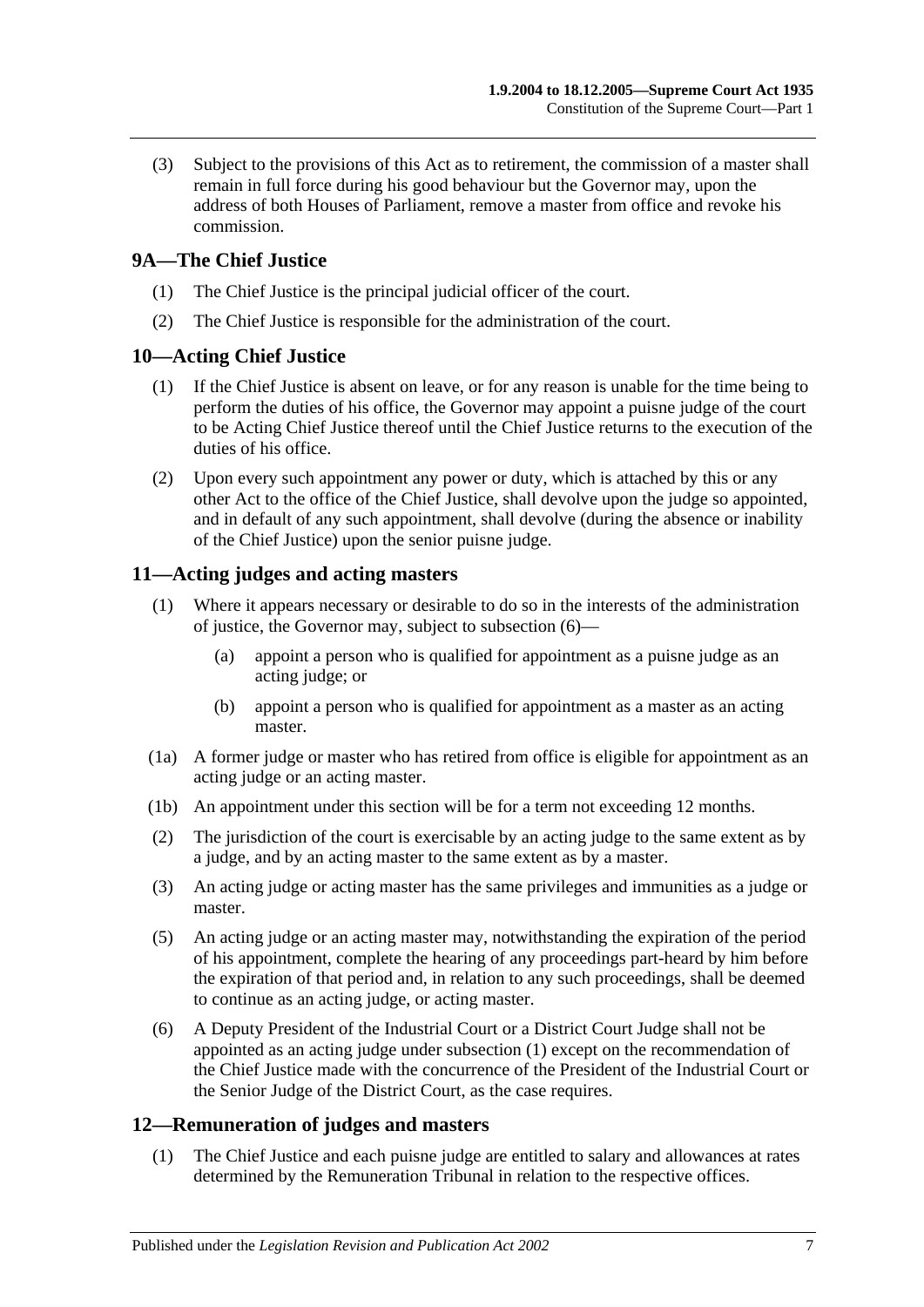- (2) A master is entitled to salary and allowances at the rates applicable to a District Court Judge.
- (3) A rate of salary for a judge or master cannot be reduced by determination of the Remuneration Tribunal.
- (4) The remuneration of the judges and masters is payable from the General Revenue of the State, which is appropriated to the necessary extent.

#### <span id="page-7-0"></span>**13—Salaries of Judges, and officers to be in lieu of fees**

The salaries of the judges, and of the officers of the court, shall be in lieu of all fees or other emoluments whatsoever, it being the intent of this Act that the judges and the officers of the court shall derive no emolument from any fees payable under the authority of this Act, but that such fees shall be paid to the Treasurer in aid of the general revenue of the State.

### <span id="page-7-1"></span>**13A—Retirement of judges and masters**

- (1) A judge or master shall retire on reaching the age of seventy years.
- (2) Section 74 of the *[Constitution Act](http://www.legislation.sa.gov.au/index.aspx?action=legref&type=act&legtitle=Constitution%20Act%201934) 1934* shall be read subject to this section.
- (3) A judge or master who retires or resigns may nevertheless complete the hearing and determination of proceedings part-heard by him before his retirement or resignation and, in relation to any such proceedings, shall be deemed to continue as a judge or master (as the case may require).

#### <span id="page-7-2"></span>**13B—Special leave**

- (1) A judge may apply to the Chief Justice for special leave without remuneration.
- (2) The Governor may, on the recommendation of the Chief Justice, grant an application for special leave under this section.
- (3) A period of special leave under this section will not be taken to be judicial service within the meaning of the *[Judges' Pensions Act](http://www.legislation.sa.gov.au/index.aspx?action=legref&type=act&legtitle=Judges%20Pensions%20Act%201971) 1971*.

#### <span id="page-7-4"></span><span id="page-7-3"></span>**13H—Pre-retirement leave**

- (1) Subject to this section, the Governor may grant to any judge or master immediately prior to his retirement not more than six months leave of absence on full salary.
- <span id="page-7-5"></span>(2) Where a judge or master retires or resigns without taking any leave which had been or could have been granted to him under [subsection](#page-7-4) (1) of this section, the Governor may direct that a cash payment be made to him in lieu of the leave not so taken. The payment shall not exceed the amount of the salary of the judge or master for a period equal to the period of the leave not so taken, calculated at the rate at which he was being paid at the time of the retirement or resignation.
- (3) A direction under [subsection](#page-7-5) (2) of this section may be given before or after the retirement or resignation of the judge or master and a payment under that subsection may be made before or after that retirement or resignation.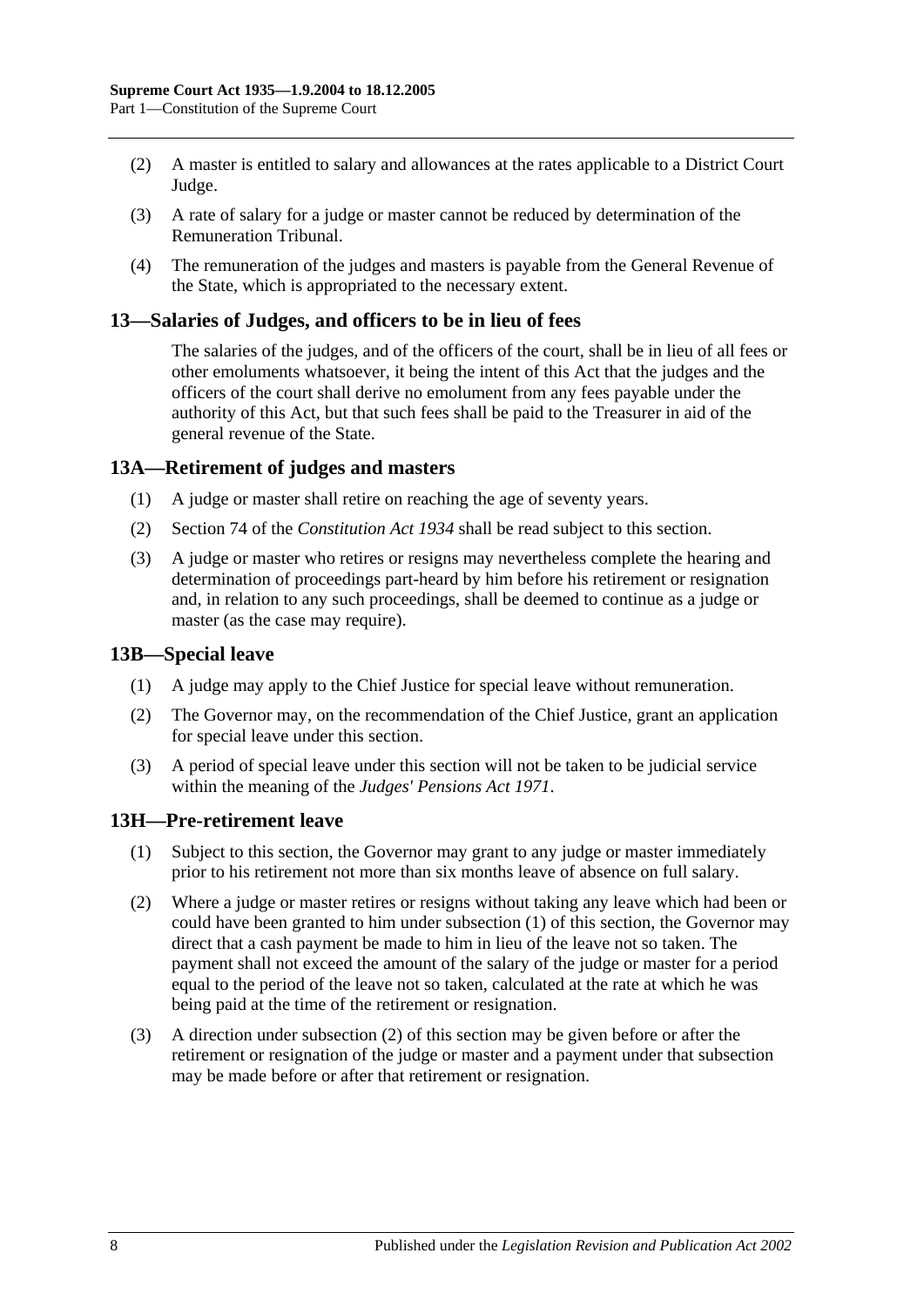- (4) If any judge or master dies before the commencement or during the currency of any leave granted or before such leave has been granted pursuant to [subsection](#page-7-4) (1) of this section the Governor may, in respect of the period of the leave so granted or the unexpired portion thereof, or in respect of the period of the leave which might have been granted (according to the circumstances of the case), pay to the dependants (if any) of such judge or master the amounts of salary which would have been payable to such judge or master himself if he had survived.
- (4a) If the judge or master died without leaving any dependants the Governor may pay the said amounts of salary to his personal representatives.
- (4b) Any question as to—
	- (a) whether there are any dependants in any particular case, or who are the dependants;
	- (b) what dependant or dependants shall be entitled to the benefit of payments made under this subsection, and in what proportions if more than one dependant,

shall be settled by the Governor, as he deems proper.

(4c) In this section—

*dependants* means those members of the family of a judge or master who were wholly or in part dependent upon his earnings at the time of his death;

*members of the family* includes wife or husband, parents, grandparents, step-parents, children, grandchildren, step-children, brothers, sisters, half-brothers and half-sisters.

- (5) Where leave is granted to any judge or master under this section, that judge or master may, at the commencement of such leave, be paid the total salary which would be payable to him during the currency of the leave.
- (6) This section shall not apply to a master who was, immediately before the commencement of the *[Statutes Amendment \(Administration of Courts and Tribunals\)](http://www.legislation.sa.gov.au/index.aspx?action=legref&type=act&legtitle=Statutes%20Amendment%20(Administration%20of%20Courts%20and%20Tribunals)%20Act%201981)  Act [1981](http://www.legislation.sa.gov.au/index.aspx?action=legref&type=act&legtitle=Statutes%20Amendment%20(Administration%20of%20Courts%20and%20Tribunals)%20Act%201981)*, the master or a deputy master of the court.

## <span id="page-8-0"></span>**14—Certain interests not to disqualify**

A judge or master of the court shall not be incapable of acting in his judicial office in any proceeding by reason of his being one of several ratepayers or taxpayers or one of any other class of persons liable in common with others to contribute to or to be benefited by any rate or tax which may be increased, diminished or in any way affected by that proceeding.

#### <span id="page-8-1"></span>**15—Seal of court**

- (1) The court shall continue to have and use a seal bearing a device or impression of the Royal Arms, within an exergue or label surrounding the same, and with the following inscription: "Supreme Court, South Australia"; and the said seal shall be kept in the custody of the registrar.
- (2) There shall also be kept and used such other seals as are required for the business of the court, and such seals shall be in such form and kept in such custody as the Chief Justice directs.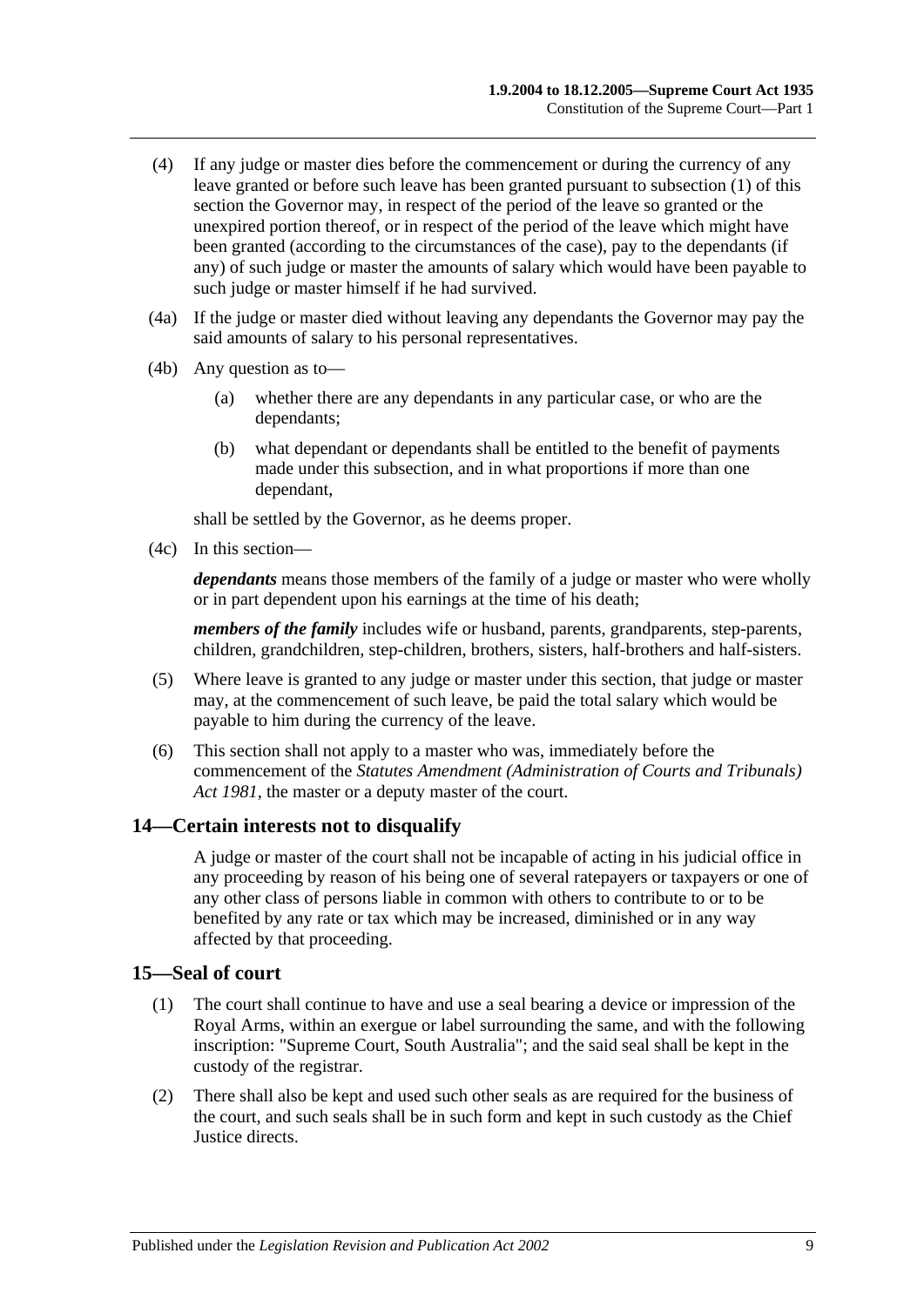(3) All documents and exemplifications and copies thereof purporting to be sealed with any such seal shall be receivable in evidence without further proof of the seal.

## <span id="page-9-0"></span>**16—Councils of judges to consider procedure and administration of justice**

The judges shall—

- (a) assemble once at least in every year for the purpose of considering the operation of this Act and of the rules of court for the time being in force, and also the working of the several offices, and the arrangements relative to the duties of the officers of the court respectively, and of inquiring and examining into any defects which appear to exist in the system of procedure or the administration of the law in the said court; and
- (b) report annually to the Attorney-General of the State what (if any) amendments it would, in their judgment, be expedient to make in this Act, or otherwise relating to the administration of justice, and what other provisions (if any) which cannot be carried into effect without the authority of Parliament, it would be expedient to make for the better administration of justice.

## <span id="page-9-1"></span>**Part 2—Jurisdiction and powers of the court**

## <span id="page-9-2"></span>**Division 1—Jurisdiction**

## <span id="page-9-3"></span>**17—General jurisdiction**

- (1) The court shall be a court of law and equity.
- (2) There shall be vested in the court—
	- (a) the like jurisdiction, in and for the State, as was formerly vested in, or capable of being exercised by, all or any of the courts in England, following:
		- (i) The High Court of Chancery, both as a common law court and as a court of equity:
		- (ii) The Court of Queen's Bench:
		- (iii) The Court of Common Pleas at Westminster:
		- (iv) The Court of Exchequer both as a court of revenue and as a court of common law:
		- (v) The courts created by commissions of assize:
	- (b) such other jurisdiction, whether original or appellate, as is vested in, or capable of being exercised by the court:
	- (c) such other jurisdiction as is in this Act conferred upon the court.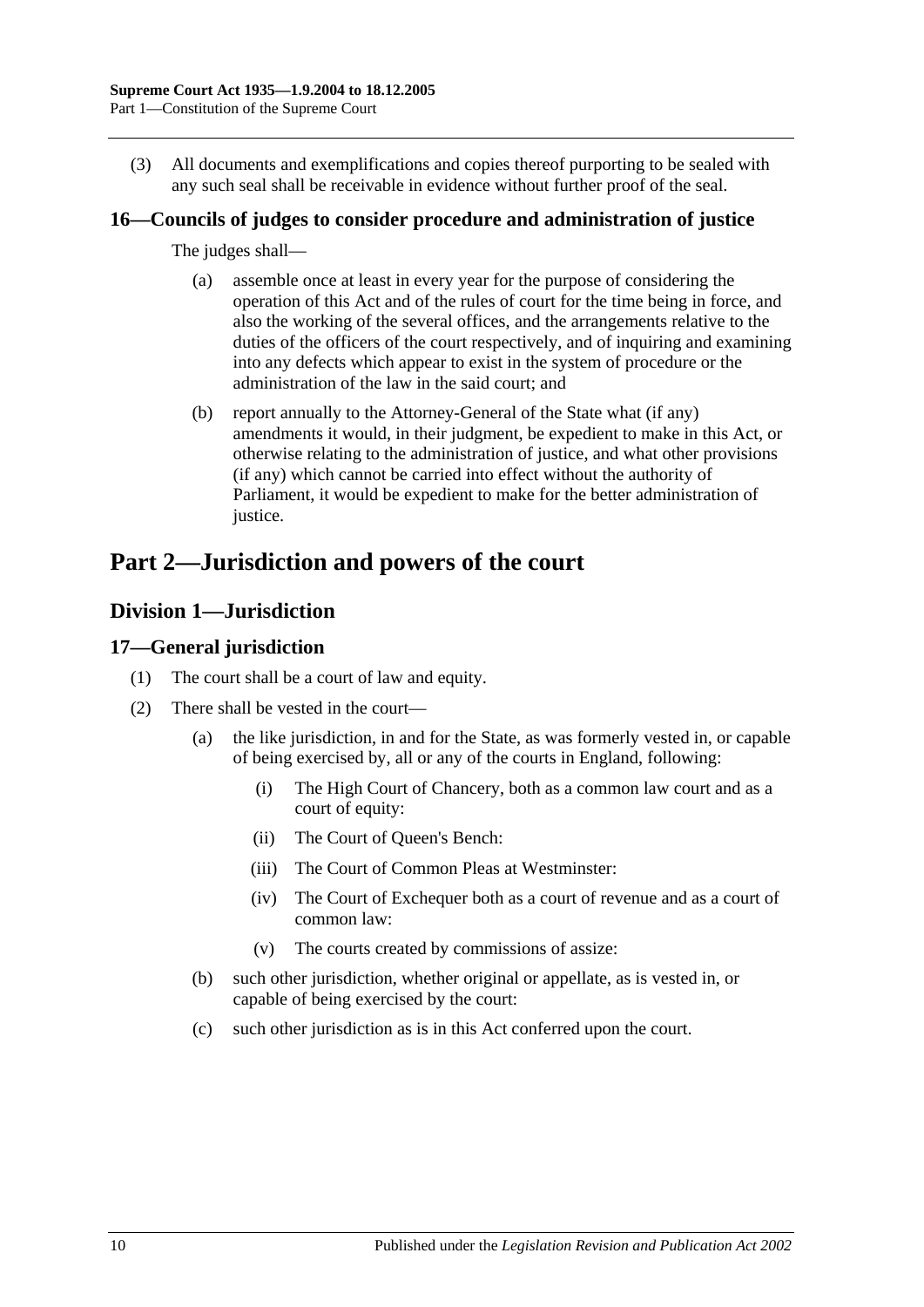## <span id="page-10-0"></span>**18—Probate jurisdiction**

The court shall, in relation to probates and letters of administration, have the following jurisdiction, that is to say:

- (a) The like voluntary and contentious jurisdiction and authority in and for the State in relation to the granting or revoking of probate of wills, and administration of the effects of deceased persons, as was vested in or exercisable by the Court of Probate established in England under the *[Court of](http://www.legislation.sa.gov.au/index.aspx?action=legref&type=act&legtitle=Court%20of%20Probate%20Act%201857)  [Probate Act](http://www.legislation.sa.gov.au/index.aspx?action=legref&type=act&legtitle=Court%20of%20Probate%20Act%201857) 1857*, together with full authority to hear and determine all questions relating to testamentary causes and matters:
- (b) The like jurisdiction and powers with respect to the real estate of deceased persons as it has with respect to the personal estate of deceased persons:
- (c) All probate jurisdiction which, under or by virtue of any enactment not repealed by this Act, is vested in or capable of being exercised by the court.

## <span id="page-10-1"></span>**19—Matrimonial jurisdiction**

There shall be vested in the court—

- (a) the like jurisdiction in relation to matrimonial causes and matters as was immediately before the commencement of the *[Matrimonial Causes Act](http://www.legislation.sa.gov.au/index.aspx?action=legref&type=act&legtitle=Matrimonial%20Causes%20Act%201857) 1857* vested in or exercisable by any ecclesiastical court or person in England in respect of divorce *a mensa et thoro*, nullity of marriage, jactitation of marriage or restitution of conjugal rights, and in respect of any matrimonial cause or matter except marriage licences:
- (b) all such jurisdiction in relation to matrimonial causes and matters as under or by virtue of any enactment not repealed by this Act, is vested in or capable of being exercised by the court.

## <span id="page-10-2"></span>**Division 2—Law and equity**

## <span id="page-10-3"></span>**20—Concurrent administration of law and equity**

In every civil cause or matter commenced in the court, law and equity shall be administered by the court according to the provisions of the seven sections of this Act next following.

## <span id="page-10-4"></span>**21—Equities of plaintiff**

If a plaintiff or petitioner claims to be entitled to any equitable estate or right, or to relief upon any equitable ground against any deed, instrument, or contract, or against any right, title, or claim whatsoever, asserted by any defendant or respondent in the cause or matter, or to any relief founded upon a legal right which formerly could only have been given by the court in its equitable jurisdiction, the court shall give to the plaintiff or petitioner the same relief as ought formerly to have been given by the court in its equitable jurisdiction in a suit or proceeding properly instituted for the like purpose.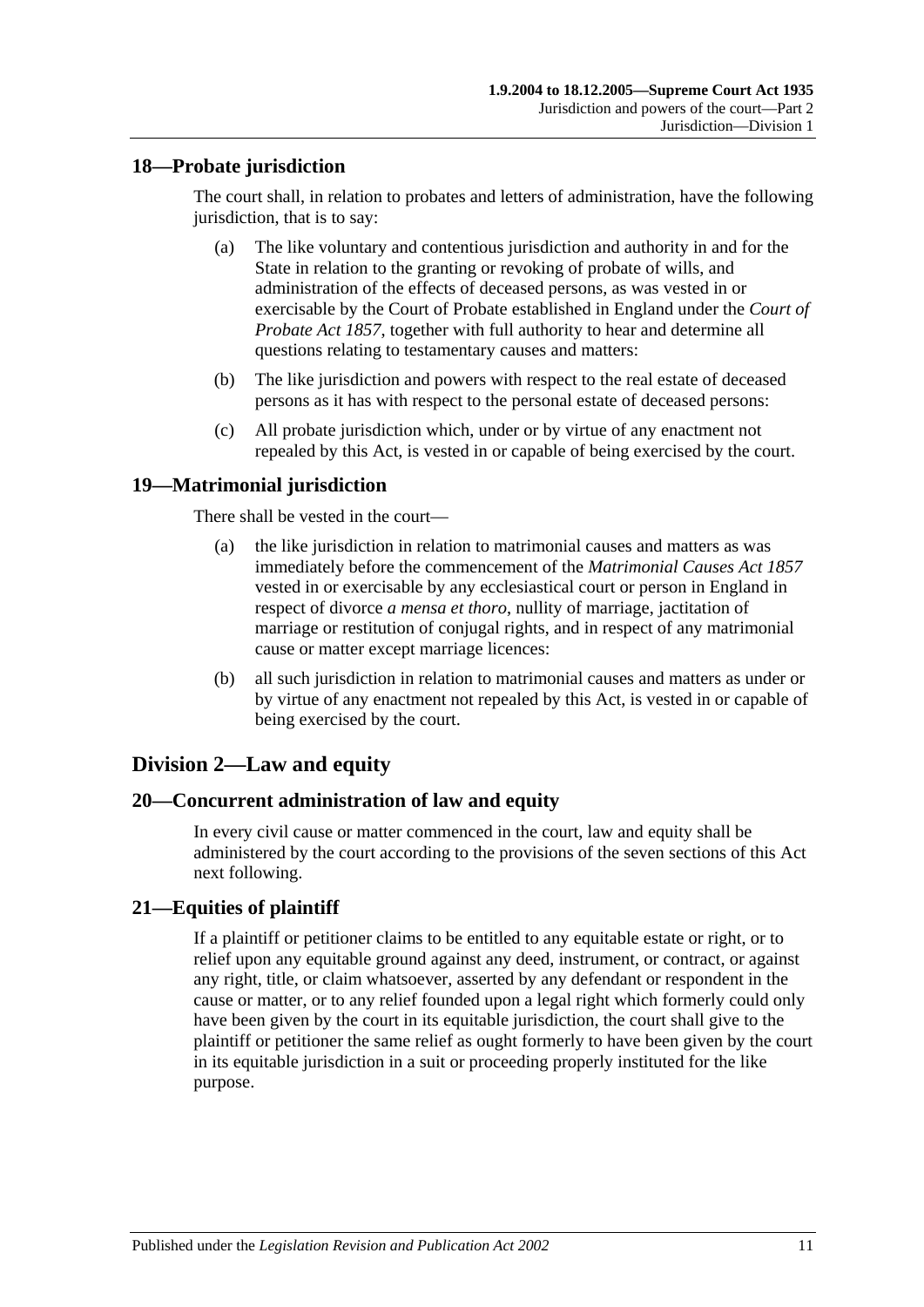## <span id="page-11-0"></span>**22—Equitable defences**

If a defendant claims to be entitled to any equitable estate or right, or to relief upon any equitable ground against any deed, instrument, or contract, or against any right, title, or claim asserted by any plaintiff or petitioner in the cause or matter, or alleges any ground of equitable defence to any such claim of the plaintiff or petitioner, the court shall give to every equitable estate, right, or ground of relief so claimed, and to every equitable defence so alleged the same effect by way of defence against the claim of the plaintiff or petitioner as the court in its equitable jurisdiction ought formerly to have given if the same or the like matters had been relied on by way of defence in a suit or proceeding instituted in that court for the like purpose.

## <span id="page-11-1"></span>**23—Counter-claims and third parties**

- (1) The court shall have power to grant to any defendant, in respect of any equitable estate or right, or other matter of equity, and also in respect of any legal estate, right, or title claimed or asserted by him—
	- (a) all such relief against any plaintiff or petitioner as the defendant has properly claimed by his pleading, and as the court or judge might have granted in any suit instituted for that purpose by the same defendant against the same plaintiff or petitioner; and
	- (b) all such relief relating to or connected with the original subject of the cause or matter, and in like manner claimed against any other person, whether already a party to the same cause or matter or not, who has been duly served with notice in writing of such claim, pursuant to any rules of court, as might properly have been granted against that person if he had been made a defendant to a cause duly instituted by the same defendant for the like purpose.
- (2) Every person served with any such notice shall thenceforth be deemed a party to the cause or matter with the same rights in respect of his defence against the claim, as if he had been duly sued in the ordinary way by the defendant.

## <span id="page-11-2"></span>**24—Equities appearing incidentally**

The court shall recognise and take notice of all equitable estates, titles, and rights, and all equitable duties and liabilities appearing incidentally in the course of any cause or matter pending before it, in the same manner in which the said court in its equitable jurisdiction would formerly have recognised and taken notice of the same in any suit or proceeding duly instituted therein.

## <span id="page-11-3"></span>**25—Defence instead of injunction or prohibition**

No cause or proceeding at any time pending in the court shall be restrained by prohibition or injunction, but every matter of equity on which an unconditional injunction against the prosecution of any such cause or proceeding might formerly have been obtained, may be relied on by way of defence thereto:

#### Provided that—

(a) nothing in this Act shall disable the court, if it thinks fit, from directing a stay of proceedings in any cause or matter pending before it; and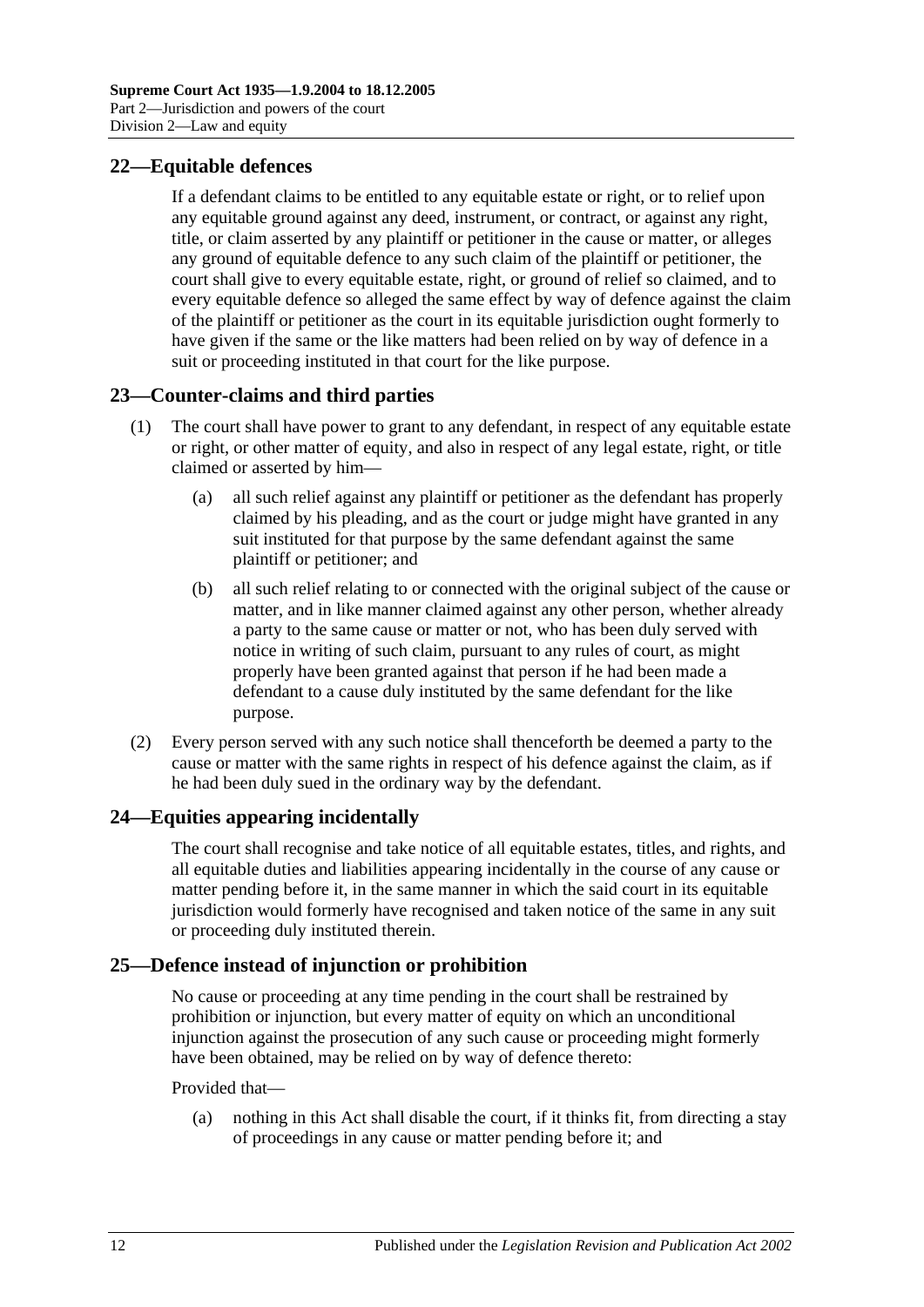(b) any person, whether a party or not to any such cause or matter, who would formerly have been entitled to apply to the court, in any of its jurisdictions, to restrain the prosecution thereof, or who may be entitled to enforce, by attachment or otherwise, any judgment, decree, rule, or order, in contravention of which all or any part of the proceedings in such cause or matter may have been taken, shall be at liberty to apply to the court, in a summary way, for a stay of proceedings in the cause or matter, either generally or so far as may be necessary for the purposes of justice, and the court shall thereupon make such order as is just.

## <span id="page-12-0"></span>**26—Common law and statutory rights and duties**

Subject to the provisions of this Act for giving effect to equitable rights and other matters of equity, the court shall recognise and give effect to all legal claims and demands, and all estates, titles, rights, duties, obligations, and liabilities, existing by the common law, or by any custom, or created by any statute, in the same manner as those matters would formerly have been recognised and given effect to by the court in any branch of its jurisdiction.

## <span id="page-12-1"></span>**27—Court to do complete justice in cause so as to avoid multiplicity of suits**

The court in every cause or matter pending before it shall have power to grant, and shall grant, either absolutely or on such reasonable terms and conditions as it deems just, all such remedies whatsoever as any of the parties thereto may appear to be entitled to in respect of every legal or equitable claim properly brought forward by them respectively, in such cause or matter, so that, as far as possible, all matters so in controversy between the parties may be completely and finally determined, and all multiplicity of legal proceedings concerning any of such matters avoided.

## <span id="page-12-2"></span>**28—Rules of equity to prevail where in conflict with common law**

Subject to the express provisions of any other Act, in questions relating to the custody and education of infants, and generally in all matters not particularly mentioned in this Act in which there was formerly any conflict or variance between the rules of equity and the rules of common law with reference to the same matter, the rules of equity shall prevail in all the courts of the State, so far as the matters to which those rules relate, are cognizable by those courts.

## <span id="page-12-3"></span>**Division 3—Miscellaneous powers**

## <span id="page-12-4"></span>**29—Court may make orders to have effect of mandamus or injunction, and may appoint receivers**

- (1) The court may grant a mandamus, or an injunction, or appoint a receiver, by an interlocutory order in all cases in which it appears to the court to be just or convenient so to do.
- (2) Any such order may be made either unconditionally or upon such terms and conditions as the court thinks just.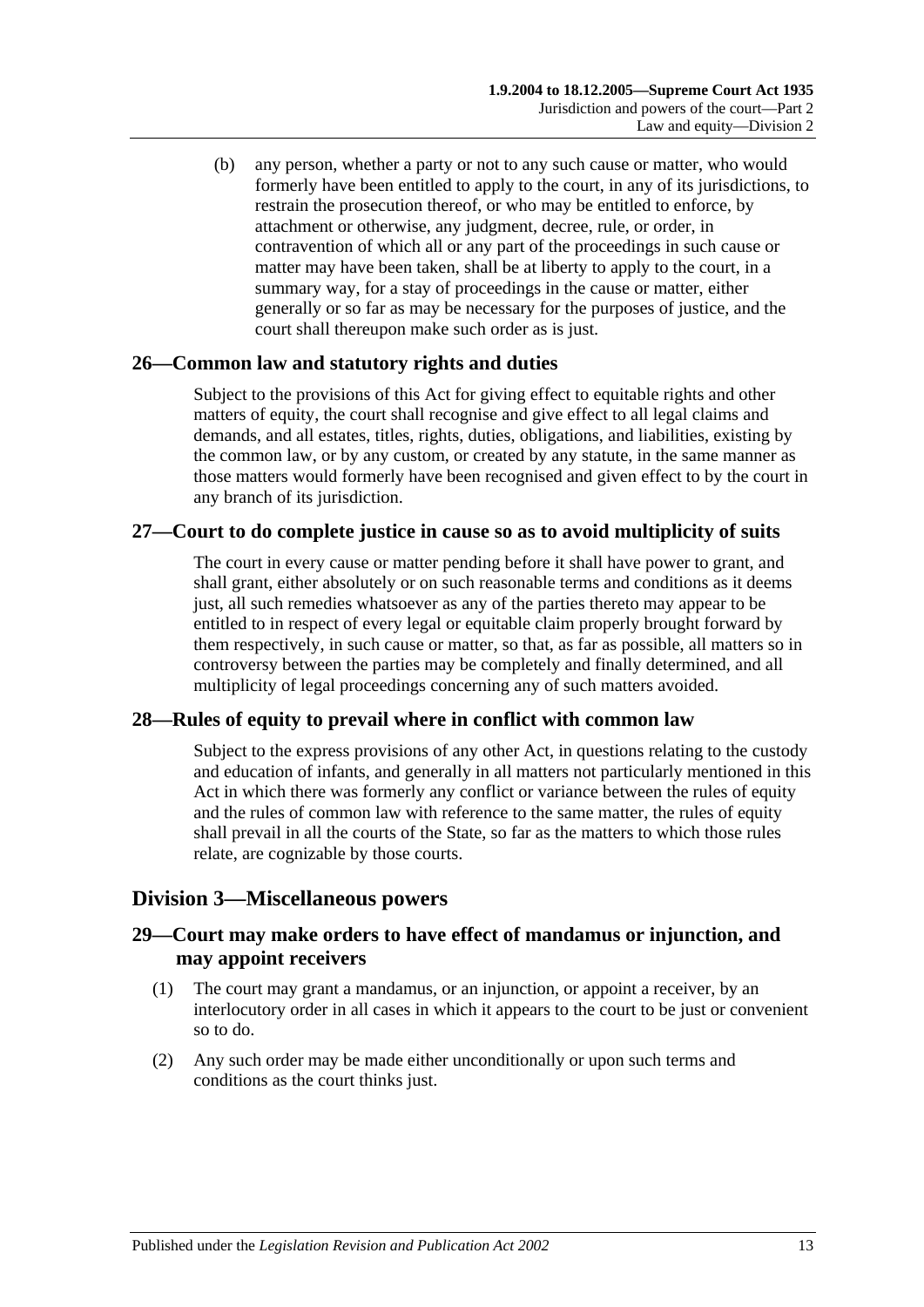(3) If an application is made (whether before, or at, or after the hearing of any cause or matter for an injunction) to prevent any threatened or apprehended waste or trespass, the injunction may be granted, if the court thinks fit, whether the person against whom the order is sought is or is not in possession under any claim of title or otherwise, or (if out of possession) does or does not claim a right to do the act sought to be restrained under any colour of title, and whether the estates claimed by both or by either of the parties are legal or equitable.

### <span id="page-13-0"></span>**30—Damages in certain cases**

In any action arising out of the breach of any covenant, contract, or agreement, or instituted to prevent the commission or continuance of any wrongful act or for the specific performance of any covenant, contract, or agreement, the court shall have power to award damages to the party injured either in addition to or substitution for the injunction or specific performance, and those damages may be assessed by the court or in such manner as it directs.

### <span id="page-13-1"></span>**30A—Power to direct payment to infant**

Where in any action the court determines that a party (being an infant) is entitled to recover damages from another party, the court may by final or declaratory judgment finally determining the question of liability between the parties order payment of any amount or amounts of damages, direct to the plaintiff. Any acknowledgment or receipt in writing of any moneys paid on account of any such amount or amounts pursuant to a judgment under this section shall not if the court so orders be invalid merely on the ground that the person giving the same was under the age of twenty-one years at the time of his signing or giving the same.

#### <span id="page-13-2"></span>**30B—Power to make interim assessment of damages**

- (1) Where in any action the court determines that a party is entitled to recover damages from another party, it shall be lawful for the court to enter declaratory judgment finally determining the question of liability between the parties, in favour of the party who is entitled to recover damages as aforesaid, and to adjourn the final assessment thereof.
- <span id="page-13-3"></span>(2) It shall be lawful for the court when entering declaratory judgment and for any judge of the court at any time or times thereafter—
	- (a) to make orders that the party held liable make such payment or payments on account of the damages to be assessed as to the court seems just; and
	- (b) in addition to any such order or in lieu thereof, to order that the party held liable make periodic payments to the other party on account of the damages to be assessed during a stated period or until further order: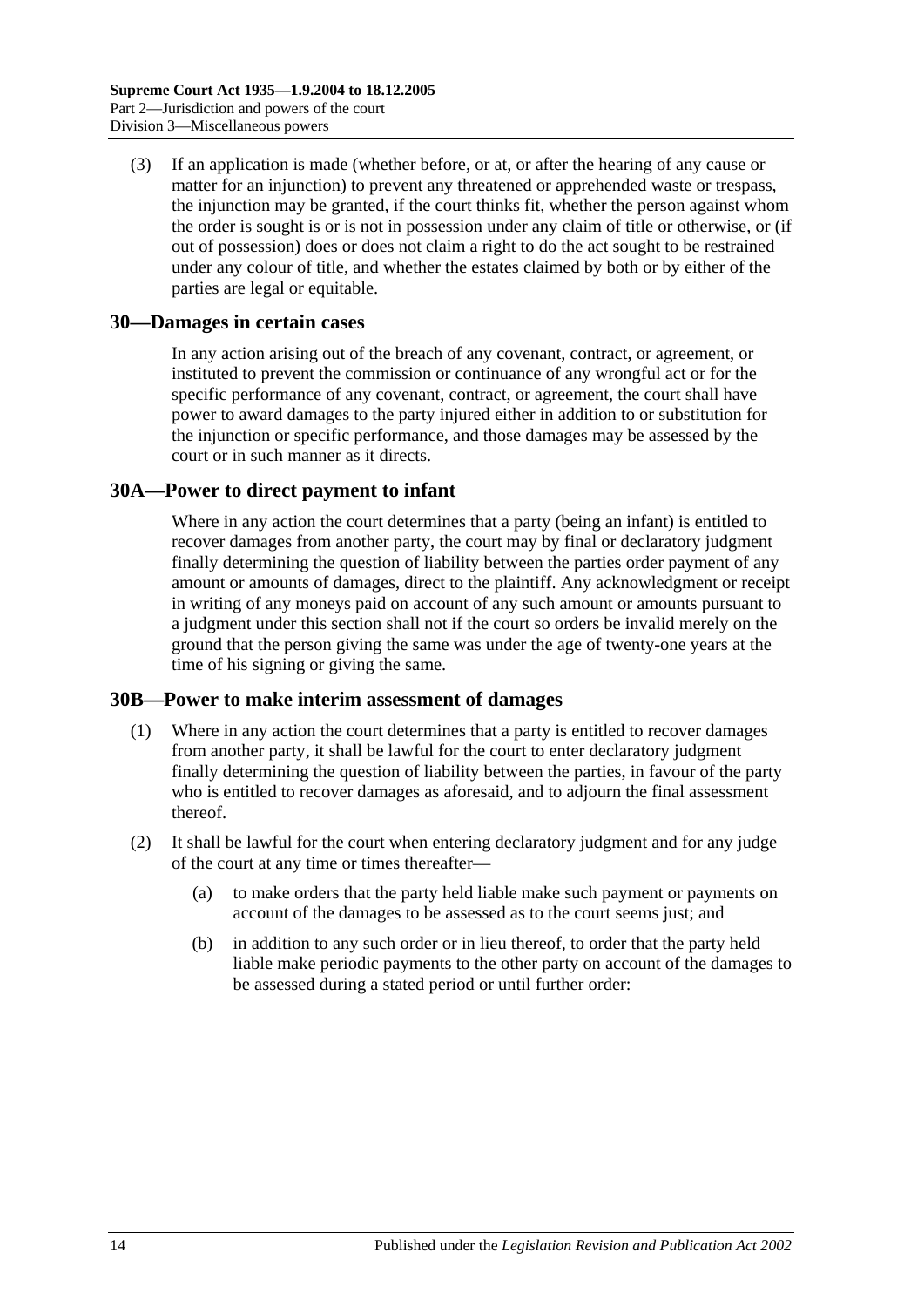Provided, however, that where the declaratory judgment has been entered in an action for damages for personal injury, such payment or payments shall not include an allowance for pain or suffering or for bodily or mental harm (as distinct from pecuniary loss resulting therefrom) except where serious and continuing illness or disability results from the injury or except that, where the party entitled to recover damages is incapacitated or partially incapacitated for employment and being in part responsible for his injury is not entitled to recover the full amount of his present or continuing loss of earnings, or of any hospital, medical or other expenses resulting from his injury, the court may order payment or payments not to exceed such loss of earnings and expenses and such payment or payments may be derived either wholly or in part from any damages to which the party entitled to recover damages has, but for the operation of this proviso, established a present and immediate right or except where the judge is of opinion that there are special circumstances by reason of which this proviso should not apply.

- (3) Any order for payment of moneys on account of damages made hereunder may be enforced as a judgment of the court.
- (4) Where the court adjourns assessment of damages under this section, it may order the party held liable to make such payment into court or to give such security for payment of damages when finally assessed as it deems just.
- (5) When damages are finally assessed credit shall be given in the final assessment for all payments which have been made under this section and the final judgment shall state the full amount of damages, the total of all amounts already paid pursuant to this section and the amount of damages then remaining payable, and judgment shall be entered for the last-named amount.
- (6) Where the court adjourns assessment of damages under this section, any party to the proceedings may apply to any judge of the court at any time and from time to time—
	- (a) for an order that the court proceed to final assessment of the damages; or
	- (b) for the variation or termination of any order which may have been made for the making of periodic payments.

On the hearing of any such application the judge shall make such order as he considers just: Provided that, in an action for damages for personal injury, upon an application for an order that the court proceed to final assessment of damages, the Judge to whom such application is made shall not refuse such order if the medical condition of the party entitled to recover damages is such that neither substantial improvement nor substantial deterioration thereof is likely to occur or if a period of four years or more has expired since the date of the declaratory judgment unless the judge is of opinion that there are special circumstances by reason of which such assessment should not then be made.

(7) If it appears to the court that a person in whose favour declaratory judgment has been entered has without reasonable cause failed to undertake such reasonable medical or remedial treatment as his case might have required or require, it shall not award damages for such disability, pain or suffering as would have been remedied but for such failure.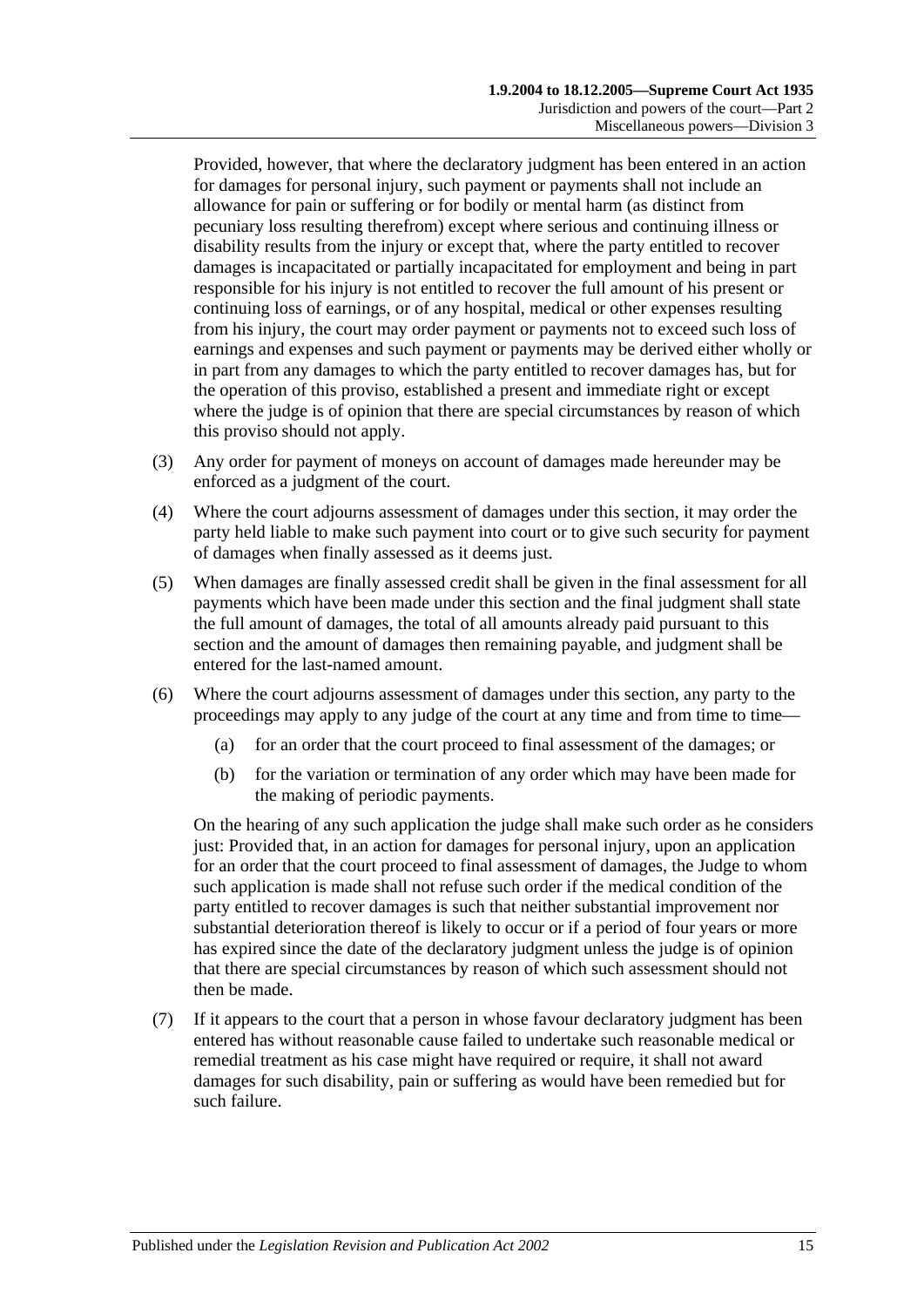- (8) If at any time it appears to a judge that a person in whose favour declaratory judgment has been entered and who is incapacitated or partially incapacitated for employment, is not sincerely or with the diligence which should be expected of him in the circumstances of his case, attempting to rehabilitate himself for employment any payment or payments under [subsection](#page-13-3) (2) of this section shall not include by way of allowance for loss of earnings a sum in excess of seventy-five per centum of such person's loss of earnings.
- <span id="page-15-0"></span> $(9)$
- (a) Notwithstanding anything in the *[Survival of Causes of Action Act](http://www.legislation.sa.gov.au/index.aspx?action=legref&type=act&legtitle=Survival%20of%20Causes%20of%20Action%20Act%201940) 1940*, when damages are finally assessed under this section for the benefit of the estate of a deceased person where the deceased person died after action brought and declaratory judgment has been entered in favour of such person, the damages finally assessed may include such damages in respect of any of the matters referred to in section 3 of that Act as the court deems proper.
- <span id="page-15-1"></span>(b) Where a party dies after declaratory judgment has been entered in his favour but before final assessment of his damages in circumstances which would have entitled any person to recover damages, *solatium* or expenses by action pursuant to Part 2 of the *[Wrongs Act](http://www.legislation.sa.gov.au/index.aspx?action=legref&type=act&legtitle=Wrongs%20Act%201936) 1936*, it shall be lawful for the executor or administrator of the deceased to proceed in the same action for the recovery of such damages, *solatium* or expenses for the benefit of such person notwithstanding the declaratory judgment or that the deceased has received moneys thereunder, provided, however, that in any such proceedings all moneys paid to the deceased pursuant to the declaratory judgment in excess of any actual and subsisting pecuniary loss resulting to him from the wrongful act of the party held liable shall be deemed to have been paid towards satisfaction of the damages, *solatium* or expenses awarded pursuant to the *[Wrongs Act](http://www.legislation.sa.gov.au/index.aspx?action=legref&type=act&legtitle=Wrongs%20Act%201936) 1936* and no further damages shall be payable in respect of the injury sustained by the deceased. In any proceedings hereunder, the declaratory judgment and any finding of fact made in the course of proceedings consequent thereupon shall enure as between the party held liable and the executor or administrator of the deceased.
- <span id="page-15-2"></span>(c) Where a party dies in the circumstances referred to in the preceding paragraph of this subsection except that the death of the deceased is not wholly attributable to the personal injury, the subject of the declaratory judgment, but was accelerated thereby, it shall be lawful for proceedings to be taken and for the court to assess damages, *solatium* or expenses as in the preceding paragraph but such damages, *solatium* or expenses shall be proportioned to the injury to the person for whom and for whose benefit the proceedings are taken resulting from such acceleration of death.
- (d) The court may, if the justice of a case so requires, assess damages under [paragraph](#page-15-0) (a) of this subsection notwithstanding the commencement or prosecution of proceedings under [paragraph](#page-15-1) (b) or [\(c\)](#page-15-2) of this subsection and the damages so assessed shall be for the benefit of the estate of the deceased and no damages shall be awarded under [paragraph](#page-15-1) (b) or [\(c\)](#page-15-2) of this subsection.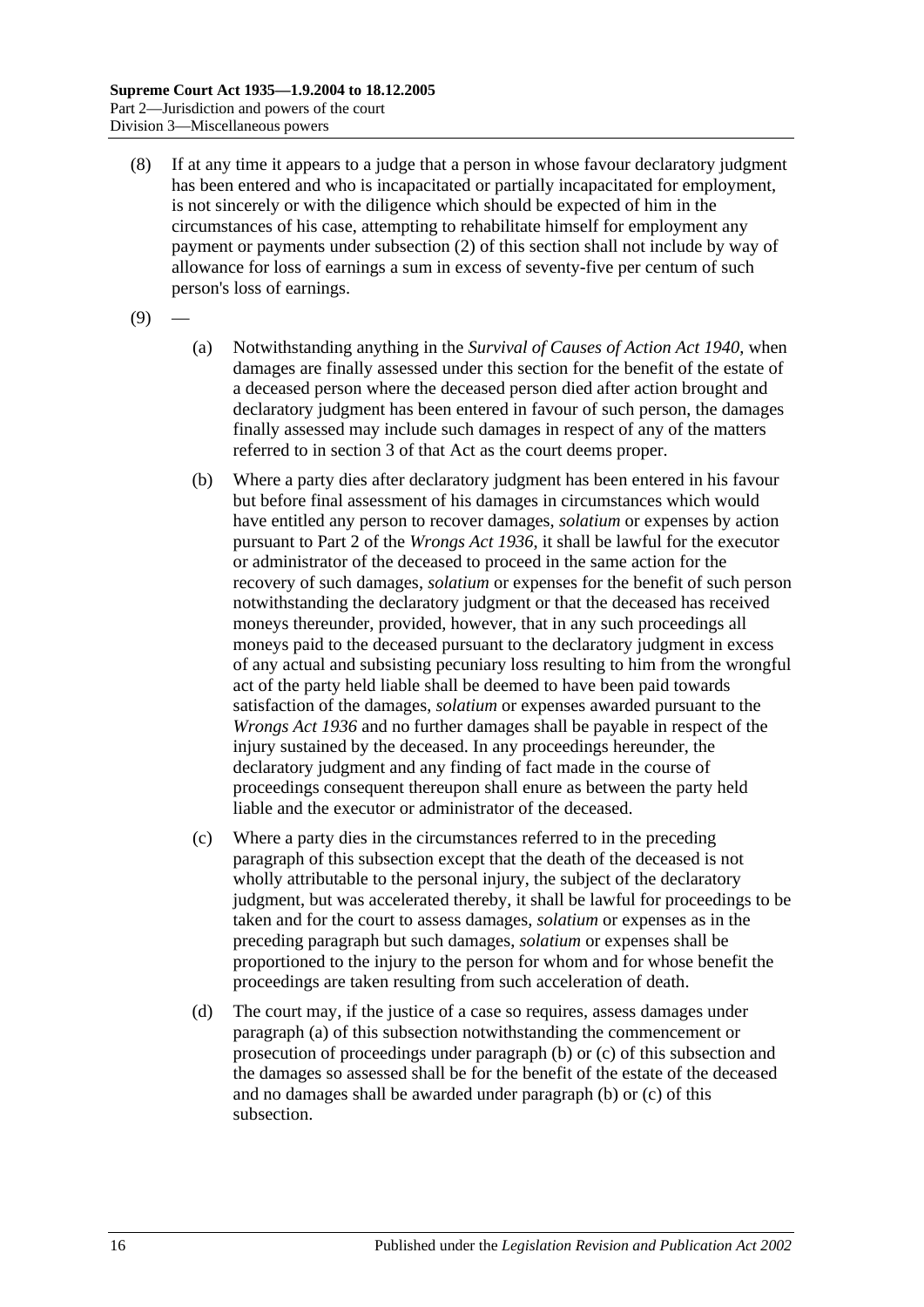(10) In the exercise of the powers conferred by this section the court shall have regard to the facts and circumstances of the particular case, as they exist from time to time, and any allowance, or the final assessment, as the case may be, shall be such as to the court may seem just and reasonable as compensation to the person actually injured or to his or her dependants as the case may be.

## <span id="page-16-0"></span>**30BA—Consent orders for structured settlements**

In an action for damages for personal injury, the court may, with the consent of the parties, make an order for damages to be paid wholly or in part in the form of periodic payments, by way of an annuity or otherwise, instead of in a lump sum.

#### <span id="page-16-1"></span>**30C—Power to award interest**

- (1) Unless good cause is shown to the contrary, the court shall, upon the application of a party in favour of whom a judgment for the payment of damages, compensation or any other pecuniary amount has been, or is to be, pronounced, include in the judgment an award of interest in favour of the judgment creditor in accordance with the provisions of this section.
- <span id="page-16-2"></span>(2) The interest—
	- (a) will be calculated at a rate fixed by the court; and
	- (b) will be calculated in respect of a period fixed by the court (which must, however, in the case of a judgment given on a liquidated claim, be the period running from when the liability to pay the amount of the claim fell due to the date of judgment unless the court otherwise determines); and
	- (c) is payable, in accordance with the court's determination, in respect of the whole or part of the amount for which judgment is given.
- (3) Where a party to any proceedings before the court is entitled to an award of interest under this section, the court may, in the exercise of its discretion, and without proceeding to calculate the interest to which that party may be entitled in accordance with [subsection](#page-16-2) (2) of this section, award a lump sum in lieu of that interest.
- (4) This section does not—
	- (a) authorise the award of interest upon interest; or
	- (ab) authorise the award of interest upon exemplary or punitive damages; or
	- (b) apply in relation to any sum upon which interest is recoverable as of right by virtue of an agreement or otherwise; or
	- (c) affect the damages recoverable upon the dishonour of a negotiable instrument; or
	- (d) authorise the award of any interest otherwise than by consent upon any sum for which judgment is pronounced by consent; or
	- (e) limit the operation of any other enactment or rule of law providing for the award of interest.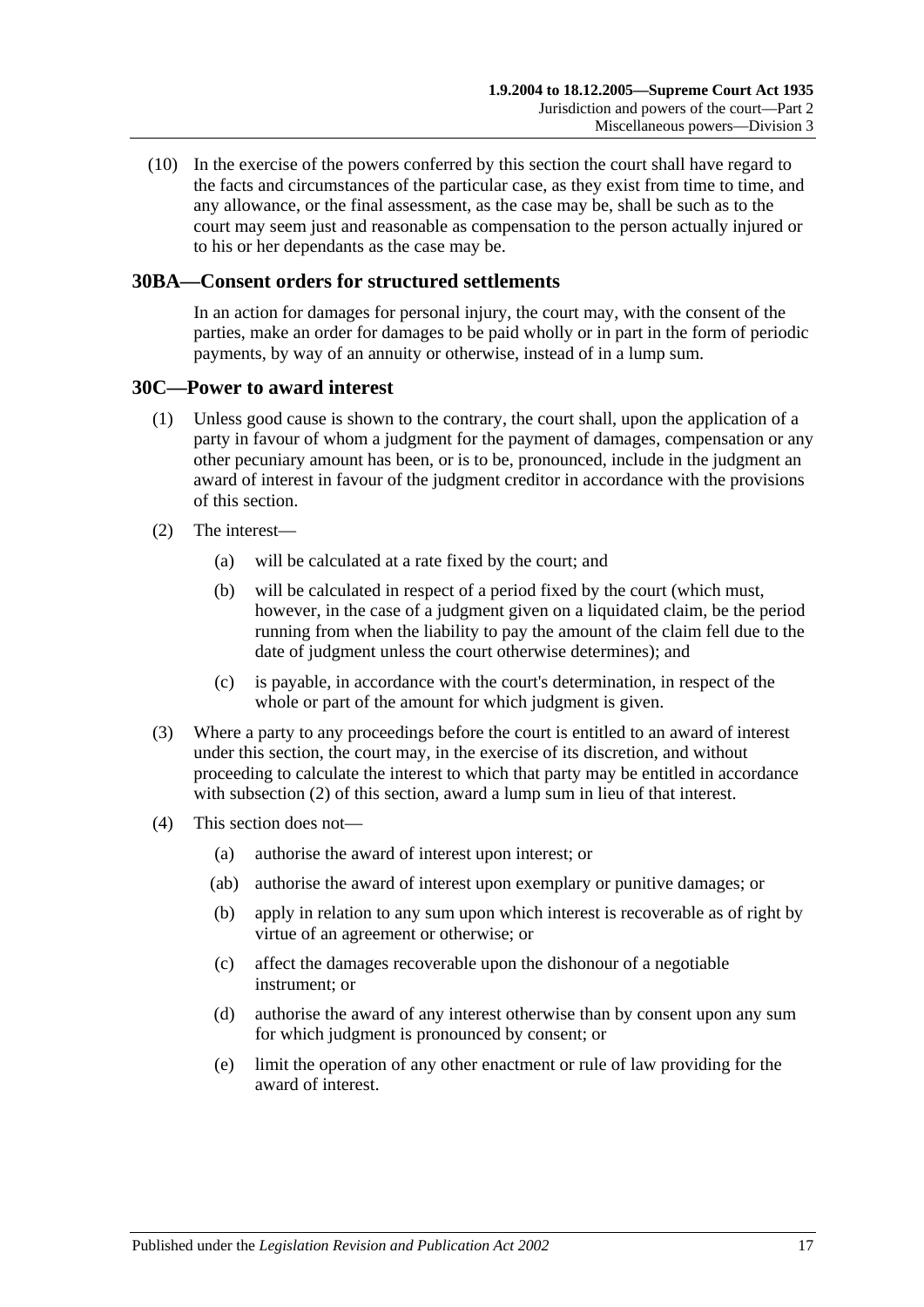### <span id="page-17-0"></span>**31—Declaratory orders**

No action or proceeding shall be open to objection on the ground that a merely declaratory judgment or order is sought thereby, and the court shall have power to make binding declarations of right whether any consequential relief is or could be claimed or not.

#### <span id="page-17-1"></span>**32—Court may order mortgage instead of sale in certain cases**

In any proceeding in which the court has power to order a sale of any real or personal property, the court shall have power, instead of ordering a sale, to make such order, as is just and convenient, for a mortgage of the property, with power of sale to the mortgagee; and, for the purpose of perfecting such mortgage, to order the execution of all deeds and documents in the same manner as in the case of a sale of property.

### <span id="page-17-2"></span>**34—Court may direct sale of mortgaged property etc**

In any action for the foreclosure of the equity of redemption in any mortgaged property, and upon the request of the mortgagee, or of any subsequent encumbrancer, or of the mortgagor, or any person claiming under any such person, the court may direct a sale of the property, or a transfer of the mortgage debt and security, instead of a foreclosure of the equity of redemption, on such terms as the court thinks fit, and, if the court thinks fit, without previously determining the priorities of encumbrances, or giving the usual or any time to redeem: Provided that if the request is made by any subsequent encumbrancer, or by the mortgagor, or by any person claiming under such encumbrancer or mortgagor, no such sale shall be directed without the consent of the mortgagee or the persons claiming under him, unless the party making such request deposits in court a reasonable sum of money, to be fixed by the court, for the purpose of securing the performance of such terms as may be imposed on the party making such request.

## <span id="page-17-3"></span>**35—Power to require attendance of witnesses and production of evidentiary material**

- <span id="page-17-4"></span>(1) The court may, on the application of a party to proceedings or on its own initiative, issue a subpoena requiring a person to appear before the court at a specified time and place to give evidence or to produce evidentiary material (or both).
- (2) A subpoena to produce evidentiary material may, instead of providing for production of the material before the court, provide for production of the material to an officer of the court nominated in the subpoena.
- $(3)$  If—
	- (a) a person fails to comply with a subpoena under [subsection](#page-17-4) (1); or
	- (b) there are grounds for believing that, if such a subpoena were issued, a person would not comply with it,

the court may issue a warrant to have the person arrested and brought before the court.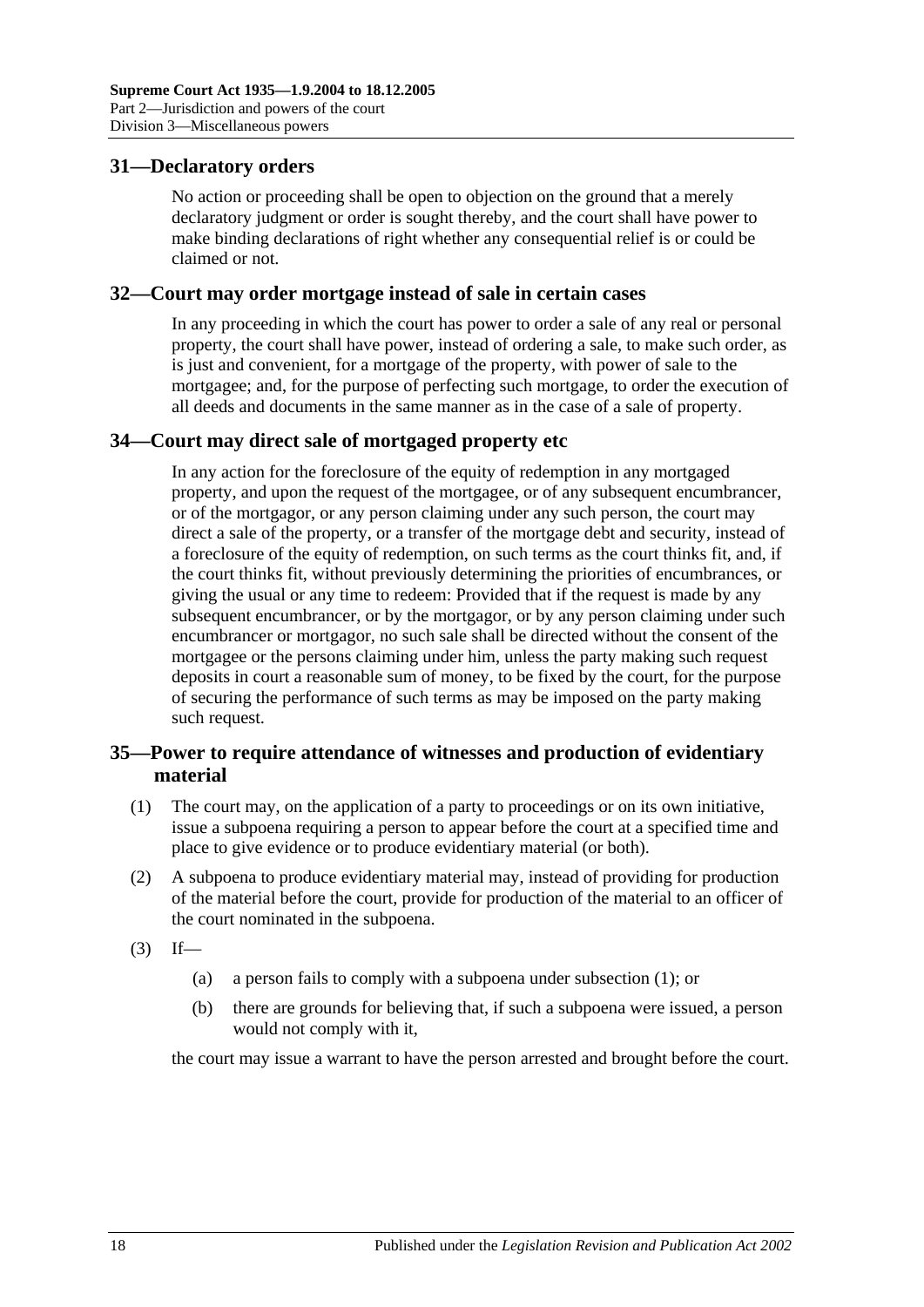## <span id="page-18-0"></span>**36—Appointment of commissioners for taking affidavits**

- (1) Any two or more judges of the court of whom the Chief Justice shall be one, may by commission under the seal of the court from time to time empower such persons as they think fit and necessary, whether within or outside the State, to take all such affidavits as any person desires to make before any person so empowered in or concerning any cause, matter or thing pending in the court.
- (2) Every person so appointed shall be a commissioner for taking oaths in all causes and matters whatsoever in every jurisdiction of the court.

## <span id="page-18-1"></span>**38—Inspection of property in legal proceedings**

- (1) For the purpose of any proceeding therein, the court may order a view or inspection of any land or chattel, and any judge, juryman, or other person authorised by the order, may enter on any land or premises which it is necessary or convenient to enter on for the purpose of such inspection.
- (2) Every person in possession of any such land or premises shall allow such entry for the purposes aforesaid, and in case of any obstruction or refusal of such entry, the person or persons so obstructing or refusing such entry, shall be deemed guilty of a contempt of court, and be liable to punishment accordingly.

## <span id="page-18-2"></span>**39—Vexatious proceedings**

- (1) If, on the application of the Attorney-General or any other interested person, the court is satisfied that a person has persistently instituted vexatious proceedings, the court may make either or both of the following orders:
	- (a) an order prohibiting the person by whom the vexatious proceedings were instituted from instituting further proceedings, or further proceedings of a particular class, without leave of the court;
	- (b) an order staying proceedings already instituted by that person.
- (2) Where it appears to a prescribed court that there are proper grounds for an application under this section, it may refer the matter to the Attorney-General for consideration.
- (3) An order under this section remains in force (subject to variation by the court)—
	- (a) if a period for the operation of the order is fixed—until the expiration of that period or the revocation of the order (whichever first occurs);
	- (b) if no such period is fixed—until revocation of the order.
- (4) Where an order is made under this section, a copy of the order must be published in the Gazette.
- (5) For the purposes of this section, proceedings are vexatious—
	- (a) if instituted to harass or annoy, to cause delay, or for any other ulterior purpose; or
	- (b) if instituted without reasonable ground.
- (6) In this section—

#### *prescribed court* means—

(a) the Supreme Court; or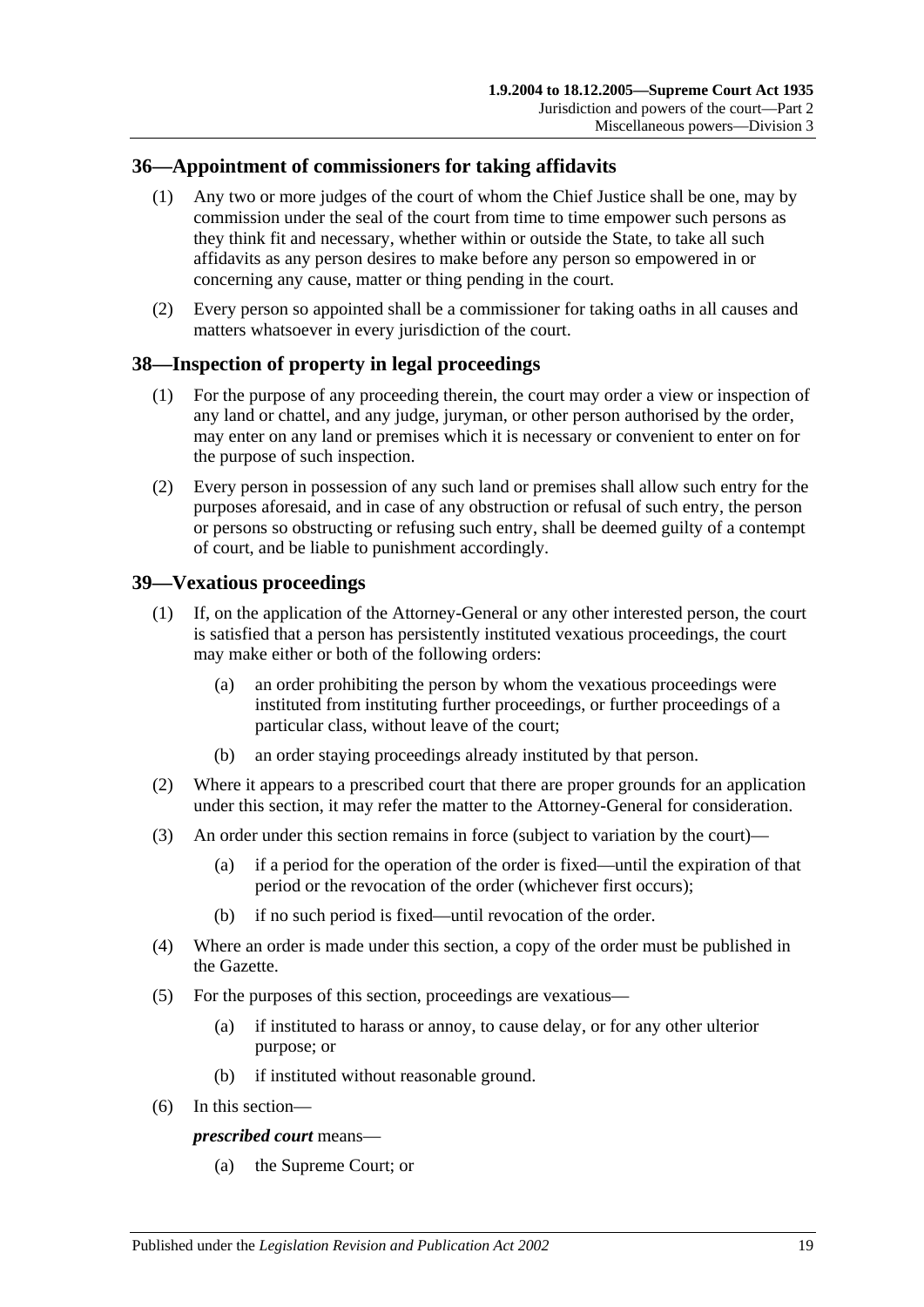- (b) any other court of the State; or
- (c) the Workers Compensation Tribunal; or
- (d) any other tribunal of the State prescribed by the regulations;

*proceedings* means civil or criminal proceedings instituted in a prescribed court.

#### <span id="page-19-0"></span>**40—Power of court with regard to costs**

- (1) Subject to the express provisions of this Act, and to the rules of court, and to the express provisions of any other Act whenever passed, the costs of and incidental to all proceedings in the court, including the administration of estates and trusts, shall be in the discretion of the court or judge, and the court or judge shall have full power to determine by whom and to what extent such costs are to be paid.
- $(2)$  If—
	- (a) an action for the recovery of damages or any other monetary sum is brought in the court; and
	- (b) the action might have been brought in the District Court; and
	- (c) the plaintiff recovers less than an amount fixed by the rules for the purposes of this paragraph,

no order for costs will be made in favour of the plaintiff unless the court is of the opinion that it is just, in the circumstances of the case, that the plaintiff should recover the whole or part of the costs of action.

#### <span id="page-19-1"></span>**41—Power to revive orders on abatement of cause**

When any judgment or order for the payment of any costs or money has been made in any cause or matter, and the suit afterwards becomes abated, it shall be lawful for the court or a judge, upon the application of any person interested under the judgment or order, to make an order reviving the cause or matter, and permitting the applicant to prosecute and enforce the judgment or order, upon such terms (if any) as the court or judge thinks fit.

## <span id="page-19-2"></span>**Part 3—Sittings and distribution of business**

#### <span id="page-19-3"></span>**42—Abolition of terms**

The division of the legal year into terms is abolished as far as relates to the administration of justice, and there shall be no terms applicable to any sitting or business of the court.

#### <span id="page-19-4"></span>**43—Reference to terms for computing time**

In all cases in which the terms, into which the legal year was formerly divided, are used as a measure for determining the time at or within which any act is required to be done, those terms may continue to be referred to for the same or the like purpose, unless provision is otherwise made by law.

#### <span id="page-19-5"></span>**44—Sitting in vacation**

Provision shall be made by rules of court for the hearing during vacation of all such applications as require to be immediately or promptly heard.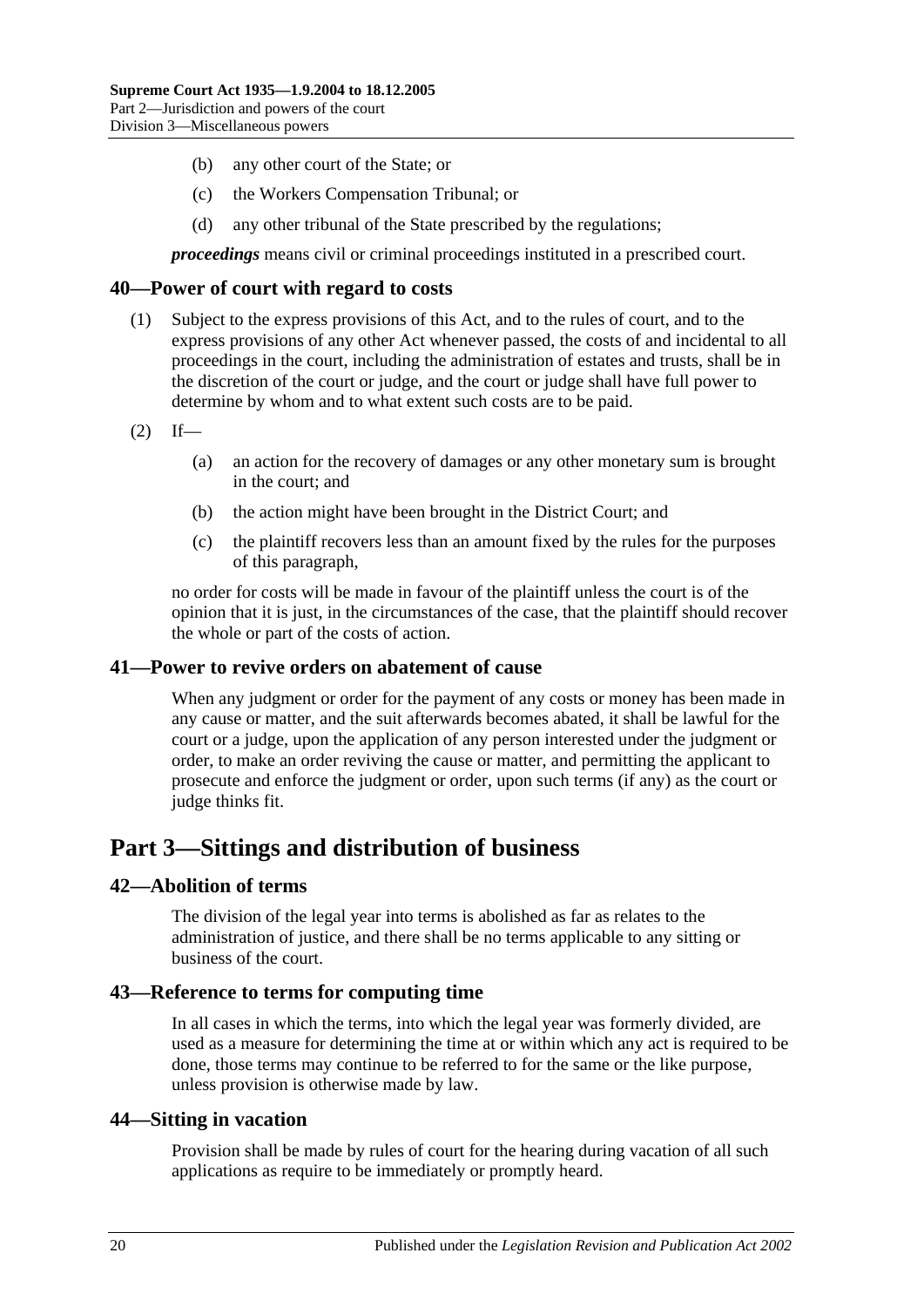#### <span id="page-20-0"></span>**45—Time and place of sittings**

- (1) The court may sit at any time (including a Sunday).
- (2) The court may sit at any place (either within or outside the State).
- (3) The court will sit at such times and places as the Chief Justice may direct.
- (4) Registries of the court will be maintained at such places as the Governor may determine.

### <span id="page-20-1"></span>**46—Adjournment from time to time and place to place**

The court may—

- (a) adjourn proceedings from time to time and from place to place; or
- (b) adjourn proceedings to a time, or a time and place, to be fixed; or
- (c) order the transfer of proceedings from place to place.

#### <span id="page-20-2"></span>**46A—Sittings in open court or in chambers**

Subject to any provision of an Act or any rule to the contrary, the court's proceedings must be open to the public.

#### <span id="page-20-3"></span>**46B—Sittings required by proclamation**

The Governor may, by proclamation, require that sittings of the court (other than civil sittings) be held with a specified frequency in specified parts of the State.

#### <span id="page-20-4"></span>**47—Power to sit in several jurisdictions at one time**

Any two or more of the judges may sit at the same time, as separate courts or divisions of the court, for the despatch of its business, either in the same jurisdiction or in different jurisdictions, and, in particular, the Full Court may sit in more than one division.

#### <span id="page-20-5"></span>**48—Jurisdictional of Full Court, single judge and master**

- (1) Subject to any express enactment, and to the rules of court, the jurisdiction vested in, or exercisable by the court, shall be exercisable either by the Full Court or by a single judge sitting in court.
- (2) However—
	- (a) the Full Court shall hear and determine—
		- (i) all motions for new trials;
		- (ii) all appeals from a single judge whether sitting in court or chambers;
		- (iii) all rules and orders to show cause returnable before the Full Court;
		- (iv) all special cases and points and questions of law referred to or reserved for the consideration of, or directed to be argued before the Full Court;
		- (v) all trials at bar;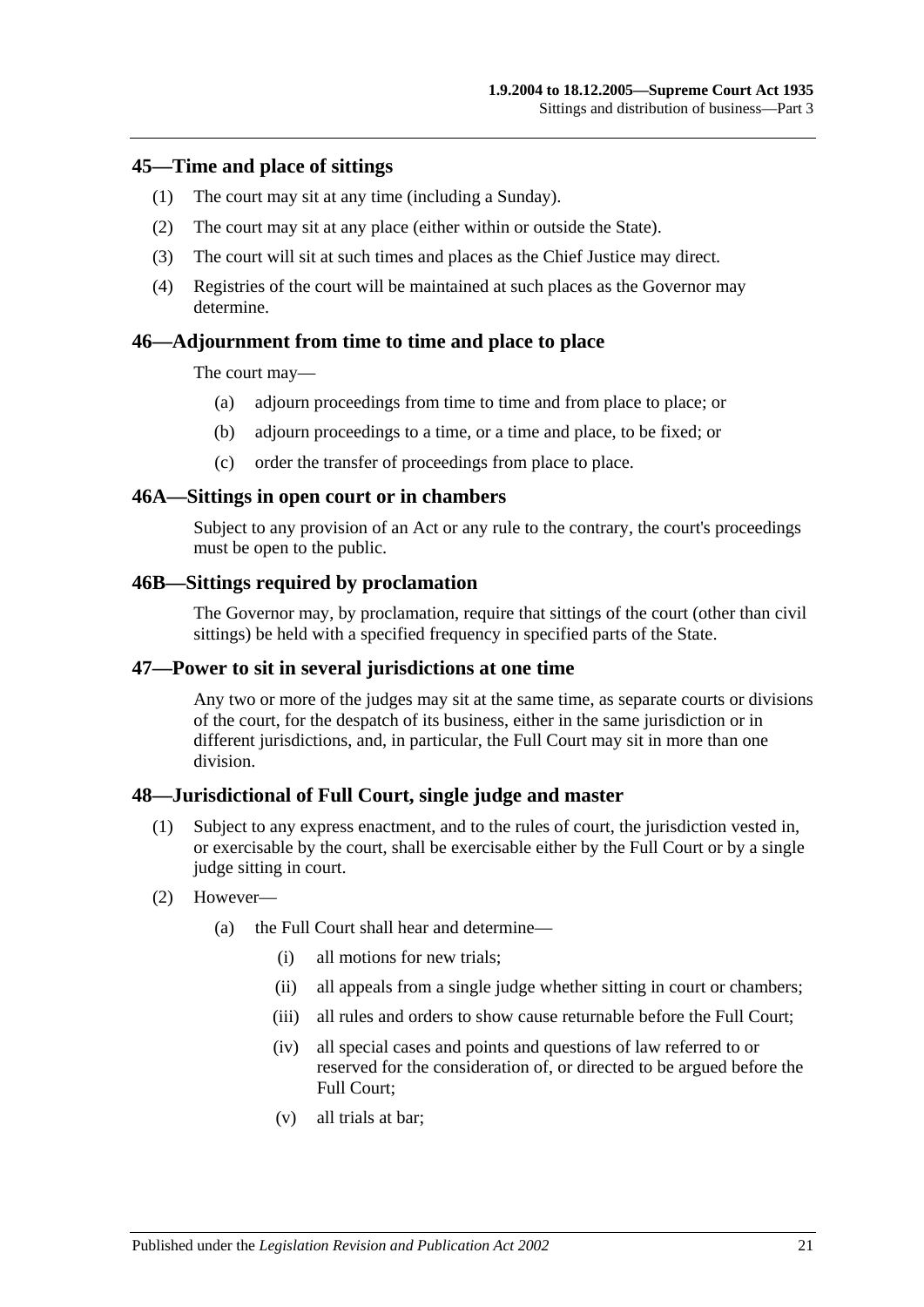- (vi) all causes and matters which are required by the rules of court, or by the express provision of any other Act, to be heard or determined by the Full Court;
- (b) the jurisdiction of the court may be exercised by a judge in chambers in all such causes or matters, and in all such proceedings in any cause or matter, as are authorised by statute or by the rules or practice of the court;
- (c) the jurisdiction of the court may be exercised by a master to the extent authorised by this Act or any other Act, or by rules of court made under this Act or any other Act.

## <span id="page-21-0"></span>**49—Cases or points of law reserved for Full Court**

- (1) Any judge of the court sitting in the exercise of any jurisdiction may reserve any case or any point in a case for the consideration of the Full Court, or may direct any case or point in a case to be argued before the Full Court, and the Full Court may hear and determine any such case or point so reserved or so directed to be argued.
- (2) Subject to any express enactment the like powers may be exercised in relation to any appeal or matter whatsoever, which comes before a judge, under any enactment by which a judge of the court is designated as the judge, arbitrator, or person appointed to hear and determine the appeal or matter, notwithstanding that the determination of the judge is expressed to be final or without appeal.

## <span id="page-21-1"></span>**50—Appeals against decisions of judges and masters**

- (1) Subject to the rules of court an appeal shall lie to the Full Court against every judgment, including every declaratory judgment entered pursuant to [section](#page-13-2) 30B of this Act and any final assessment made thereon, order, or direction of a judge, whether in court or chambers, and also from the refusal of any judge to make any order.
- (1a) However—
	- (a) no appeal shall lie from—
		- (i) an order allowing an extension of time to appeal from a judgment or order;
		- (ii) an order giving unconditional leave to defend an action;
		- (iii) any judgment or order which is by statute, or by agreement of the parties, final or without appeal;
	- (b) no appeal shall lie without the leave of the judge from any order—
		- (i) made by consent of the parties;
		- (ii) as to costs only which by law are left to the discretion of the judge;
	- (c) no appeal shall lie without the leave of the judge or of the Full Court from—
		- (i) an order on appeal from the Magistrates Court;
		- (ii) any interlocutory order or interlocutory judgment except in the following cases, namely;
			- (A) any order refusing unconditional leave to defend;
			- (B) where the liberty of the subject or the custody of infants is concerned;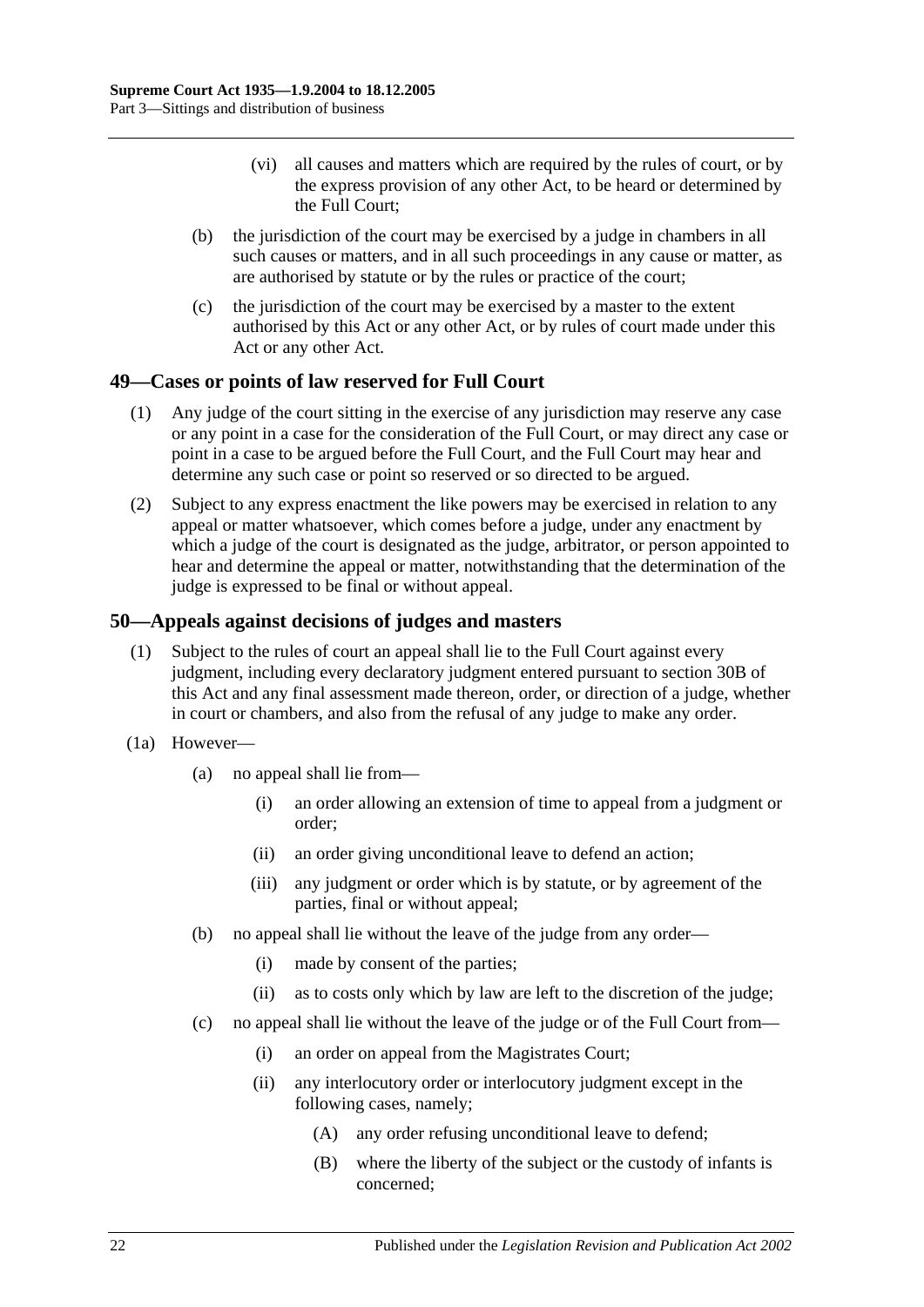- (C) where an injunction or the appointment of a receiver is granted or refused;
- (D) any decision determining the claim of any creditor or the liability of any contributory or the liability of any director or other officer under the *[Companies Act](http://www.legislation.sa.gov.au/index.aspx?action=legref&type=act&legtitle=Companies%20Act%201962) 1962*, as amended, or under any corresponding previous enactment, in respect of misfeasance or otherwise;
- (E) the grant or refusal of a decree or order *nisi* in a matrimonial cause;
- (F) any assessment of damages not being a final assessment made pursuant to [section](#page-13-2) 30B of this Act;
- (G) such other cases to be prescribed by rules of court as are, in the opinion of the authority making such rules, of the nature of final decisions.
- (2) Subject to the rules of court, an appeal shall lie to a judge against a judgment, order, direction or decision of a master.

### <span id="page-22-0"></span>**51—Applications for leave to appeal**

Any application for leave to appeal may be made *ex parte* unless the judge or the Full Court otherwise directs.

## <span id="page-22-1"></span>**Part 3A—The Land and Valuation Court**

## <span id="page-22-2"></span>**62A—Interpretation**

In this Part, unless the contrary intention appears—

*the Court* means the Land and Valuation Court constituted under this Part;

*the complementary amending Acts* means the *[Crown Lands Act Amendment](http://www.legislation.sa.gov.au/index.aspx?action=legref&type=act&legtitle=Crown%20Lands%20Act%20Amendment%20Act%201969)  Act [1969](http://www.legislation.sa.gov.au/index.aspx?action=legref&type=act&legtitle=Crown%20Lands%20Act%20Amendment%20Act%201969)*, the *[Encroachments Act Amendment Act](http://www.legislation.sa.gov.au/index.aspx?action=legref&type=act&legtitle=Encroachments%20Act%20Amendment%20Act%201969) 1969*, the *[Highways Act Amendment](http://www.legislation.sa.gov.au/index.aspx?action=legref&type=act&legtitle=Highways%20Act%20Amendment%20Act%201969)  Act [1969](http://www.legislation.sa.gov.au/index.aspx?action=legref&type=act&legtitle=Highways%20Act%20Amendment%20Act%201969)*, the *[Land Settlement \(Development Leases\) Act Amendment Act](http://www.legislation.sa.gov.au/index.aspx?action=legref&type=act&legtitle=Land%20Settlement%20(Development%20Leases)%20Act%20Amendment%20Act%201969) 1969*, the *[Land Tax Act Amendment Act](http://www.legislation.sa.gov.au/index.aspx?action=legref&type=act&legtitle=Land%20Tax%20Act%20Amendment%20Act%201969) 1969*, the *[Law of Property Act Amendment Act](http://www.legislation.sa.gov.au/index.aspx?action=legref&type=act&legtitle=Law%20of%20Property%20Act%20Amendment%20Act%201969) 1969*, the *[Local Government Act Amendment Act](http://www.legislation.sa.gov.au/index.aspx?action=legref&type=act&legtitle=Local%20Government%20Act%20Amendment%20Act%201969) 1969*, the *[Pastoral Act Amendment](http://www.legislation.sa.gov.au/index.aspx?action=legref&type=act&legtitle=Pastoral%20Act%20Amendment%20Act%201969)  Act [1969](http://www.legislation.sa.gov.au/index.aspx?action=legref&type=act&legtitle=Pastoral%20Act%20Amendment%20Act%201969)*, the *[Planning and Development Act Amendment Act](http://www.legislation.sa.gov.au/index.aspx?action=legref&type=act&legtitle=Planning%20and%20Development%20Act%20Amendment%20Act%201969) 1969*, the *[Renmark](http://www.legislation.sa.gov.au/index.aspx?action=legref&type=act&legtitle=Renmark%20Irrigation%20Trust%20Act%20Amendment%20Act%201969)  [Irrigation Trust Act Amendment Act](http://www.legislation.sa.gov.au/index.aspx?action=legref&type=act&legtitle=Renmark%20Irrigation%20Trust%20Act%20Amendment%20Act%201969) 1969*, the *[Sewerage Act Amendment Act](http://www.legislation.sa.gov.au/index.aspx?action=legref&type=act&legtitle=Sewerage%20Act%20Amendment%20Act%201969) 1969*, the *[South-Eastern Drainage Act Amendment Act](http://www.legislation.sa.gov.au/index.aspx?action=legref&type=act&legtitle=South-Eastern%20Drainage%20Act%20Amendment%20Act%201969) 1969*, the *[Water Conservation Act](http://www.legislation.sa.gov.au/index.aspx?action=legref&type=act&legtitle=Water%20Conservation%20Act%20Amendment%20Act%201969)  [Amendment Act](http://www.legislation.sa.gov.au/index.aspx?action=legref&type=act&legtitle=Water%20Conservation%20Act%20Amendment%20Act%201969) 1969* and the *[Waterworks Act Amendment Act](http://www.legislation.sa.gov.au/index.aspx?action=legref&type=act&legtitle=Waterworks%20Act%20Amendment%20Act%201969) 1969*.

#### <span id="page-22-4"></span><span id="page-22-3"></span>**62B—Transitional provisions**

(1) Notwithstanding the enactment of this Part and the complementary amending Acts, any appeal, reference, proceeding or other matter instituted or commenced, but not finally disposed of, at the commencement of the *[Supreme Court Act Amendment Act](http://www.legislation.sa.gov.au/index.aspx?action=legref&type=act&legtitle=Supreme%20Court%20Act%20Amendment%20Act%20(No.%203)%201969)  [\(No. 3\)](http://www.legislation.sa.gov.au/index.aspx?action=legref&type=act&legtitle=Supreme%20Court%20Act%20Amendment%20Act%20(No.%203)%201969) 1969*, and the complementary amending Acts, that would, if it had been instituted or commenced after the commencement of those Acts, have proceeded in, and been heard and determined by the Court, shall, subject to this section, proceed in or before, and be heard and determined by, the court, board, tribunal, arbitrator, or other person or authority having cognizance of it, in all respects as if those Acts had not been enacted.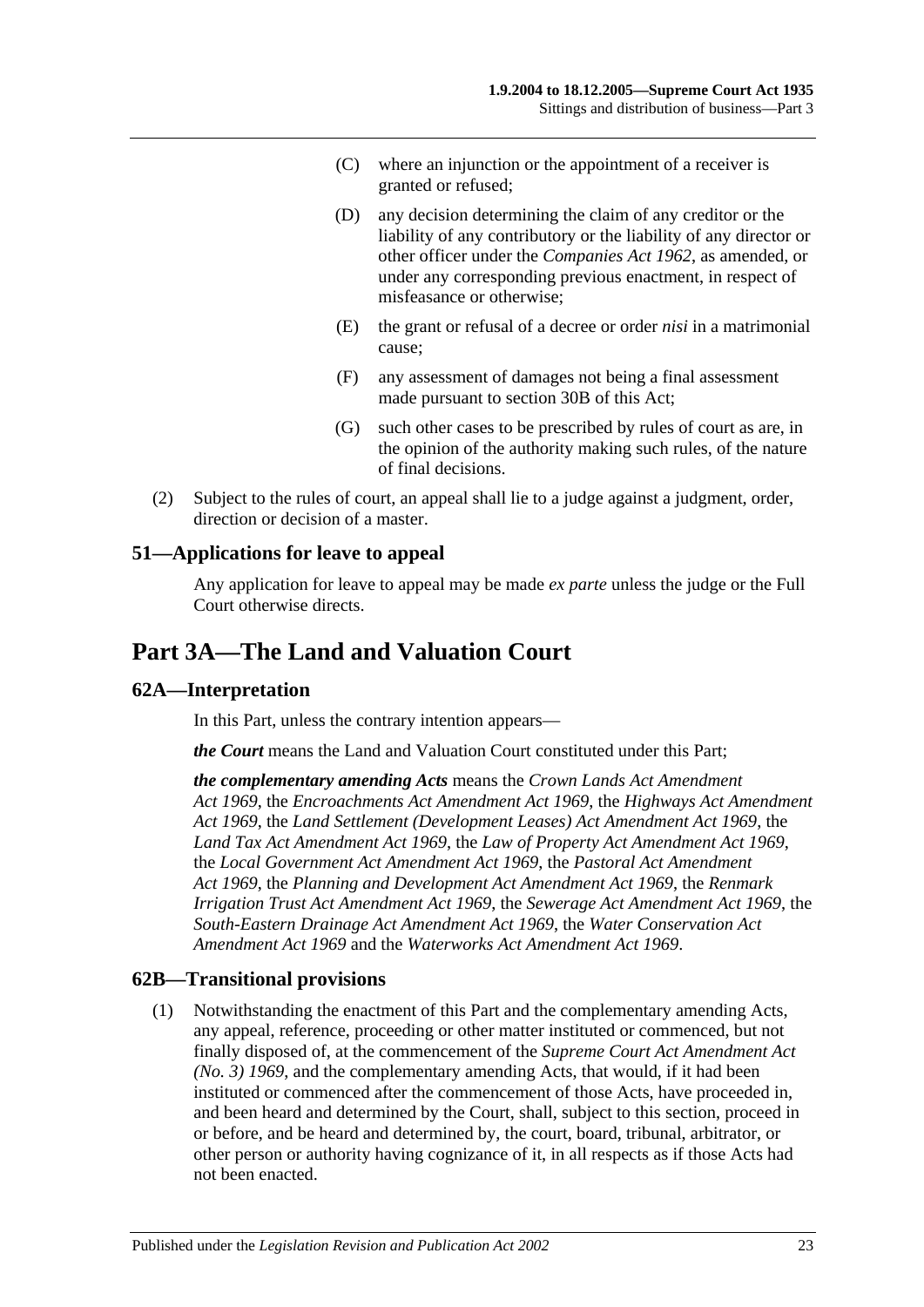- (2) The Court may, upon application by a party to a matter of the kind described in [subsection](#page-22-4) (1) of this section, direct that the matter shall proceed in, and be heard and determined by, the Court, and may give and make all such consequential directions and orders as it deems just for disposing of the matter.
- (3) The Court is hereby invested with all powers that are reasonably necessary or expedient to dispose of any such matter according to law.
- (4) Subject to this section, the operation of section 16 of the *[Acts Interpretation Act](http://www.legislation.sa.gov.au/index.aspx?action=legref&type=act&legtitle=Acts%20Interpretation%20Act%201915) 1915* in relation to this Part and the complementary amending Acts is unaffected.

### <span id="page-23-0"></span>**62C—Establishment of Land and Valuation Court**

- (1) There shall be a court entitled the "Land and Valuation Court" which shall be a division of the Supreme Court of South Australia.
- (2) The Court shall be constituted of a judge upon whom the jurisdiction of the Court has, in accordance with this section, been conferred.
- (3) The Governor may, by proclamation, confer the jurisdiction of the Court upon any judge of the Supreme Court.
- (3a) The Governor may, by proclamation, divest any judge of the jurisdiction of the Court and confer that jurisdiction upon any other judge.
- (4) Where—
	- (a) the judge upon whom the jurisdiction of the Court has been conferred deems it improper or undesirable that he should hear and determine any proceeding before the Court, or he is, by reason of ill health or any other cause, unable, wholly or in part, to perform the duties of his office; or
	- (b) the Governor is of the opinion that it is in the interests of the administration of justice to do so,

the Governor may, by proclamation confer temporarily or permanently the jurisdiction of the Court upon any additional judge.

(5) A judge upon whom the jurisdiction of the Court has been conferred is not thereby precluded from performing and discharging any other functions and duties of a judge of the Supreme Court.

## <span id="page-23-1"></span>**62D—Jurisdiction of the Court**

(1) The Court has the jurisdiction conferred upon it under the following Acts:

the *[Crown Lands Act](http://www.legislation.sa.gov.au/index.aspx?action=legref&type=act&legtitle=Crown%20Lands%20Act%201929) 1929*; the *[Encroachments Act](http://www.legislation.sa.gov.au/index.aspx?action=legref&type=act&legtitle=Encroachments%20Act%201944) 1944*; the *[Highways Act](http://www.legislation.sa.gov.au/index.aspx?action=legref&type=act&legtitle=Highways%20Act%201926) 1926*; the *[Land Settlement \(Development Leases\) Act](http://www.legislation.sa.gov.au/index.aspx?action=legref&type=act&legtitle=Land%20Settlement%20(Development%20Leases)%20Act%201949) 1949*; the *[Land Tax Act](http://www.legislation.sa.gov.au/index.aspx?action=legref&type=act&legtitle=Land%20Tax%20Act%201936) 1936*; the *[Law of Property Act](http://www.legislation.sa.gov.au/index.aspx?action=legref&type=act&legtitle=Law%20of%20Property%20Act%201936) 1936*; the *[Local Government Act](http://www.legislation.sa.gov.au/index.aspx?action=legref&type=act&legtitle=Local%20Government%20Act%201934) 1934*; the *[Pastoral Act](http://www.legislation.sa.gov.au/index.aspx?action=legref&type=act&legtitle=Pastoral%20Act%201936) 1936*;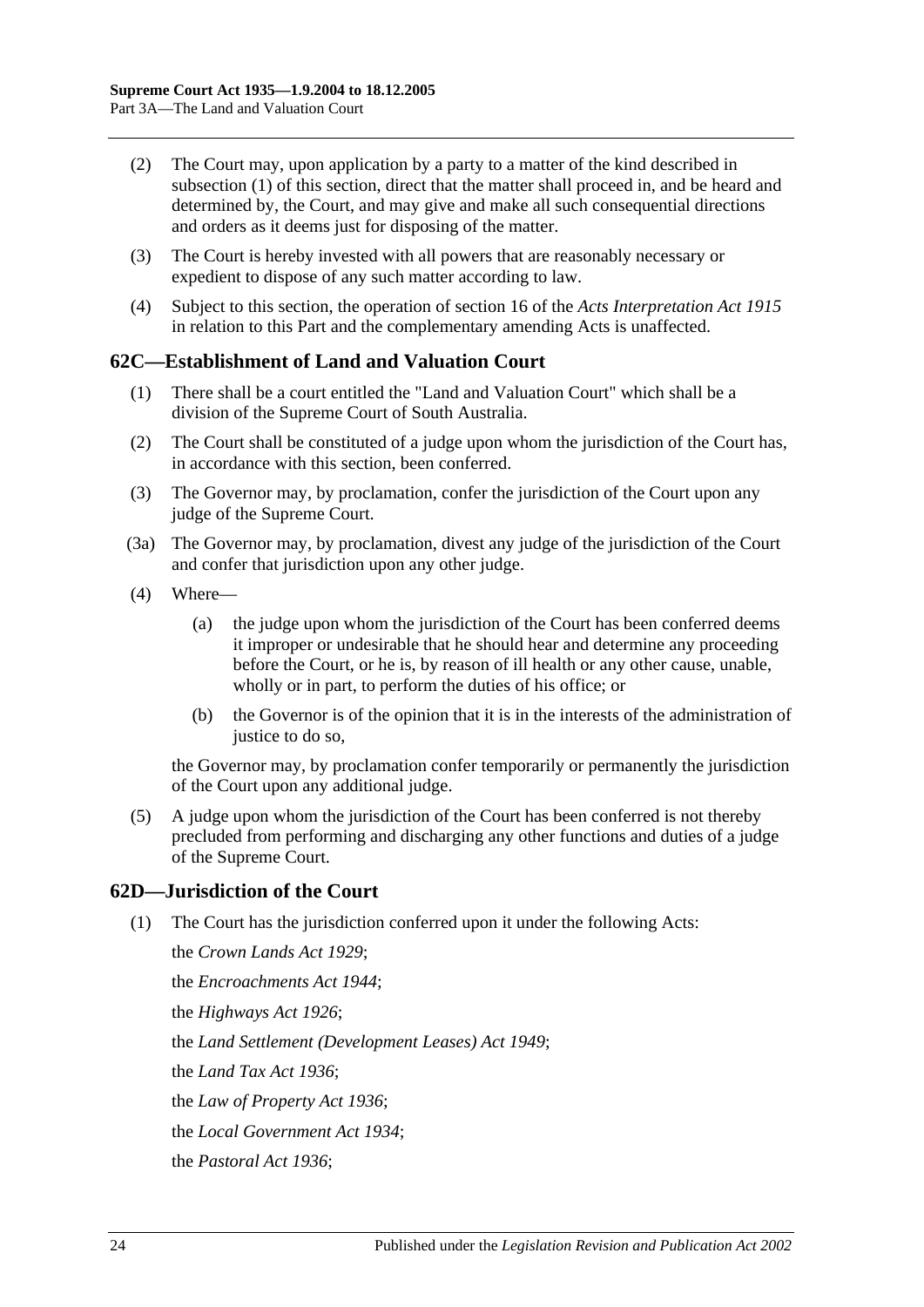the *[Planning and Development Act](http://www.legislation.sa.gov.au/index.aspx?action=legref&type=act&legtitle=Planning%20and%20Development%20Act%201966) 1966*; the *[Renmark Irrigation Trust Act](http://www.legislation.sa.gov.au/index.aspx?action=legref&type=act&legtitle=Renmark%20Irrigation%20Trust%20Act%201936) 1936*; the *[Sewerage Act](http://www.legislation.sa.gov.au/index.aspx?action=legref&type=act&legtitle=Sewerage%20Act%201929) 1929*; the *[South-Eastern Drainage Act](http://www.legislation.sa.gov.au/index.aspx?action=legref&type=act&legtitle=South-Eastern%20Drainage%20Act%201931) 1931*; the *[Water Conservation Act](http://www.legislation.sa.gov.au/index.aspx?action=legref&type=act&legtitle=Water%20Conservation%20Act%201936) 1936*; the *[Waterworks Act](http://www.legislation.sa.gov.au/index.aspx?action=legref&type=act&legtitle=Waterworks%20Act%201932) 1932*.

- (2) The Court shall have jurisdiction to hear and determine all actions, matters and proceedings in which compensation is to be assessed under and pursuant to the *[Compulsory Acquisition of Land Act](http://www.legislation.sa.gov.au/index.aspx?action=legref&type=act&legtitle=Compulsory%20Acquisition%20of%20Land%20Act%201925) 1925* (as amended from time to time) or under and pursuant to any Act passed in substitution for that Act (as it may be amended from time to time), whether or not that Act is expressly, or impliedly, to be read, or incorporated with another Act or Acts (with or without qualification or modification) and whether or not the action, matter or proceeding would, but for this subsection, have been heard or determined by any other court or by arbitrators, or in any other manner.
- (3) The Court shall have such additional jurisdiction as may be conferred upon it by any Act or any regulation under an Act.
- (4) The Court shall, in the exercise of its jurisdiction, have all the powers and authority of the Supreme Court of South Australia and a judgment or order of the Court shall be regarded as, and shall have the force and validity of, a judgment or order of the Supreme Court of South Australia.
- (5) The Court shall have the full jurisdiction exercisable by a single judge of the Supreme Court, but that jurisdiction shall be exercised by the Court only in respect of any cause, matter or proceeding that is before the Court in pursuance of this Part, or any other Act or any regulation under an Act.

## <span id="page-24-3"></span><span id="page-24-0"></span>**62E—Reference of matters involving question of valuation**

- (1) Where any judge is of the opinion that in any cause, pending or part-heard, in the Supreme Court, a question has arisen, or is likely to arise, (whether as a preliminary point or in the course of the hearing), as to the value of land, that judge may, on the application of a party to the cause, or of his own motion, refer the cause to the Court for hearing and determination.
- (2) The Court shall hear and determine any cause referred to it under [subsection](#page-24-3) (1) of this section.

## <span id="page-24-1"></span>**62F—Appeals and cases stated**

The provisions of [sections](#page-21-0) 49 and [50](#page-21-1) of this Act shall extend and apply to and in relation to the Land and Valuation Court and any judgment, order or direction thereof.

## <span id="page-24-2"></span>**62G—Right of crown**

The Crown shall be entitled to appear before the Court in any matter or proceeding in which the public interest, or any right or interest of the Crown, may be involved or affected.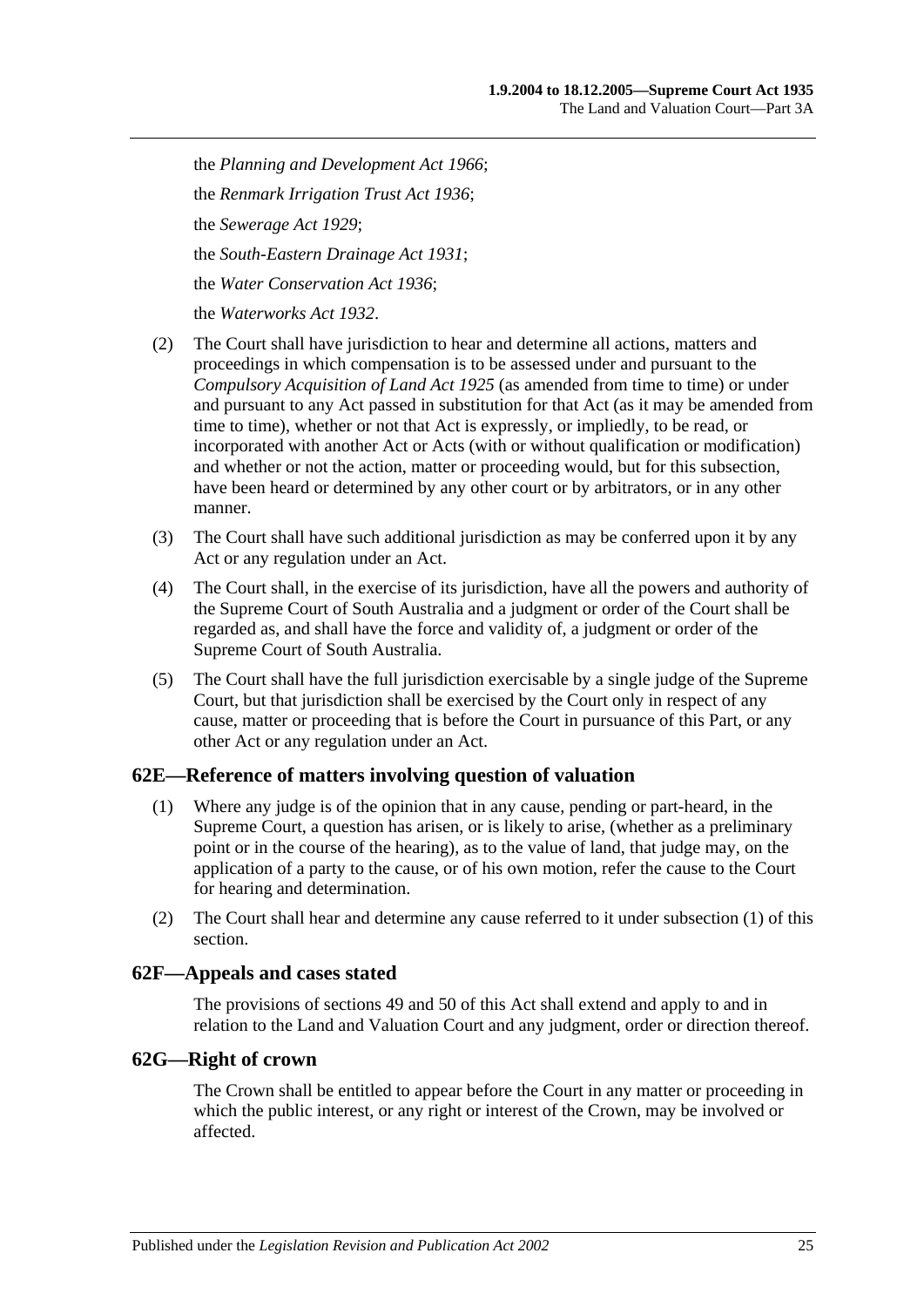## <span id="page-25-0"></span>**62H—Rules of Court**

- (1) Rules of Court may be made under this Act by the judge upon whom the jurisdiction of the Court has been conferred to regulate the practice and procedure of the Court and to provide for any matters necessary or expedient for the purposes of this Part.
- (2) The power to make rules under this section includes power to make rules in respect of any jurisdiction conferred on the Court by this or any other Act, whenever passed.
- (3) The rules may confer or impose on the registrar such powers, authorities, functions and duties in relation to the administration of the business of the court as may be necessary or expedient for the purposes of this Part.
- (3a) A master may exercise such jurisdiction of the court as may be conferred on him by the rules.
- (3b) Subject to the rules, an appeal from a judgment, order, direction or decision of a master made in the exercise of a jurisdiction conferred by the rules shall lie to a judge upon whom the jurisdiction of the court has been conferred.
- (4) Where provisions in respect of the practice or procedure of the Court are contained in this, or any other Act, or in general orders or rules made under the authority of this or any other Act, rules of Court may be made under this section for modifying those provisions to any extent that may be necessary or expedient.
- (5) Rules of Court made under this section take effect from the date of publication in the Gazette or some later date specified in the rules.

### <span id="page-25-1"></span>**62I—Sittings of Court**

The Court shall sit at such times and places as the judge exercising the jurisdiction of the Court directs.

## <span id="page-25-2"></span>**Part 4—Procedure generally**

## <span id="page-25-3"></span>**63—Criminal procedure**

- (1) The practice and procedure in all criminal causes and matters, including the practice and procedure upon appeal, except as expressly altered by this Act, shall be the same as the practice and procedure in similar causes and matters before the passing of this Act.
- (2) Proceedings in *quo warranto* shall be deemed to be civil proceedings whether for the purposes of appeal or otherwise.

## <span id="page-25-4"></span>**64—Saving of existing procedure**

Save as is otherwise provided in this or any other Act, the practice and procedure of the court shall be as prescribed in the existing rules, and in all matters, for which no other provision is made, all forms and methods of procedure, which, under or by virtue of any law, general order or rules whatsoever, were formerly in force in the court, may continue to be used in the like cases and for the like purposes:

Provided that nothing in this section shall be deemed to affect the power of the judges to make rules of court repealing or altering the existing rules.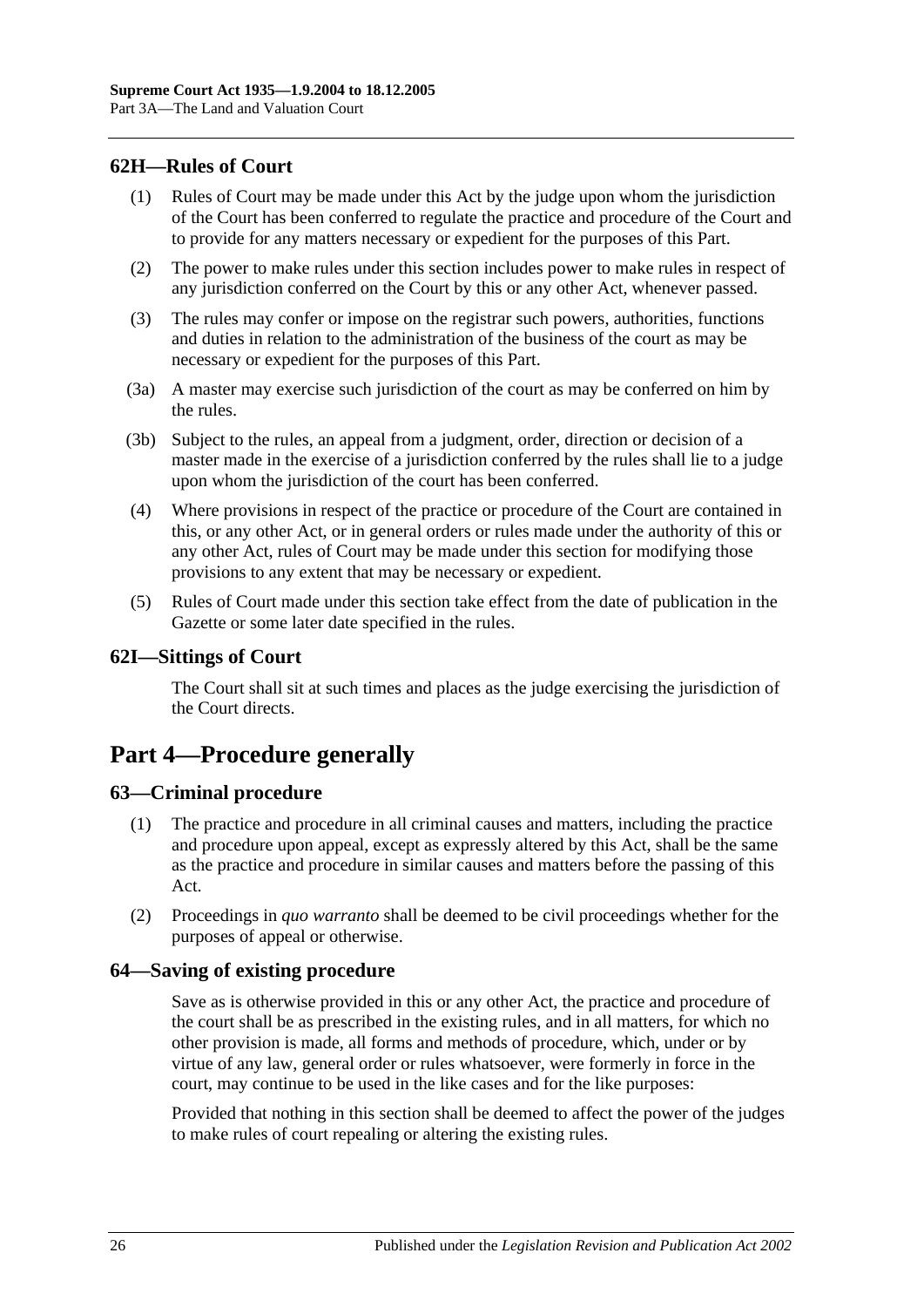### <span id="page-26-0"></span>**65—Mediation and conciliation**

- (1) Subject to and in accordance with the rules of court, the court constituted of a judge may, with or without the consent of the parties, and a master or the registrar may, with the consent of the parties, appoint a mediator and refer a civil proceeding or any issues arising in a civil proceeding for mediation by the mediator.
- (2) A mediator appointed under this section has the privileges and immunities of a judge and such of the powers of the court as the court may delegate.
- (3) A mediator appointed under this section must not, except as required or authorised to do so by law, disclose to another person any information obtained in the course or for the purposes of the mediation.
- (4) The court may itself endeavour to achieve a negotiated settlement of a civil proceeding or resolution of any issues arising in a civil proceeding.
- (5) A judge or master who attempts to settle a proceeding or to resolve any issues arising in a proceeding is not disqualified from taking further part in the proceeding but will be so disqualified if he or she is appointed as a mediator in relation to the proceeding.
- (6) Evidence of anything said or done in an attempt to settle a proceeding by mediation under this section is not subsequently admissible in the proceeding or in related proceedings.
- (7) If a case is settled under this section, the terms of the settlement may be embodied in a judgment.

#### <span id="page-26-1"></span>**66—Trial of issues by arbitrator**

- (1) The court may refer a civil proceeding or any issues arising in a civil proceeding for trial by an arbitrator.
- (2) The arbitrator may be appointed either by the parties to the proceeding or by the court.
- (3) The arbitrator becomes for the purposes of the reference an officer of the court and may exercise such of the powers of the court as the court delegates to the arbitrator.
- (4) The court will, unless good reason is shown to the contrary, adopt the award of the arbitrator as its judgment on the action or issues referred.
- (5) The costs of the arbitrator will be borne, in the first instance, equally by the parties or in such other proportions as the court may direct, but the court may subsequently order that a party be reimbursed wholly or in part by another party for costs incurred under this subsection.

#### <span id="page-26-2"></span>**67—Expert reports**

- (1) The court may refer any question arising in a civil proceeding for investigation and report by a referee who is an expert in the relevant field.
- (2) A person to whom a question is referred under this section becomes for the purposes of the investigation an officer of the court and may exercise such of the powers of the court as the court delegates.
- (3) The court may adopt a report obtained under this section in whole or part.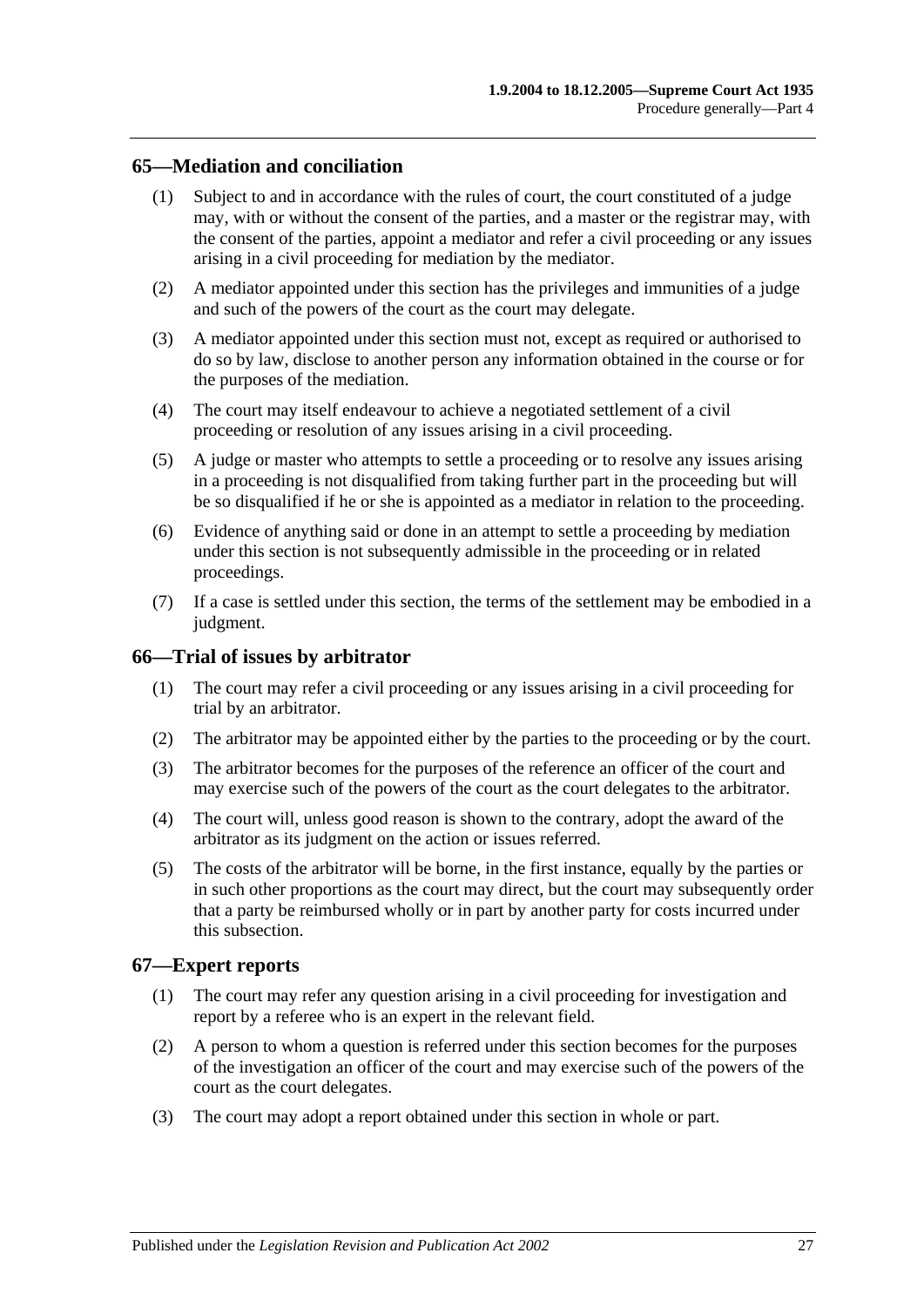(4) The costs of the expert's investigation and report will be borne, in the first instance, equally by the parties or in such other proportions as the court may direct, but the court may subsequently order that a party be reimbursed wholly or in part by another party for costs incurred under this subsection.

### <span id="page-27-0"></span>**71—Assessors**

- (1) Subject to any rules of court, and to the right of having cases submitted to the verdict of a jury in accordance with the *[Juries Act](http://www.legislation.sa.gov.au/index.aspx?action=legref&type=act&legtitle=Juries%20Act%201927) 1927*, the court may in any cause or matter before the court, in which it thinks it expedient so to do, call in the aid of one or more assessors, specially qualified, and try and hear such cause or matter wholly or partially, with the assistance of such assessors.
- (2) The remuneration, if any, to be paid to such assessors shall be determined by the court, and the sum so fixed shall be paid by the sheriff in the same manner as jury fees are paid.

## <span id="page-27-1"></span>**72—Rules of court**

- (1) Rules of court may be made under this Act by any three or more judges of the Supreme Court for any of the following purposes:
	- (a) for regulating the sittings of the court, and of the judges sitting in chambers and the vacations to be observed by the court and the officers of the court;
	- (b) for regulating the pleading practice and procedure of the court in any jurisdiction, and the initiating of actions and proceedings therein;
	- (c) for imposing mutual obligations on parties to proceedings in the court to disclose to each other the contents of expert reports or other material of relevance to the proceedings before the proceedings are brought to trial;
	- (d) for regulating any matters relating to the referral of a proceeding or issues arising in a proceeding to a mediator or arbitrator, the conduct of mediations or arbitrations or the referral of questions for investigation and report by an expert (whether appointed under [section](#page-26-2) 67 or otherwise);
	- (e) for regulating and directing the means by which particular facts may be proved, and the mode in which evidence thereof may be given in any proceedings, or at any stage of the proceedings, and in relation to the purposes aforesaid for allowing examinations, affidavits, or depositions to be read at any trial or hearing, or in any cause or matter, or allowing secondary evidence to be given, and for providing that the court or a judge may give special directions or make special orders in relation to any of the matters aforesaid;
	- (f) for empowering a master to do any such thing and to transact any such business and to exercise any such authority and jurisdiction in respect of the same, including the jurisdiction to refer a bill of costs for taxation, or to refer any other matter to a master, as by virtue of any statute, custom, or rule or practice of court may be done, transacted, or exercised by a judge;
	- (g) for regulating any matters relating to the business, authority and jurisdiction that may be transacted or exercised by the master;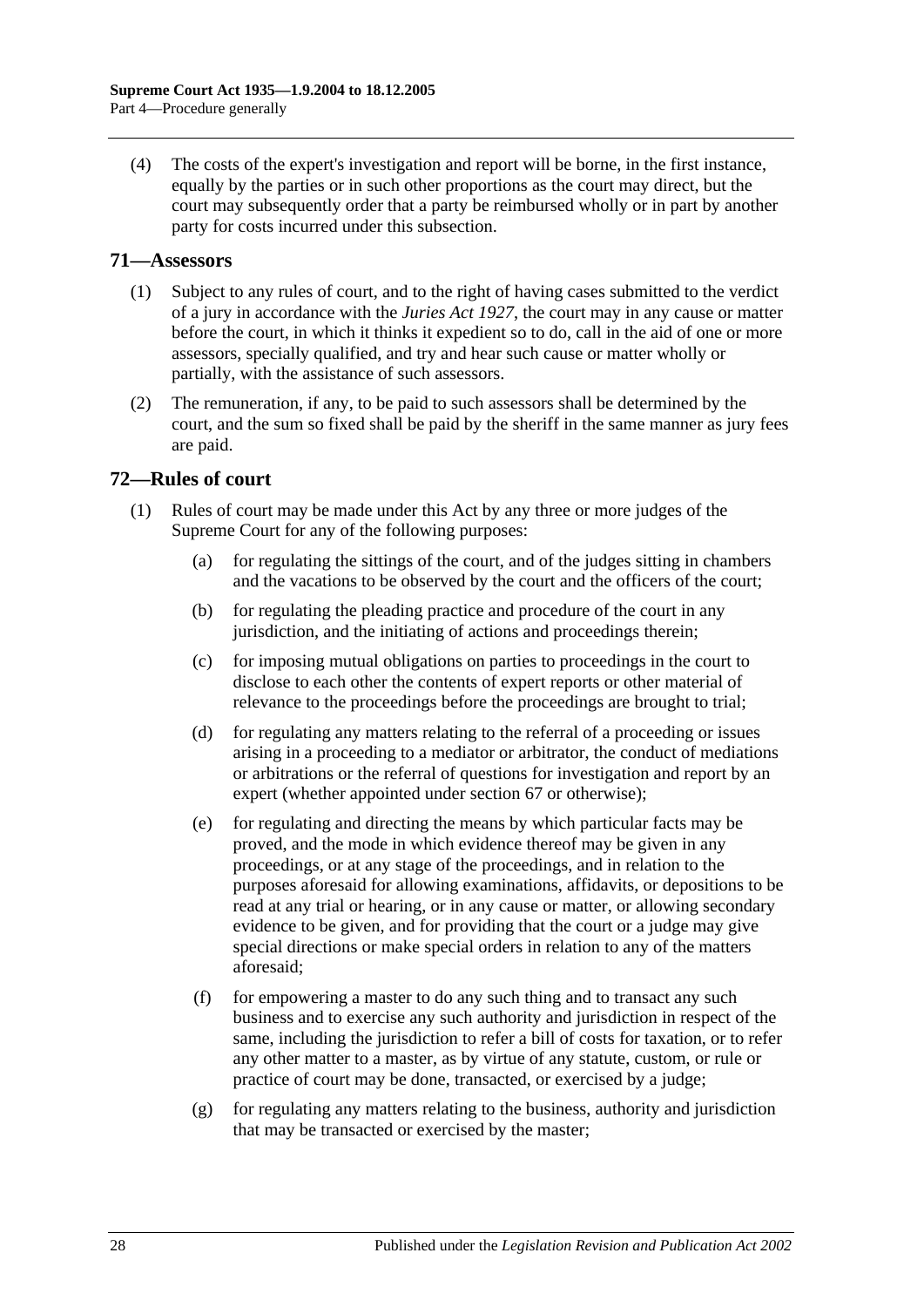- (h) for regulating the duties of the officers of the court and the costs of proceedings therein (including the costs to be allowed to practitioners of the court in respect of business transacted in the court or the offices thereof), and the conduct of any business coming within the cognizance of the court, for which provision is not expressly made by any Act;
- (i) for conferring on the registrar or other member of the non-judicial staff of the court the power to tax costs;
- (j) for regulating the admission of barristers, solicitors, attorneys, and proctors of the court;
- (k) and generally for any purpose mentioned in this Act or for carrying its provisions into effect.
- (2) The power to make rules conferred by this section shall be deemed to include power to make rules in respect of any jurisdiction conferred upon the court or a judge thereof by any Act whenever passed.
- (3) Where any provisions in respect of the practice or procedure of the court are contained in this or any other Act of Parliament, or in general orders or rules made under the authority of any Act, rules of court may be made for modifying such provision to any extent that may be deemed necessary.
- (4) Rules of Court made under this section take effect from the date of publication in the Gazette or some later date specified in the rules.

## <span id="page-28-1"></span><span id="page-28-0"></span>**Part 6—Officers of the court**

## **Division 1—Registrar**

## <span id="page-28-2"></span>**82—The registrar**

- (1) There shall be a registrar of the court.
- (2) No registrar shall be appointed, dismissed or reduced in status, nor shall the office of registrar be abolished, except upon the recommendation, or with the concurrence, of the Chief Justice.
- (3) The registrar is the court's principal administrative officer.
- (3a) The registrar may, in addition to exercising the functions and duties assigned to him or her by this Act or any other Act, exercise any procedural or non-judicial powers of the court assigned by the Chief Justice or by rules of court under this or any other Act.
- (4) The registrar shall, in relation to the performance and discharge of his functions and duties (so far as they relate to the business of the court), be subject to the control and direction of the Chief Justice.

## <span id="page-28-3"></span>**Division 2—Tipstaves**

## <span id="page-28-4"></span>**106—Appointment of tipstaves**

- (1) There will be such tipstaves of the court as are necessary.
- (2) No tipstaff will be appointed except on the recommendation of the Chief Justice.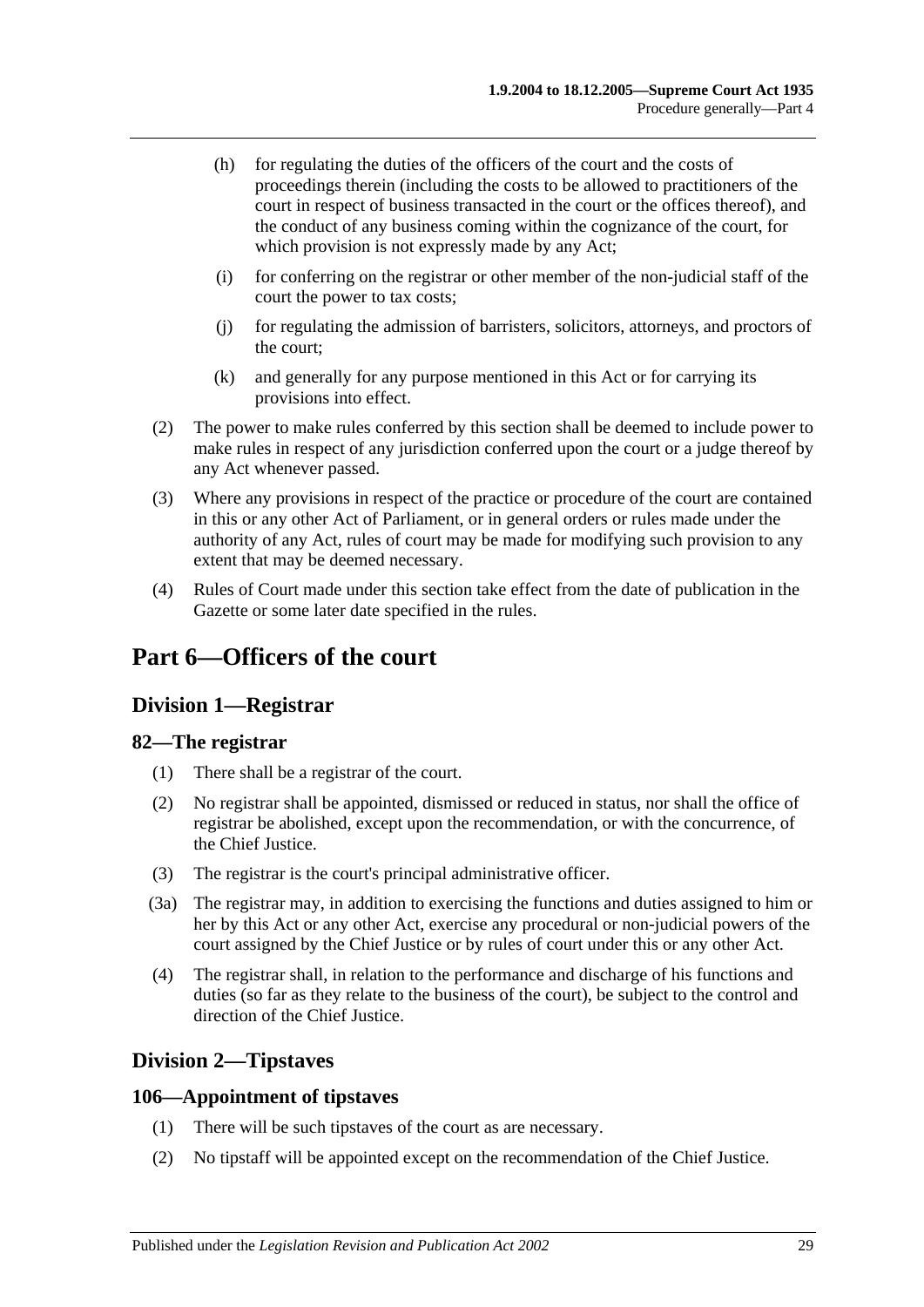### <span id="page-29-0"></span>**107—Duty of tipstaves**

The tipstaves of the court shall be in attendance on the sittings of the court, and any tipstaff may, without warrant, apprehend and lodge in prison all persons who, by the court or any judge, are ordered to be apprehended or committed into prison for contempt of court or otherwise.

#### <span id="page-29-1"></span>**108—Other duties**

Every tipstaff shall perform all such other duties as from time to time are by the court or a judge or rules of court directed to be performed by him.

## <span id="page-29-2"></span>**Division 3—Further provisions as to officers**

### <span id="page-29-3"></span>**109—Appointment of other officers**

- (1) The court shall have such other officers as are necessary for the administration of justice therein, and for the due execution of the judgments, decrees, orders, and processes thereof.
- (2) Subject to [subsection](#page-29-7) (3), no such other officer will be appointed except on the recommendation of the Chief Justice.
- <span id="page-29-7"></span>(3) The associates to the judges will be appointed and may be removed from office by the Chief Justice, but otherwise will be subject to the *[Courts Administration Act](http://www.legislation.sa.gov.au/index.aspx?action=legref&type=act&legtitle=Courts%20Administration%20Act%201993) 1993* in the same way as other staff of the court appointed under that Act.

#### <span id="page-29-4"></span>**110—Duties of officers**

Subject to this Act, the business to be performed in the court, or in the chambers of any judge, other than that performed by the judges, shall be distributed among the officers of the court, in such manner as is directed by rules of court, or, in any cases not provided for by rules of court, as the court or any judge thereof may direct, and such officers shall perform such duties in relation to such business as is directed by this Act or by rules of court, or by such court or any judge thereof; and, subject to this Act and such rules of court, all such officers respectively shall continue to perform the same duties as nearly as may be in the same manner as if this Act had not passed.

#### <span id="page-29-5"></span>**110A—Administrative and ancillary staff**

- (1) The court's administrative and ancillary staff consists of—
	- (a) the registrar; and
	- (b) any other persons appointed to the non-judicial staff of the Court.
- (2) The Court's administrative and ancillary staff (other than judges' associates) will be appointed under the *[Courts Administration Act](http://www.legislation.sa.gov.au/index.aspx?action=legref&type=act&legtitle=Courts%20Administration%20Act%201993) 1993*.

#### <span id="page-29-6"></span>**110B—Responsibilities of non-judicial staff**

A member of the court's administrative or ancillary staff is responsible to the Chief Justice (through any properly constituted administrative superior) for the proper and efficient discharge or his or her duties.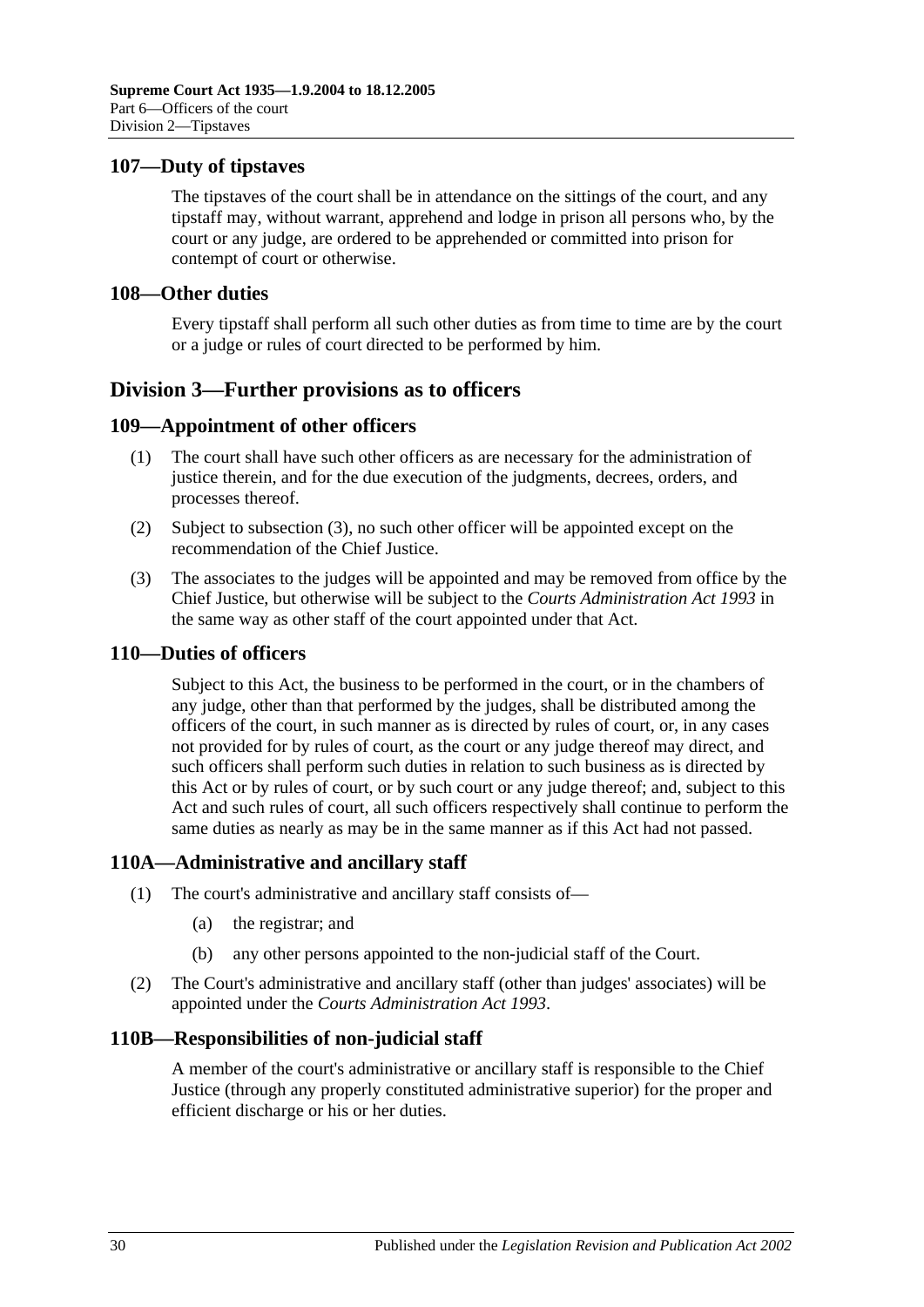## <span id="page-30-0"></span>**Part 7—Miscellaneous provisions**

## <span id="page-30-1"></span>**111—Rules as to division of loss upon collision at sea**

(1) Where, by fault of two or more vessels, damage or loss is caused to one or more vessels, to their cargoes or freight, or to any property on board, the liability to make good the damage or loss shall be in proportion to the degree in which each vessel was in fault:

Provided that, if, having regard to all the circumstances of the case, it is not possible to establish different degrees of fault, the liability shall be apportioned equally.

- (2) Nothing in this section shall operate so as to render any vessel liable for any loss or damage to which her fault has not contributed.
- (3) Nothing in this section shall affect the liability of any person under a contract of carriage or any contract, or shall be construed as imposing any liability upon any person from which he is exempted by any contract or by any provision of law or as affecting the right of any person to limit his liability in manner provided by law.
- (4) For the purposes of this section, the expression *freight* includes passage money and hire, and references to damage or loss caused by the fault of a vessel shall be construed as including references to any salvage or other expenses consequent upon that fault, recoverable at law by way of damages.

## <span id="page-30-2"></span>**112—Damages for personal injuries**

- (1) Where loss of life or personal injuries are suffered by any person on board a vessel owing to the fault of that vessel and of any other vessel or vessels, the liability of the owners of the vessels shall be joint and several.
- (2) Nothing in this section shall be construed as depriving any person of any right of defence on which, independently of this section, he might have relied in an action brought against him by the person injured or any person or persons entitled to sue in respect of such loss of life, or shall affect the right of any person to limit his liability in cases to which this section relates in the manner provided by law.

## <span id="page-30-4"></span><span id="page-30-3"></span>**113—Right of contribution**

(1) Where loss of life or personal injuries are suffered by any person on board a vessel owing to the fault of that vessel, and any other vessel or vessels, and a proportion of the damages is recovered against the owner of one of the vessels which exceeds the proportion in which she was in fault, he may recover by way of contribution the amount of the excess from the owners of the other vessels to the extent to which those vessels were respectively in fault:

Provided that no amount shall be so recovered which could not, by reason of any statutory or contractual limitation of, or exemption from, liability, or which could not for any other reason, have been recovered in the first instance as damages by the persons entitled to sue therefor.

(2) In addition to any other remedy provided by law, the persons entitled to any contribution as provided by [subsection](#page-30-4) (1) of this section shall, for the purpose of recovering the contribution, have subject to the provisions of this Act, the same rights and powers as the persons entitled to sue for damages in the first instance.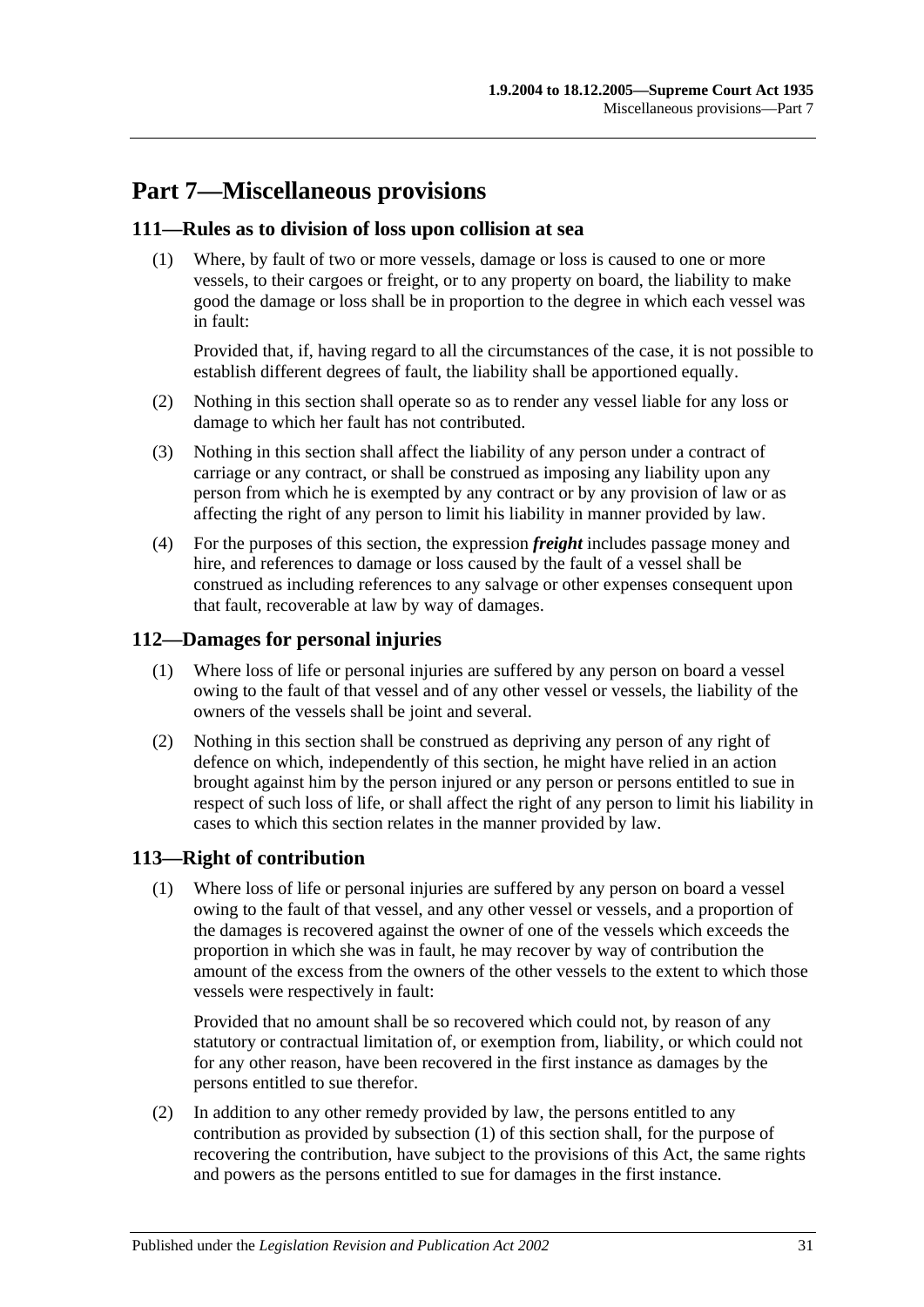### <span id="page-31-0"></span>**114—Interest on judgement debts**

- (1) All money, including costs, payable under any judgment or order shall bear interest at the rate from time to time prescribed by the rules of court.
- (2) The interest shall be computed from the following times:
	- (a) in the case of money other than taxed costs, from the time specified in the judgment or order, and if no time is so specified from the date of the judgment or order:
	- (b) in the case of taxed costs, from the date of the certificate of the taxing officer by whom the costs were taxed or an earlier date specified by the taxing officer in the certificate.

### <span id="page-31-1"></span>**117—Orders to bring prisoners for examination**

- (1) Any sheriff, gaoler, or other officer, having the custody of any prisoner, whose evidence is required in any action, trial, or proceeding, civil or criminal, shall upon receiving an order of a judge for that purpose, take such prisoner for examination before the court, or any judge thereof, or before any official or special referee or arbitrator or other person appointed to take any examination.
- (2) Such an order may be obtained upon affidavit by the party requiring the attendance of such prisoner, and shall set forth the time when and place where such prisoner is to be taken for the purpose of the examination.
- (3) The officer so ordered as aforesaid shall be entitled to be paid the like travelling and other expenses, and compensation for loss of time, as upon attendance at a trial.

#### <span id="page-31-2"></span>**118—Legal process**

- (1) Any process of the court may be issued, served or executed on a Sunday as well as any other day.
- (2) The validity of process is not affected by the fact that the person who issued it dies or ceases to hold office.

#### <span id="page-31-5"></span><span id="page-31-3"></span>**118A—Service**

- (1) If it is not practicable to serve any process, notice or other document relating to civil or criminal proceedings in the manner otherwise prescribed or contemplated by law, the court may, by order—
	- (a) provide for service by post; or
	- (b) make any other provision that may be necessary or desirable for service.
- (2) Any process, notice or other document served in accordance with an order under [subsection](#page-31-5) (1) will, despite any other law, be taken to have been duly served.

#### <span id="page-31-4"></span>**119—Suitors' funds to vest in master**

All suitors' funds shall be vested in the registrar on behalf of the court and shall be dealt with by him in accordance with this Act and the rules of court, and any order of the court or a judge.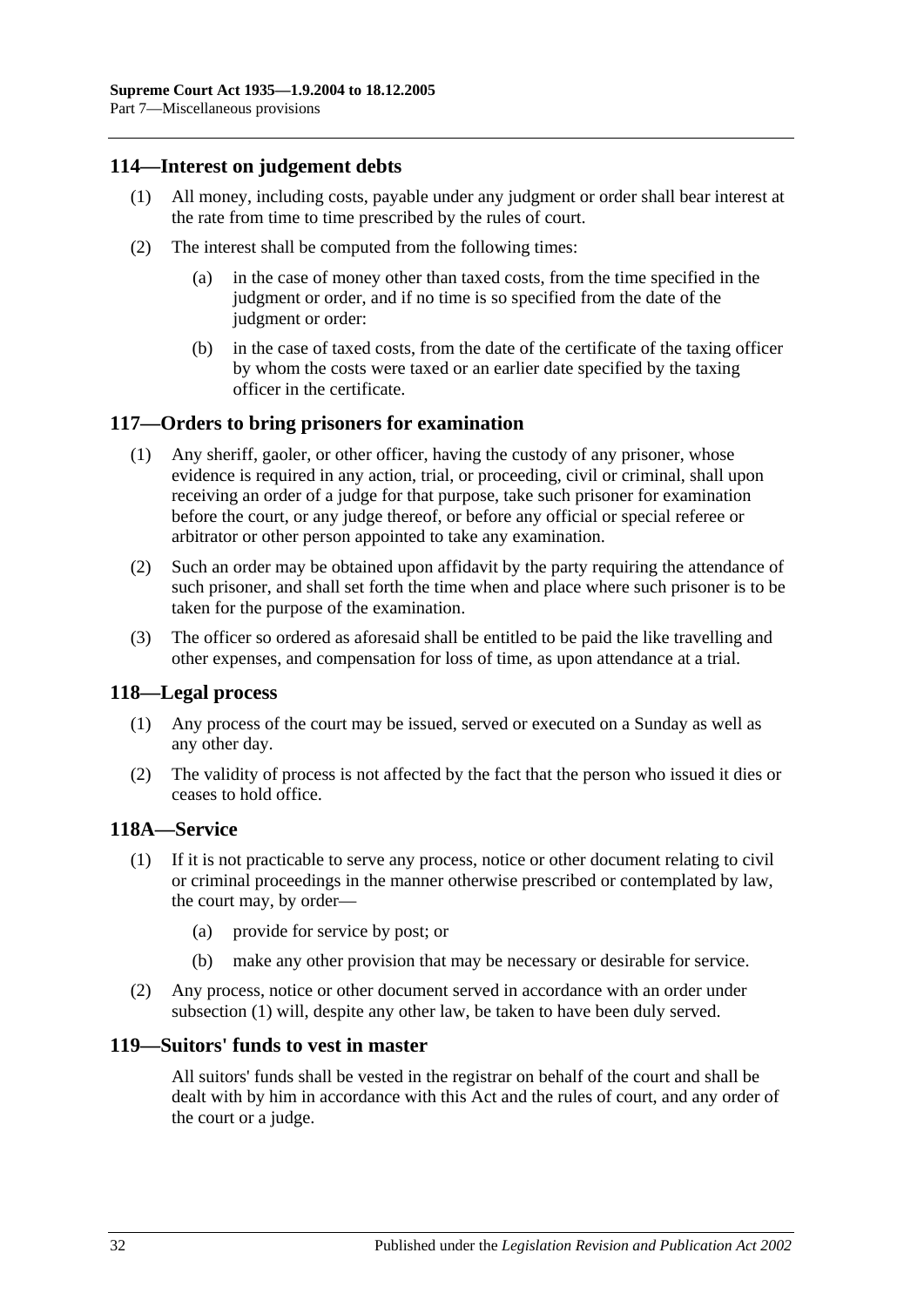### <span id="page-32-0"></span>**120—Securities in court**

All securities standing in court or at any time deposited in court shall be held by the registrar in trust to apply the same in accordance with law.

### <span id="page-32-1"></span>**121—Liability of Treasurer for default of master**

- (1) The Treasurer shall be liable to make good to the suitors of the court all suitors' funds and securities in court, and for that purpose may by authority of this Act, and without any further appropriation, make any necessary payments out of the general revenue of the State.
- (2) If the Chief Justice certifies to the Treasurer in writing that the registrar has failed to pay any money in court or to transfer or deliver any securities in court required by law or by any order of the court to be paid, transferred, or delivered by him, or has been guilty of any default with respect to any such money or securities, the Treasurer shall pay out of the general revenue to such persons as are named by the Chief Justice in the certificate, such sums as the Chief Justice certifies in writing to be required for the purpose of paying the money so required to be paid or of replacing the securities so required to be transferred or delivered, or of making good such default.

## <span id="page-32-2"></span>**122—Banking and investment of suitors' funds**

- (1) All suitors' funds shall, as soon as practicable after payment into, or deposit in court, be paid into the Treasury or an ADI in Adelaide.
- (2) Such funds or such part thereof as the rules direct shall be invested in such manner and at such times as the rules of court prescribe.
- (3) The interest or other income from such investment shall be dealt with as prescribed by rules of court.
- (4) Until rules of court are made under this section the law and practice relating to the deposit, payment, delivery and transfer in into and out of court of suitors' funds and securities which belong to suitors, shall continue as at the commencement of this Act.

#### <span id="page-32-3"></span>**123—Investments made under order of the court**

Any money in court which under the rules of court or under the order of the court is required to be laid out in any particular investment shall be so laid out notwithstanding anything in this Act.

#### <span id="page-32-4"></span>**124—Validity of payments etc pursuant to rules of court**

All acts done by the registrar with reference to funds in court pursuant to and in accordance with rules of court shall be as valid and effectual as if they had been done in pursuance of an order of the court.

#### <span id="page-32-5"></span>**125—Remittances by post**

Where by rules of court the registrar is authorised to make payments of money to persons entitled thereto upon their request by transmitting to them by post crossed cheques or other documents intended to enable them to obtain payment of the sums expressed therein, the posting of a letter containing the cheque or document and addressed to the person entitled thereto at the address given by him in his request shall, as respects the liability of the registrar and of the Treasurer respectively, be equivalent to the delivery of the cheque or document to that person himself.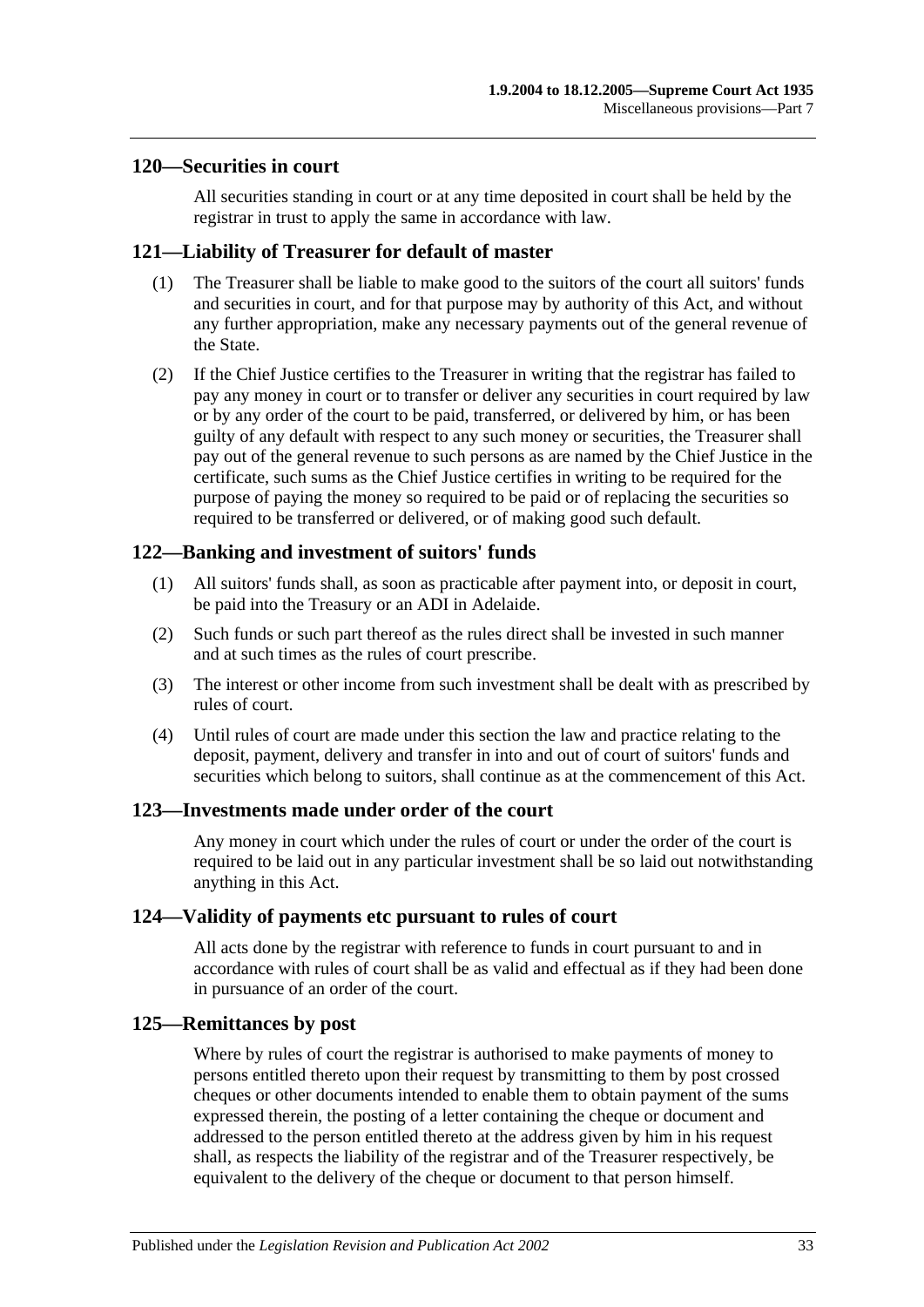### <span id="page-33-0"></span>**126—Power to appoint deputies**

In [sections](#page-32-0) 120 to 126, inclusive, the term registrar shall not include an acting registrar, but the registrar may do any act, sign or execute any instrument and exercise any authority required or authorised to be done, signed, executed, or exercised by him in relation to suitors' funds, by a deputy of the registrar appointed by the Chief Justice.

#### <span id="page-33-1"></span>**127—Rules of Court**

The judges may make rules of court in accordance with the provisions for making rules of court contained in this Act for regulating—

- (a) the deposit, payment, delivery and transfer in, into, and out of court of money and securities which belong to suitors or are otherwise capable of being deposited in or paid or transferred into court or under the custody of the court; and
- (b) the investment of and other dealings with money and securities in court; and
- (c) the disposal of the interest or other income from such investments; and
- (d) the execution of the orders of the court and the powers and duties of the registrar with reference to such money and securities; and
- (e) any other matters incidental to or connected with the matters previously mentioned in this section.

#### <span id="page-33-2"></span>**128—Payment to the Treasurer of unclaimed suitors' funds**

- (1) In the month of July in every year the registrar shall pay to the Treasurer, as part of the general revenue of the State, all suitors' funds which, on the first day of that month, have been unclaimed for the period of six years next preceding.
- (2) Such moneys shall not be afterwards claimable from the Treasurer unless the court otherwise orders.

#### <span id="page-33-3"></span>**129—Party subsequently claiming may petition the Supreme Court etc**

- (1) If at any time after any such money has been so paid to the Treasurer, any person applies to the court, by summons, for the payment to him of that money or any part thereof, and the court is satisfied upon affidavit or other sufficient evidence adduced that the applicant is entitled to the whole or any part of the money claimed by him, the court shall make an order for payment of the sum to which the applicant is entitled, with or without such additional amount as would have accrued (whether as interest or otherwise) had that sum been retained by the court from the time when it was paid to the Treasurer to the time of the court order.
- (2) On any such order being served on the Treasurer he shall issue and pay the money mentioned in the order to the persons to whom it is payable by virtue of the order, and the receipt of any person to whom any such money is so paid shall be a full and valid discharge for the sum stated in the receipt to have been received.

### <span id="page-33-4"></span>**130—Court fees**

(1) The Governor may, by regulation, prescribe and provide for the payment of fees in respect of proceedings in the court, or any step in such proceedings.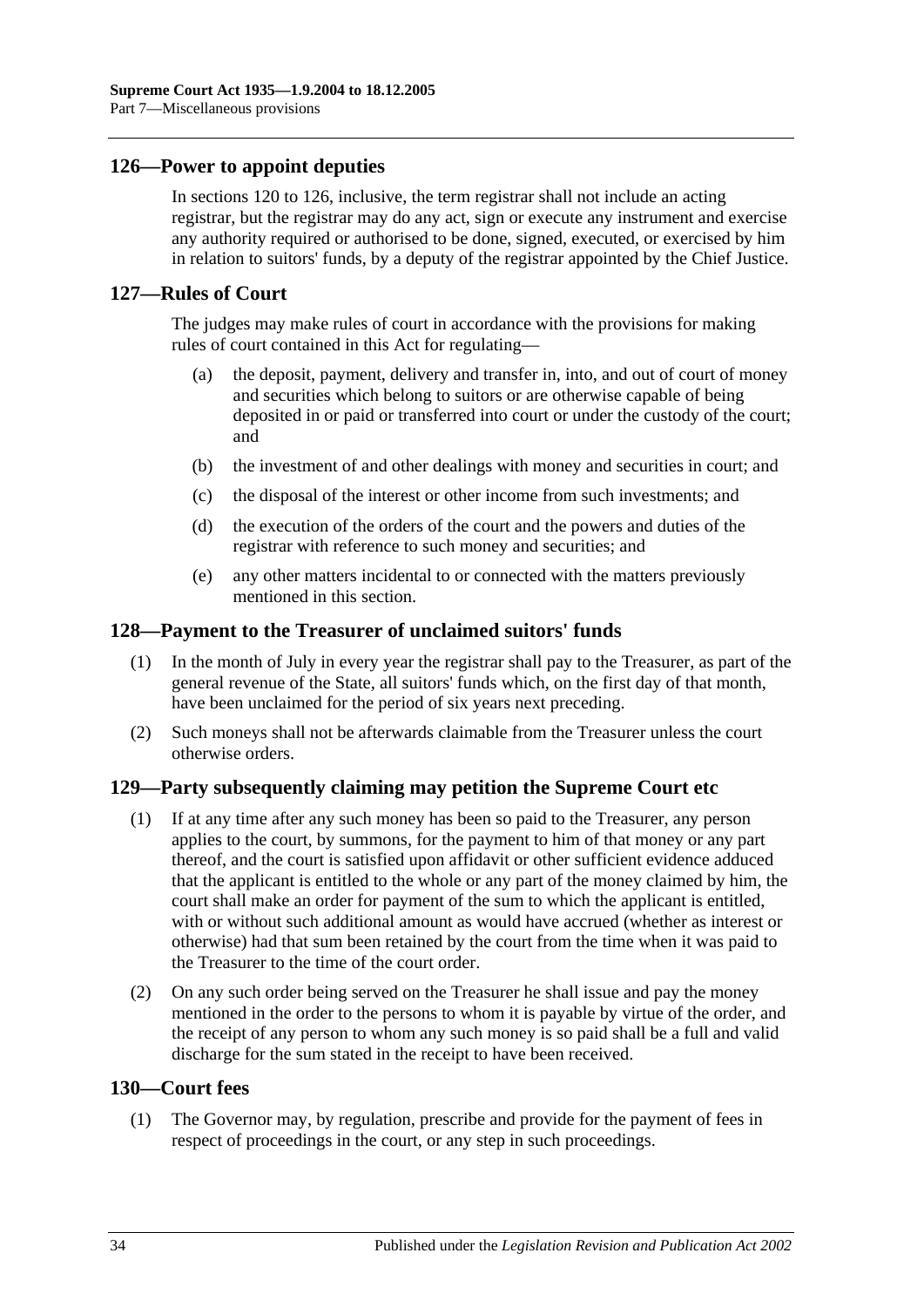(2) The court may remit or reduce a fee on account of the poverty of the party by whom the fee is payable or for any other proper reason.

### <span id="page-34-0"></span>**131—Accessibility of evidence etc**

- (1) Subject to this section, the court must, on application by any member of the public, allow the applicant to inspect or obtain a copy of—
	- (aa) any process relating to proceedings and forming part of the court's records;
	- (a) a transcript of evidence taken by the court in any proceedings;
	- (b) any documentary material admitted into evidence in any proceedings;
	- (c) a transcript of submissions by counsel;
	- (d) a transcript of the judge's summing up or directions to the jury, in a trial by jury;
	- (e) a transcript of reasons for judgment (including remarks made by the court on passing sentence);
	- (f) a judgment or order given or made by the court.
- <span id="page-34-2"></span>(2) A member of the public may inspect or obtain a copy of the following material only with the permission of the court:
	- (a) material that was not taken or received in open court;
	- (b) material that the court has suppressed from publication;
	- (c) material placed before the court during sentencing proceedings (including material furnished under section 7 of the *[Criminal Law \(Sentencing\)](http://www.legislation.sa.gov.au/index.aspx?action=legref&type=act&legtitle=Criminal%20Law%20(Sentencing)%20Act%201988)  Act [1988](http://www.legislation.sa.gov.au/index.aspx?action=legref&type=act&legtitle=Criminal%20Law%20(Sentencing)%20Act%201988)*);
	- (d) documentary material filed in connection with a preliminary examination;
	- (e) a transcript of any oral evidence taken at a preliminary examination;
	- (f) a photograph, slide, film, video tape, audio tape or other form of recording from which a visual image or sound can be produced;
	- (g) material of a class prescribed by the regulations.
- (3) The court may permit inspection or copying of material referred to in [subsection](#page-34-2) (2) subject to any condition it considers appropriate, including a condition limiting the publication or use of the material.
- (4) A decision by the court on an application under this section is administrative and is final and not subject to any form of review.
- (5) The court may charge a fee, fixed by regulation, for inspection or copying of material under this section.

## <span id="page-34-1"></span>**Schedule—Acts repealed**

| Number and year | Short or long title of Act                                                                             | <b>Extent of repeal</b> |
|-----------------|--------------------------------------------------------------------------------------------------------|-------------------------|
| of Act          |                                                                                                        |                         |
| 15 of 1842      | An Act to regulate the Appointment and the Duties of the<br>Sheriff of the Province of South Australia | The whole               |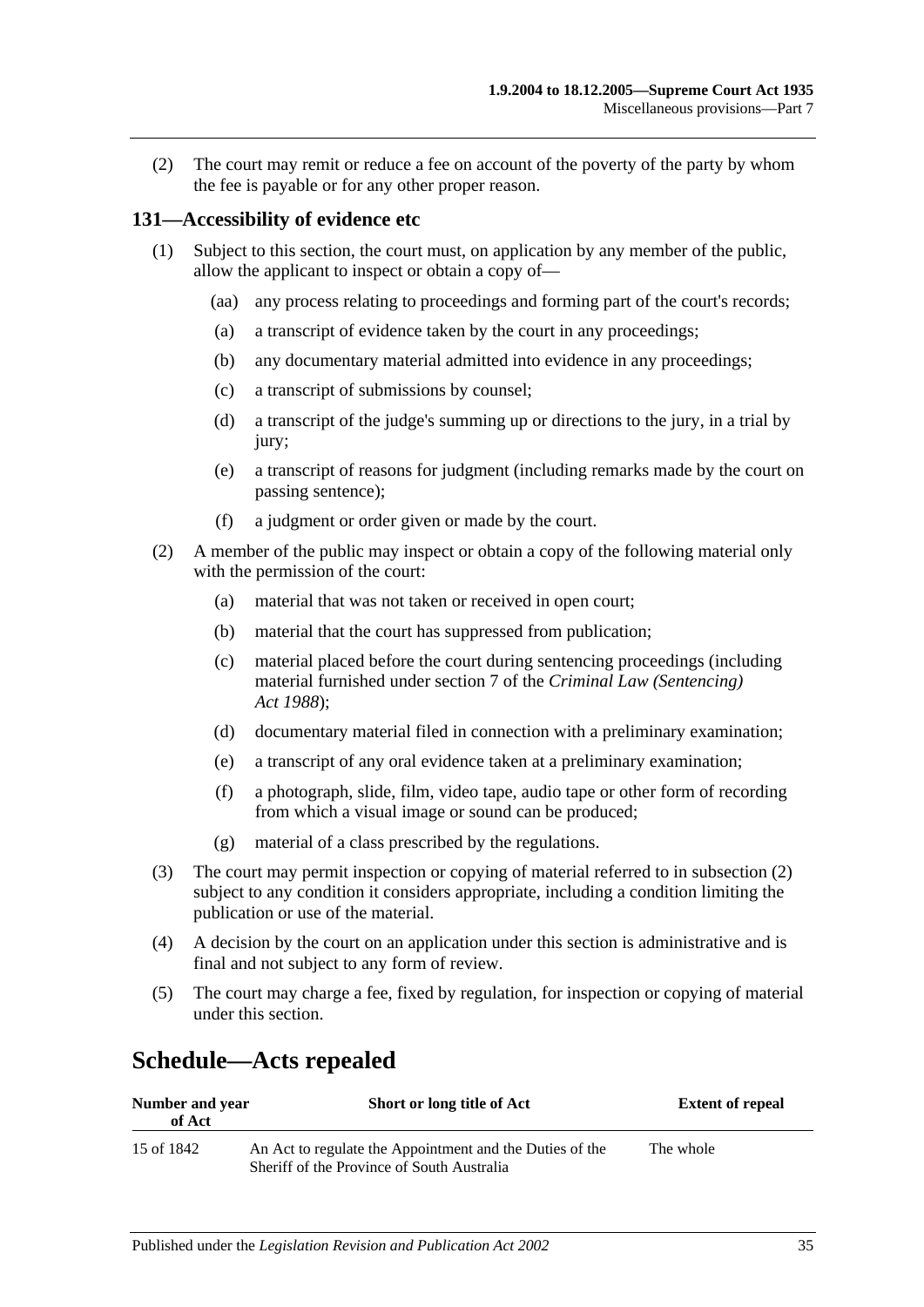| Number and year<br>of Act | Short or long title of Act                                                                                                                                                                                                                                                                                                                                                                                                                                                  | <b>Extent of repeal</b>                            |
|---------------------------|-----------------------------------------------------------------------------------------------------------------------------------------------------------------------------------------------------------------------------------------------------------------------------------------------------------------------------------------------------------------------------------------------------------------------------------------------------------------------------|----------------------------------------------------|
| 3 of 1843                 | An Ordinance to amend an Ordinance intituled "An Act to<br>regulate the Appointment and Duties of the Sheriff of the<br>Province of South Australia"                                                                                                                                                                                                                                                                                                                        | The whole                                          |
| 9 of 1845                 | An Ordinance for adopting in South Australia certain parts of<br>an Act made and passed in the Imperial Parliament which was<br>held in the First and Second Years of the Reign of Her present<br>Majesty intituled "An Act for abolishing Arrest on mesne<br>Process in Civil Actions, except in certain cases; for extending<br>the remedies of Creditors against the property of Debtors; and<br>for amending the laws for the relief of Insolvent Debtors in<br>England | The whole                                          |
| 14 of 1845                | An Ordinance to provide for the performance of certain matters The whole<br>in the Supreme Court during the occasional absence of the<br>Judge at a distance from Adelaide                                                                                                                                                                                                                                                                                                  |                                                    |
| 20 of 1852                | An Act to enable the Sheriff to appoint a Deputy to perform the The whole<br>Duties of his Office, and to abolish the Poundage now payable<br>on taking the body in execution                                                                                                                                                                                                                                                                                               |                                                    |
| 5 of 1853                 | Supreme Court Procedure Amendment Act                                                                                                                                                                                                                                                                                                                                                                                                                                       | The whole except sections<br>$162-172$ , inclusive |
| 6 of 1853                 | An Act to give relief to Persons having Claims against the<br>Local Government of South Australia by authorising them to try<br>the validity of such Claims in a Court of Law or Equity                                                                                                                                                                                                                                                                                     | The whole                                          |
| 24 of 1855-6              | The Supreme Court Procedure Act 1855                                                                                                                                                                                                                                                                                                                                                                                                                                        | The whole                                          |
| 30 of 1855-6              | An Act to facilitate Actions against Persons absent from the<br>colony and against persons sued as Joint Contractors                                                                                                                                                                                                                                                                                                                                                        |                                                    |
| 31 of 1855-6              | An Act to consolidate the several Ordinances relating to the<br>establishment of the Supreme Court of the Province of South<br>Australia                                                                                                                                                                                                                                                                                                                                    | The whole                                          |
| 4 of 1858                 | The Summary Procedure on Bills of Exchange Act 1858                                                                                                                                                                                                                                                                                                                                                                                                                         | The whole                                          |
| 5 of 1858                 | Supreme Court Procedure Further Amendment Act of 1858                                                                                                                                                                                                                                                                                                                                                                                                                       | The whole                                          |
| 13 of 1858                | The Third Judge and District Courts                                                                                                                                                                                                                                                                                                                                                                                                                                         | The whole                                          |
| 23 of 1859                | An Act to provide for the appointment of Commissioners to<br>take Affidavits as well in South Australia as elsewhere, to be<br>made use of in the Supreme Court of South Australia and for<br>the more easy Administration of Oaths to persons appointed to<br>act as Justices of the Peace in South Australia                                                                                                                                                              | The whole                                          |
| 5 of 1861                 | An Act to amend the Laws regulating the Court of Appeals of<br>the Province of South Australia, and to extend the Powers<br>thereof                                                                                                                                                                                                                                                                                                                                         | The whole                                          |
| 3 of 1862                 | The Common Law Procedure Act 1862                                                                                                                                                                                                                                                                                                                                                                                                                                           | The whole, except<br>sections 1, 2, and 3          |
| 15 of 1865                | The Court of Appeals Amendment Act 1865                                                                                                                                                                                                                                                                                                                                                                                                                                     | The whole                                          |
| 12 of 1865–6              | An Act to provide for the more speedy administration of justice The whole<br>by means of the Supreme Court                                                                                                                                                                                                                                                                                                                                                                  |                                                    |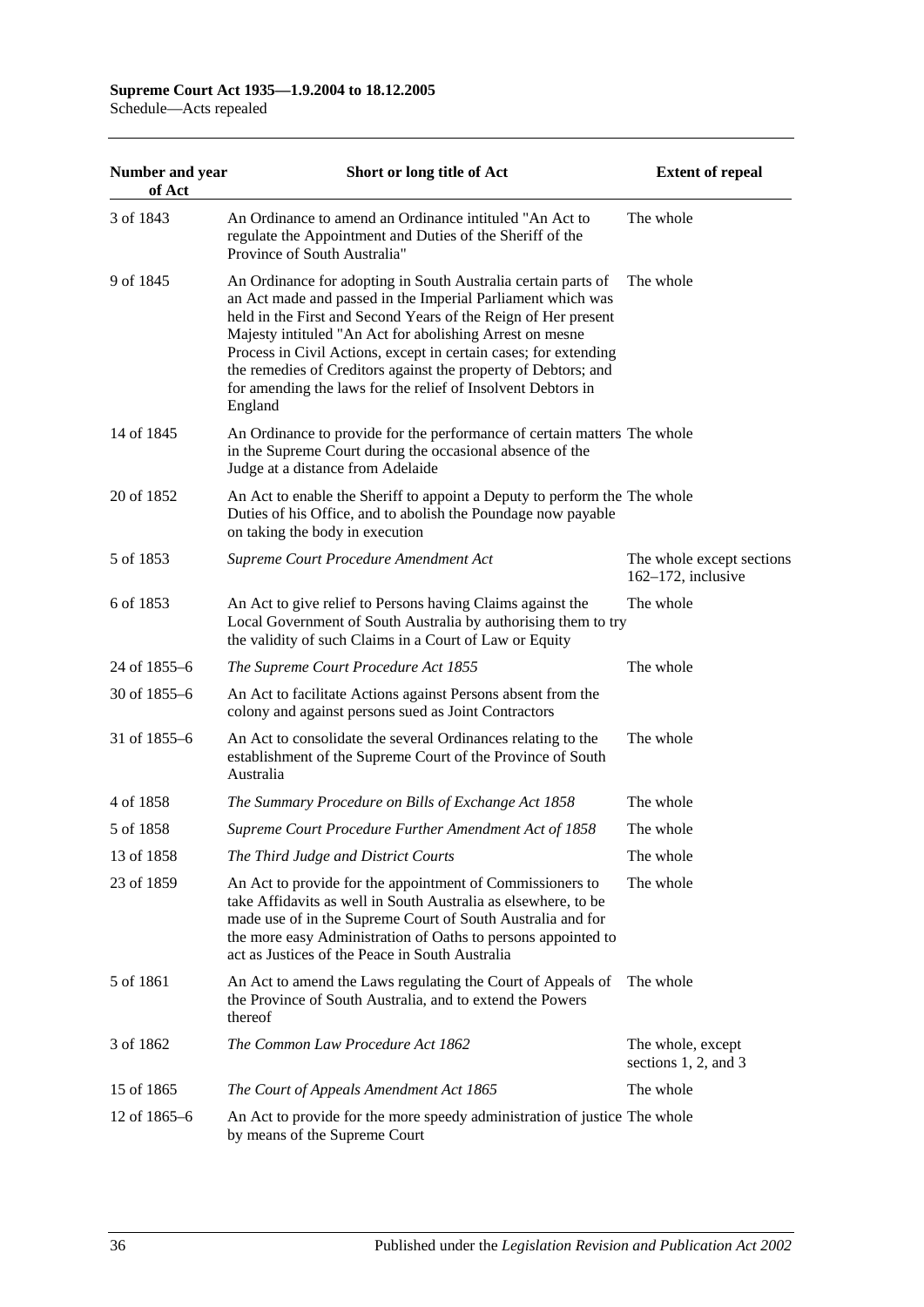| Number and year<br>of Act | Short or long title of Act                                                                                                                                                                                                                                       | <b>Extent of repeal</b>                                           |  |
|---------------------------|------------------------------------------------------------------------------------------------------------------------------------------------------------------------------------------------------------------------------------------------------------------|-------------------------------------------------------------------|--|
| 2 of 1866                 | An Act to protect certain persons from actions by reason of<br>their being elected to Parliament while members of the Court of<br>Appeals                                                                                                                        | The whole                                                         |  |
| 7 of 1866                 | An Act to regulate and amend the Practice and Procedure of the The whole, except<br>Supreme Court of the Province of South Australia in its<br>Revenue Jurisdiction                                                                                              | sections 15 and 26                                                |  |
| 20 of 1866-7              | The Equity Act 1866                                                                                                                                                                                                                                              | The whole, except<br>sections 150 and 151                         |  |
| 8 of 1867                 | Supreme Court Act 1867                                                                                                                                                                                                                                           | The whole                                                         |  |
| 6 of 1868–9               | An Act to repeal Act No. 11 of 1866–7 intituled "An Act to<br>amend The Third Judge and Districts Courts Act, and for other<br>purposes" and to make further provision for the trial of Causes,<br>and trial of Offences at places remote from the Supreme Court | The whole                                                         |  |
| 7 of 1868-9               | An Act to amend the "Supreme Court Act 1867"                                                                                                                                                                                                                     | The whole                                                         |  |
| 23 of 1870–71             | An Act to fix the tenure of office of the Primary Judge in<br>Equity, and to provide for the performance of the duties of the<br>office of Primary Judge in Equity in certain cases                                                                              | The whole                                                         |  |
| 28 of 1873                | An Act to increase the salaries of the Judges of the Supreme<br>Court, and of certain officers of the Civil Service of the<br>Province of South Australia                                                                                                        | The whole                                                         |  |
| 116 of 1878               | Supreme Court Act 1878                                                                                                                                                                                                                                           | The whole, except<br>paragraphs I-VII,<br>inclusive, of section 6 |  |
| 120 of 1878               | An Act to amend "The Equity Act 1866"                                                                                                                                                                                                                            | The whole                                                         |  |
| 286 of 1883               | An Act to amend "The Third Judge and District Courts Act"<br>and the Act No. 6 of 1868–9                                                                                                                                                                         | The whole                                                         |  |
| 514 of 1891               | The Suitors Unclaimed Funds Act 1891                                                                                                                                                                                                                             | The whole                                                         |  |
| 1358 of 1919              | Fourth Judge Act 1919                                                                                                                                                                                                                                            | The whole                                                         |  |
| 1564 of 1923              | <b>Acts Interpretation Act Amendment Act 1923</b>                                                                                                                                                                                                                | The whole                                                         |  |
| 1739 of 1926              | Supreme Court Act Amendment Act 1926                                                                                                                                                                                                                             | The whole                                                         |  |
| 1761 of 1926              | Fifth Judge Act 1926                                                                                                                                                                                                                                             | The whole                                                         |  |
| 1864 of 1928              | Supreme Court Act 1928                                                                                                                                                                                                                                           | The whole                                                         |  |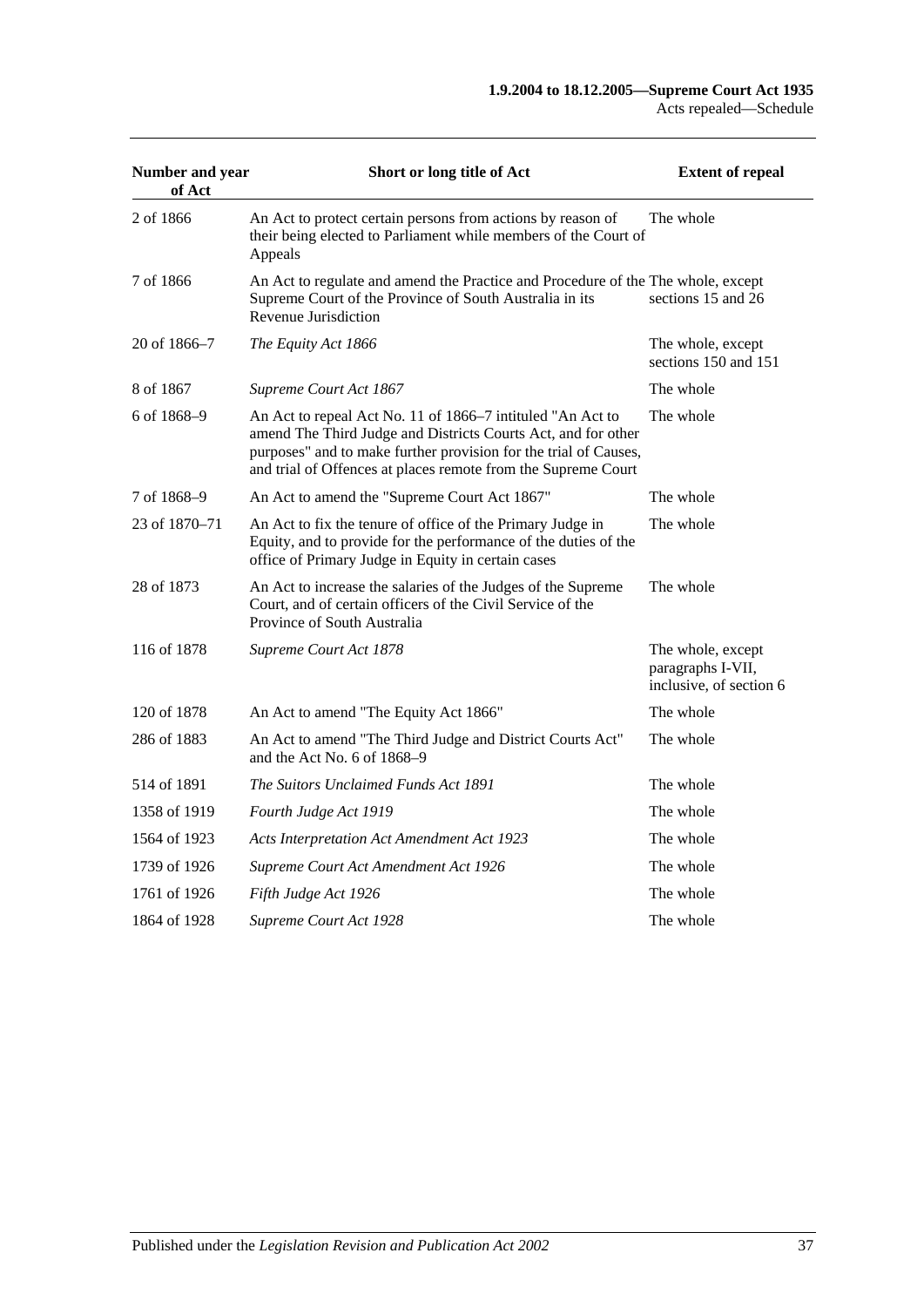# <span id="page-37-0"></span>**Legislative history**

## **Notes**

- Amendments of this version that are uncommenced are not incorporated into the text.
- Please note—References in the legislation to other legislation or instruments or to titles of bodies or offices are not automatically updated as part of the program for the revision and publication of legislation and therefore may be obsolete.
- Earlier versions of this Act (historical versions) are listed at the end of the legislative history.
- For further information relating to the Act and subordinate legislation made under the Act see the Index of South Australian Statutes or www.legislation.sa.gov.au.

## **Principal Act and amendments**

New entries appear in bold.

| Year No |      | Title                                                      | Assent     | Commencement                       |
|---------|------|------------------------------------------------------------|------------|------------------------------------|
| 1935    | 2253 | Supreme Court Act 1935                                     | 21.12.1935 | 1.11.1937 (Gazette 25.3.1937 p646) |
| 1936    | 2293 | <b>Statute Law Revision Act 1936</b>                       | 8.10.1936  | 8.10.1936                          |
| 1944    | 38   | Supreme Court Act Amendment<br>Act 1944                    | 14.12.1944 | 14.12.1944                         |
| 1947    | 33   | Supreme Court Act Amendment<br>Act 1947                    | 4.12.1947  | 4.12.1947                          |
| 1951 6  |      | Supreme Court Act Amendment<br>Act 1951                    | 6.9.1951   | 1.7.1951: s4                       |
| 1952    | 13   | Supreme Court Act Amendment<br>Act 1952                    | 16.10.1952 | 16.10.1952                         |
| 1953    | 45   | Supreme Court Act Amendment<br>Act 1953                    | 17.12.1953 | 17.12.1953                         |
| 1955    | 3    | Statutes Amendment (Public Salaries) 23.6.1955<br>Act 1955 |            | $1.6.1955$ : s $16(2)$             |
| 1955    | 12   | Supreme Court Act Amendment<br>Act 1955                    | 30.9.1955  | 30.9.1955                          |
| 1958    | 41   | Supreme Court Act Amendment<br>Act 1958                    | 27.11.1958 | $1.7.1958$ : s 4                   |
| 1960    | 67   | Supreme Court Act Amendment<br>Act 1960                    | 24.11.1960 | 24.11.1960                         |
| 1960    | 71   | Supreme Court Act Amendment Act<br>$(No. 2)$ 1960          | 1.12.1960  | 1.12.1960                          |
| 1962    | 52   | Supreme Court Act Amendment<br>Act 1962                    | 15.11.1962 | 15.11.1962                         |
| 1963    | 29   | Supreme Court Act Amendment<br>Act 1963                    | 21.11.1963 | 21.11.1963                         |
| 1965    | 9    | Supreme Court Act Amendment<br>Act 1965                    | 23.9.1965  | 23.9.1965                          |
| 1965    | 49   | Supreme Court Act Amendment Act<br>$(No. 2)$ 1965          | 9.12.1965  | 9.12.1965                          |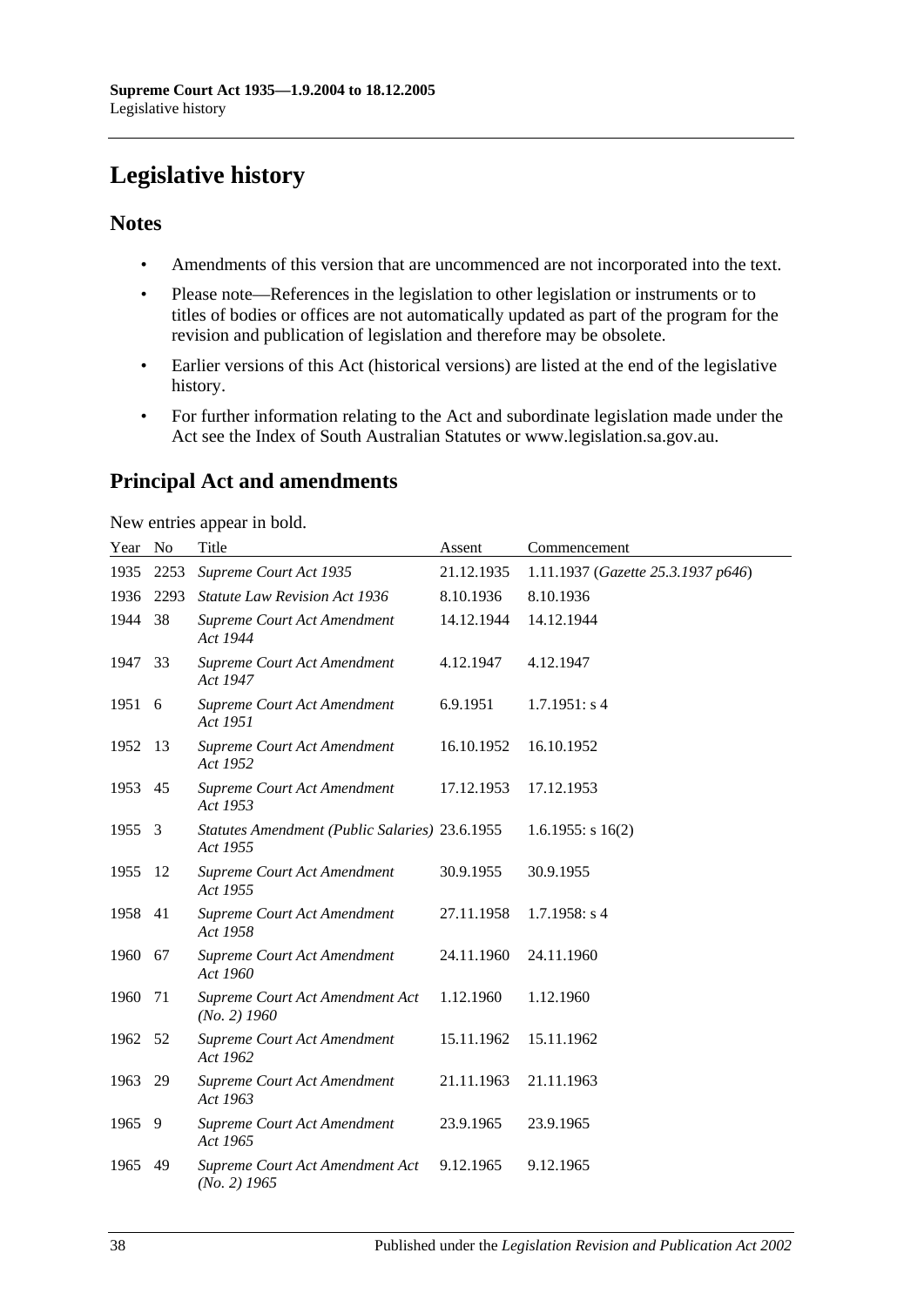| 1966 85 |     | Supreme Court Act Amendment Act<br>$(No. 1)$ 1966                              | 1.12.1966  | 12.1.1967 (Gazette 12.1.1967 p51)     |
|---------|-----|--------------------------------------------------------------------------------|------------|---------------------------------------|
| 1967    | 9   | Supreme Court Act Amendment<br>Act 1967                                        | 30.3.1967  | 30.3.1967                             |
| 1967    | 21  | Supreme Court Act Amendment Act<br>$(No. 2)$ 1967                              | 13.4.1967  | 22.6.1967 (Gazette 22.6.1967 p1850)   |
| 1969    | 10  | Supreme Court Act Amendment<br>Act 1969                                        | 27.2.1969  | 27.2.1969                             |
| 1969    | 22  | Supreme Court Act Amendment Act<br>$(No. 2)$ 1969                              | 26.6.1969  | 26.6.1969                             |
| 1969    | 62  | Supreme Court Act Amendment Act<br>$(No. 3)$ 1969                              | 4.12.1969  | 21.5.1970 (Gazette 21.5.1970 p1842)   |
| 1970    | 14  | Supreme Court Act Amendment<br>Act 1970                                        | 17.9.1970  | 17.9.1970                             |
| 1970    | -16 | Supreme Court Act Amendment Act<br>$(No. 2)$ 1970                              | 17.9.1970  | 17.9.1970                             |
| 1970    | 58  | Supreme Court Act Amendment Act<br>(No. 3) 1970                                | 10.12.1970 | 1.1.1971 (Gazette 10.12.1970 p2646)   |
| 1971    | 30  | Judges' Pensions Act 1971                                                      | 22.4.1971  | 1.5.1971 (Gazette 22.4.1971 p2186)    |
| 1971    | 49  | Supreme Court Act Amendment<br>Act 1971                                        | 26.8.1971  | 26.8.1971                             |
| 1972    | 39  | Statutes Amendment (Judges' Salaries)13.4.1972<br>Act 1972                     |            | 13.4.1972                             |
| 1972    | 40  | Supreme Court Act Amendment<br>Act 1972                                        | 13.4.1972  | 9.11.1972 (Gazette 9.11.1972 p2254)   |
| 1972    | 41  | Crown Proceedings Act 1972                                                     | 20.4.1972  | 14.12.1972 (Gazette 14.12.1972 p2630) |
|         |     | Statutes Amendment (Judges' Salaries)21.3.1974                                 |            | 21.3.1974                             |
| 1974    | 8   | Act 1974                                                                       |            |                                       |
| 1974    | 12  | Supreme Court Act Amendment<br>Act 1974                                        | 28.3.1974  | 20.6.1974 (Gazette 20.6.1974 p2450)   |
| 1975    | 18  | Statutes Amendment (Judges' Salaries) 27.3.1975<br>Act 1975                    |            | 27.3.1975                             |
| 1975 24 |     | <b>Statute Law Revision Act 1975</b>                                           | 27.3.1975  | 27.3.1975                             |
| 1978 67 |     | Supreme Court Act Amendment<br>Act 1978                                        | 26.10.1978 | 6.7.1992 (Gazette 2.7.1992 p209)      |
| 1978    | 82  | Sheriff's Act 1978                                                             | 30.11.1978 | 6.7.1992 (Gazette 2.7.1992 p209)      |
| 1980    | 53  | Supreme Court Act Amendment<br>Act 1980                                        | 3.7.1980   | 3.7.1980                              |
| 1981    | 34  | <b>Statutes Amendment (Administration</b><br>of Courts and Tribunals) Act 1981 | 19.3.1981  | 1.7.1981 (Gazette 25.6.1981 p1896)    |
| 1982    | 82  | Supreme Court Act Amendment<br>Act 1982                                        | 16.9.1982  | 16.9.1982                             |
| 1982    | 92  | <b>Judicial Remuneration Act 1982</b>                                          | 14.10.1982 | 28.10.1982 (Gazette 28.10.1982 p1214) |
| 1983    | 2   | Supreme Court Act Amendment<br>Act 1983                                        | 14.4.1983  | 14.4.1983                             |
| 1983    | 73  | Supreme Court Act Amendment Act<br>$(No. 2)$ 1983                              | 3.11.1983  | 3.11.1983                             |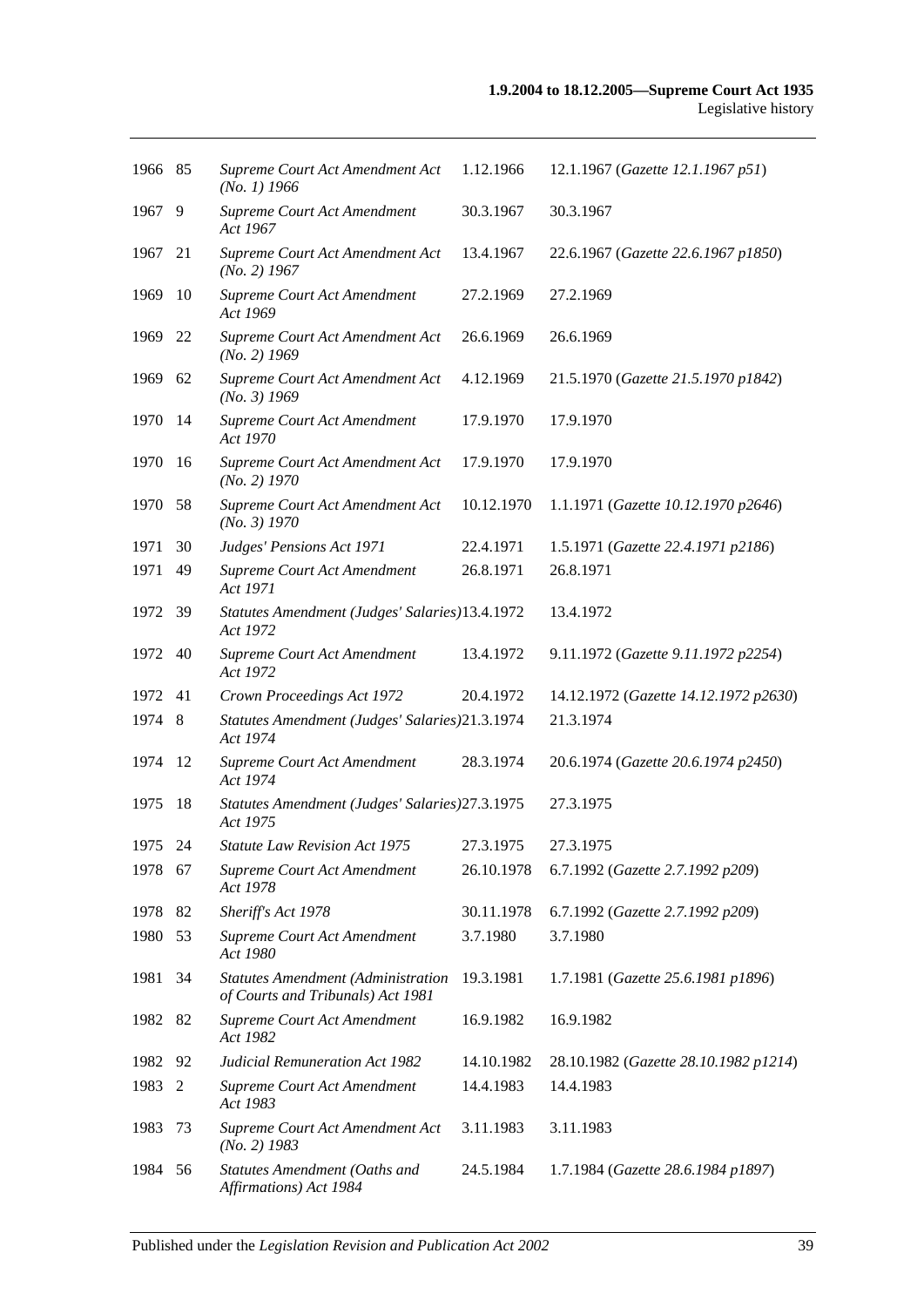#### **Supreme Court Act 1935—1.9.2004 to 18.12.2005** Legislative history

| 1985 6  |     | Statutes Amendment (Bail) Act 1985                                         | 7.3.1985   | 7.7.1985 (Gazette 9.5.1985 p1398)                                                                                                                                                                                                                   |
|---------|-----|----------------------------------------------------------------------------|------------|-----------------------------------------------------------------------------------------------------------------------------------------------------------------------------------------------------------------------------------------------------|
| 1985    | 59  | <b>Statutes Amendment (Remuneration)</b><br>Act 1985                       | 30.5.1985  | 13.6.1985 (Gazette 13.6.1985 p2132)                                                                                                                                                                                                                 |
| 1985    | 70  | <b>Statutes Amendment (Courts)</b><br>Act 1985                             | 6.6.1985   | 1.8.1985 (Gazette 11.7.1985 p92)                                                                                                                                                                                                                    |
| 1986    | 102 | <b>Commercial Arbitration Act 1986</b>                                     | 18.12.1986 | 9.7.1987 (Gazette 9.7.1987 p57)                                                                                                                                                                                                                     |
| 1987    | 80  | Supreme Court Act Amendment<br>Act 1987                                    | 19.11.1987 | 19.11.1987                                                                                                                                                                                                                                          |
| 1988    | 95  | Judicial Administration (Auxiliary<br>Appointments and Powers) Act 1988    | 15.12.1988 | 15.12.1988                                                                                                                                                                                                                                          |
| 1991    | 33  | <b>Statutes Amendment</b><br>(Attorney-General's Portfolio)<br>Act 1991    | 24.4.1991  | 6.6.1991 (Gazette 6.6.1991 p1776)                                                                                                                                                                                                                   |
| 1991    | 49  | <b>Director of Public Prosecutions</b><br>Act 1991                         | 21.11.1991 | 6.7.1992 (Gazette 25.6.1992 p1869)                                                                                                                                                                                                                  |
| 1991    | 69  | <b>Statutes Repeal and Amendment</b><br>(Courts) Act 1991                  | 12.12.1991 | 6.7.1992 (Gazette 2.7.1992 p209)                                                                                                                                                                                                                    |
| 1993    | 62  | <b>Statutes Amendment (Courts)</b><br>Act 1993                             | 27.5.1993  | Pt 2 (s 5)-1.7.1993 (Gazette 24.6.1993<br>p2047); Pt 2 (s 4)-28.10.1993 (Gazette<br>27.10.1993 p1892)                                                                                                                                               |
| 1993    | 75  | Statutes Amendment (Abolition of<br>Compulsory Retirement) Act 1993        | 21.10.1993 | $1.1.1994$ : s 2                                                                                                                                                                                                                                    |
| 1994    | 21  | <b>Statutes Amendment</b><br>(Attorney-General's Portfolio)<br>Act 1994    | 26.5.1994  | 7.7.1994 (Gazette 7.7.1994 p4)                                                                                                                                                                                                                      |
| 1994    | 43  | <b>Statutes Amendment (Courts)</b><br>Act 1994                             | 2.6.1994   | 9.6.1994 (Gazette 9.6.1994 p1669)                                                                                                                                                                                                                   |
| 1995    | 65  | <b>Statutes Amendment (Recording of</b><br>Interviews) Act 1995            | 10.8.1995  | Sch (cll 2-4)-21.12.1995 (Gazette<br>21.12.1995 p1760)                                                                                                                                                                                              |
| 1995    | -84 | <b>Statutes Amendment (Courts)</b><br>Act 1995                             | 30.11.1995 | 21.12.1995 (Gazette 21.12.1995 p1759)                                                                                                                                                                                                               |
| 1995    | 85  | <b>Statutes Amendment (Courts</b><br>Administration Staff) Act 1995        | 30.11.1995 | 14.12.1995 (Gazette 14.12.1995 p1641)                                                                                                                                                                                                               |
| 1996 46 |     | Statutes Amendment (Mediation,<br>Arbitration and Referral) Act 1996       | 27.6.1996  | 30.9.1996 (Gazette 29.8.1996 p808)                                                                                                                                                                                                                  |
| 1996    | 67  | <b>Statutes Amendment</b><br>(Attorney-General's Portfolio)<br>Act 1996    | 15.8.1996  | Pt 17 (ss 34-36)-17.10.1996 (Gazette<br>17.10.1996 p1361)                                                                                                                                                                                           |
| 1999 6  |     | Supreme Court (Rules of Court)<br>Amendment Act 1999                       | 11.3.1999  | 23.4.1999 (Gazette 22.4.1999 p2171)                                                                                                                                                                                                                 |
| 1999    | 33  | <b>Financial Sector Reform (South</b><br>Australia) Act 1999               | 17.6.1999  | Sch (item $57$ )—1.7.1999 being the date<br>specified under s 3(16) of the Financial<br>Sector Reform (Amendments and<br>Transitional Provisions) Act (No. 1) 1999<br>of the Commonwealth as the transfer date<br>for the purposes of that Act: s 2 |
| 1999    | 66  | <b>Statutes Amendment (Magistrates</b><br>Court Appeals) Act 1999          | 18.11.1999 | Pt 3 (s 6)-3.1.2000 (Gazette 9.12.1999<br>p3114)                                                                                                                                                                                                    |
| 2001    | 69  | <b>Statutes Amendment (Courts and</b><br>Judicial Administration) Act 2001 | 6.12.2001  | Pt 14 (s 32)-13.1.2002 (Gazette<br>$10.1.2002\ p4)$                                                                                                                                                                                                 |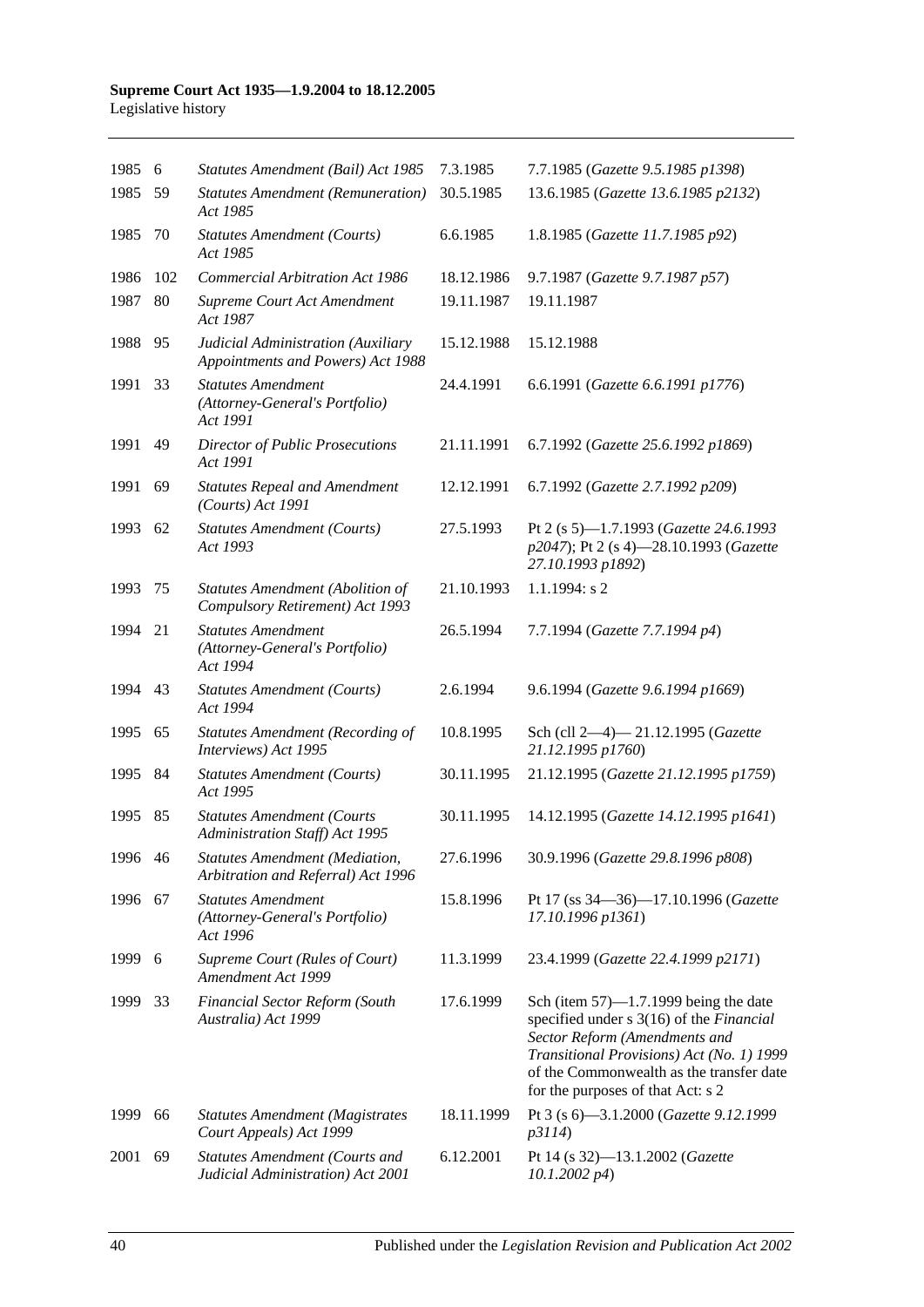| 2002    | -16 | <b>Statutes Amendment (Structured)</b><br>Settlements) Act 2002 | 5.9.2002   | Pt 4 (s 6)—1.12.2002 ( <i>Gazette 7.11.2002</i><br>p4043       |
|---------|-----|-----------------------------------------------------------------|------------|----------------------------------------------------------------|
| 2003    | 44  | <i>Statute Law Revision Act 2003</i>                            | 23.10.2003 | Sch 1-24.11.2003 ( <i>Gazette 13.11.2003</i><br><i>p4048</i> ) |
| 2004 23 |     | <b>Statutes Amendment (Courts) Act</b><br>2004                  | 8.7.2004   | Pt 9 (s 27)-1.9.2004 (Gazette 26.8.2004<br>p3402               |
|         |     |                                                                 |            |                                                                |

## **Provisions amended since 3 February 1976**

• Legislative history prior to 3 February 1976 appears in marginal notes and footnotes included in the consolidation of this Act contained in Volume 10 of The Public General Acts of South Australia 1837-1975 at page 718.

New entries appear in bold.

Entries that relate to provisions that have been deleted appear in italics.

| Provision      | How varied                                                            | Commencement |
|----------------|-----------------------------------------------------------------------|--------------|
| Pt A1          | heading inserted by $44/2003$ s 3(1) (Sch 1)                          | 24.11.2003   |
| s 1            | amended by 44/2003 s 3(1) (Sch 1)                                     | 24.11.2003   |
| $\sqrt{s}$ 2   | amended by 34/1981 s 5                                                | 1.7.1981     |
|                | omitted under Legislation Revision and<br><b>Publication Act 2002</b> | 24.11.2003   |
| s <sub>5</sub> |                                                                       |              |
| s 5(1)         | s 5 redesignated as s $5(1)$ by $34/1981$ s $6(e)$                    | 1.7.1981     |
|                | evidentiary material inserted by 84/1995 s 19                         | 21.12.1995   |
| jurisdiction   | substituted by $34/1981$ s $6(a)$                                     | 1.7.1981     |
| master         | substituted by $34/1981$ s $6(b)$                                     | 1.7.1981     |
| registrar      | inserted by $34/1981$ s $6(c)$                                        | 1.7.1981     |
| suitors' funds | substituted by $34/1981$ s $6(d)$                                     | 1.7.1981     |
| s 5(2)         | inserted by $34/1981$ s $6(e)$                                        | 1.7.1981     |
| Pt1            |                                                                       |              |
| s <sub>7</sub> | substituted by 34/1981 s 7                                            | 1.7.1981     |
| $s \, 7(4)$    | inserted by $69/1991$ s $9(a)$                                        | 6.7.1992     |
| s <sub>8</sub> |                                                                       |              |
| s(3)           | inserted by 34/1981 s 8                                               | 1.7.1981     |
| s 8(4)         | inserted by 95/1988 Sch 1                                             | 15.12.1988   |
| s 9            | substituted by 34/1981 s 9                                            | 1.7.1981     |
| s 9A           | inserted by 67/1996 s 34                                              | 17.10.1996   |
| s 11           | substituted by 34/1981 s 10                                           | 1.7.1981     |
| s 11(1)        | substituted by $70/1985$ s $3(a)$                                     | 1.8.1985     |
| s 11(1a)       | inserted by $70/1985$ s $3(a)$                                        | 1.8.1985     |
|                | substituted by 95/1988 Sch 1                                          | 15.12.1988   |
| s 11(1b)       | inserted by 95/1988 Sch 1                                             | 15.12.1988   |
| s 11(4)        | deleted by 70/1985 s 3(b)                                             | 1.8.1985     |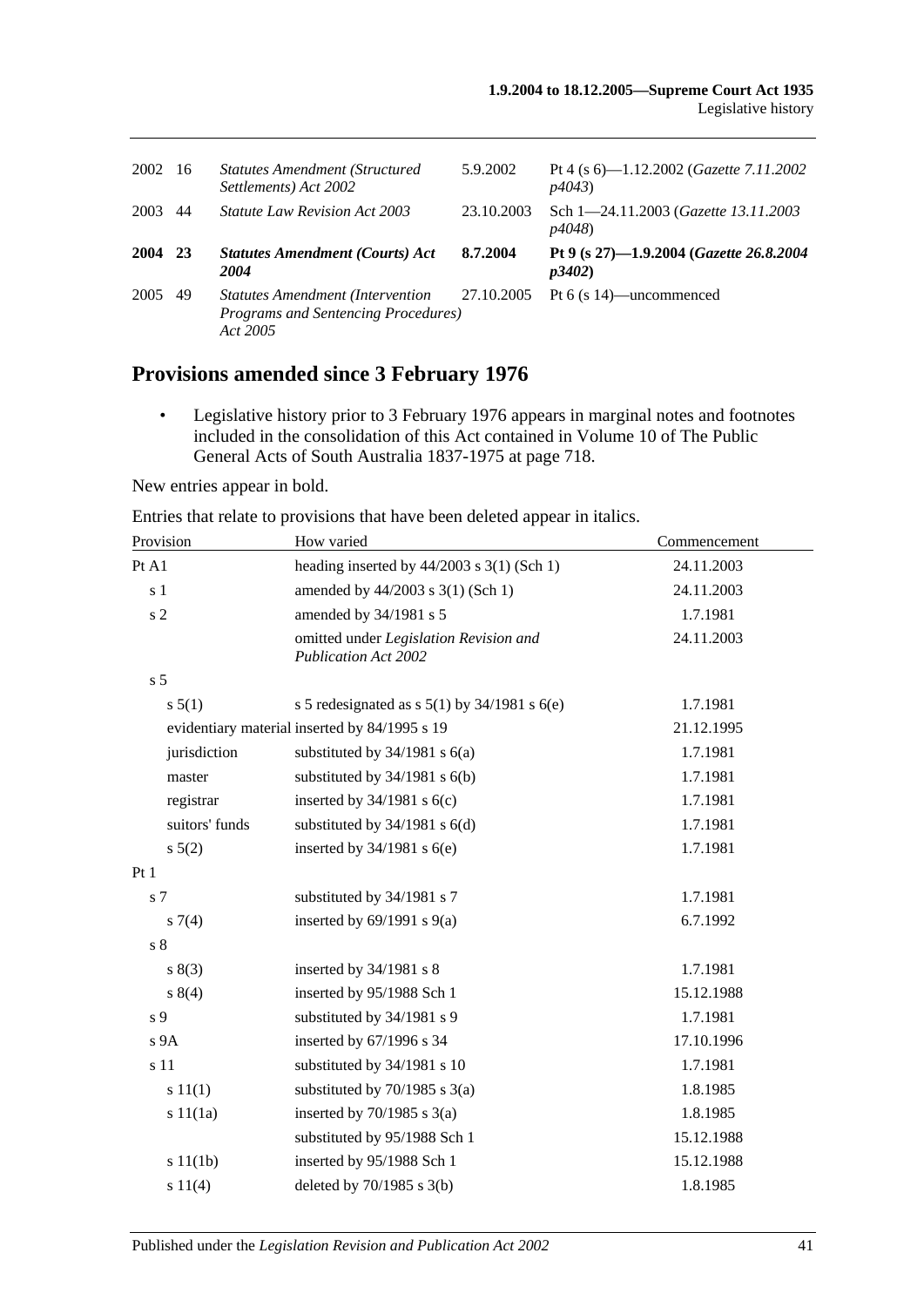#### **Supreme Court Act 1935—1.9.2004 to 18.12.2005** Legislative history

| s 11(6)                             | inserted by $70/1985$ s $3(c)$                                                                     | 1.8.1985   |
|-------------------------------------|----------------------------------------------------------------------------------------------------|------------|
| s 12                                | substituted by 34/1981 s 11                                                                        | 1.7.1981   |
|                                     | substituted by $92/1982$ s 3(1)                                                                    | 28.10.1982 |
|                                     | amended by 59/1985 s 21                                                                            | 13.6.1985  |
|                                     | substituted by 95/1988 Sch 1                                                                       | 15.12.1988 |
| s 13A                               | amended by 53/1980 s 2                                                                             | 3.7.1980   |
|                                     | substituted by 34/1981 s 12                                                                        | 1.7.1981   |
| s 13B                               | inserted by 34/1981 s 12                                                                           | 1.7.1981   |
|                                     | deleted by 75/1993 s 27                                                                            | 1.1.1994   |
|                                     | inserted by 43/1994 s 22                                                                           | 9.6.1994   |
| <b>Heading preceding</b><br>$s$ 13H | deleted by $44/2003$ s $3(1)$ (Sch 1)                                                              | 24.11.2003 |
| s <sub>13H</sub>                    |                                                                                                    |            |
| s 13H(1)                            | amended by $82/1982$ s $2(a)$                                                                      | 16.9.1982  |
| s 13H(2)                            | amended by $82/1982$ s $2(b)$ , (c)                                                                | 16.9.1982  |
| s $13H(3)$                          | amended by $82/1982$ s $2(a)$                                                                      | 16.9.1982  |
| s 13H(4)                            | amended by $82/1982$ s $2(a)$                                                                      | 16.9.1982  |
| $s$ 13H $(4a)$                      | s 13H(4) second sentence amended by 82/1982<br>s(2(a)                                              | 16.9.1982  |
|                                     | s 13H(4) second sentence redesignated as<br>s 13H(4a) by 44/2003 s 3(1) (Sch 1)                    | 24.11.2003 |
| $s$ 13H(4b)                         | s 13H(4) third sentence amended and<br>redesignated as $s$ 13H(4b) by 44/2003 $s$ 3(1)<br>(Sch 1)  | 24.11.2003 |
| $s$ 13H(4c)                         | s 13H(4) fourth sentence amended and<br>redesignated as $s$ 13H(4c) by 44/2003 $s$ 3(1)<br>(Sch 1) | 24.11.2003 |
| s 13H(5)                            | amended by $82/1982$ s $2(a)$                                                                      | 16.9.1982  |
| s 13H(6)                            | inserted by $82/1982$ s $2(d)$                                                                     | 16.9.1982  |
| s 14                                | amended by 34/1981 s 13                                                                            | 1.7.1981   |
| s 15                                |                                                                                                    |            |
| s 15(1)                             | amended by 34/1981 s 14                                                                            | 1.7.1981   |
| Pt 2                                |                                                                                                    |            |
| Pt 2 Div 1                          | heading substituted by $44/2003$ s 3(1) (Sch 1)                                                    | 24.11.2003 |
| Pt 2 Div 2                          | heading substituted by $44/2003$ s 3(1) (Sch 1)                                                    | 24.11.2003 |
| Pt 2 Div 3                          | heading substituted by 44/2003 s 3(1) (Sch 1)                                                      | 24.11.2003 |
| s 30BA                              | inserted by 16/2002 s 6                                                                            | 1.12.2002  |
| $s \, 30C(2)$                       | substituted by 62/1993 s 4                                                                         | 28.10.1993 |
| s 33                                | deleted by 67/1978 s 3                                                                             | 6.7.1992   |
| s 35                                | deleted by $69/1991$ s $9(b)$                                                                      | 6.7.1992   |
|                                     | inserted by 43/1994 s 23                                                                           | 9.6.1994   |
| s <sub>37</sub>                     | deleted by 56/1984 s 8                                                                             | 1.7.1984   |
| s 39                                | substituted by 80/1987 s 2                                                                         | 9.11.1987  |
| $s \, 39(1)$                        | amended by 84/1995 s 20                                                                            | 21.12.1995 |
| $s \, 39(2)$                        | amended by 23/2004 s 27(1)                                                                         | 1.9.2004   |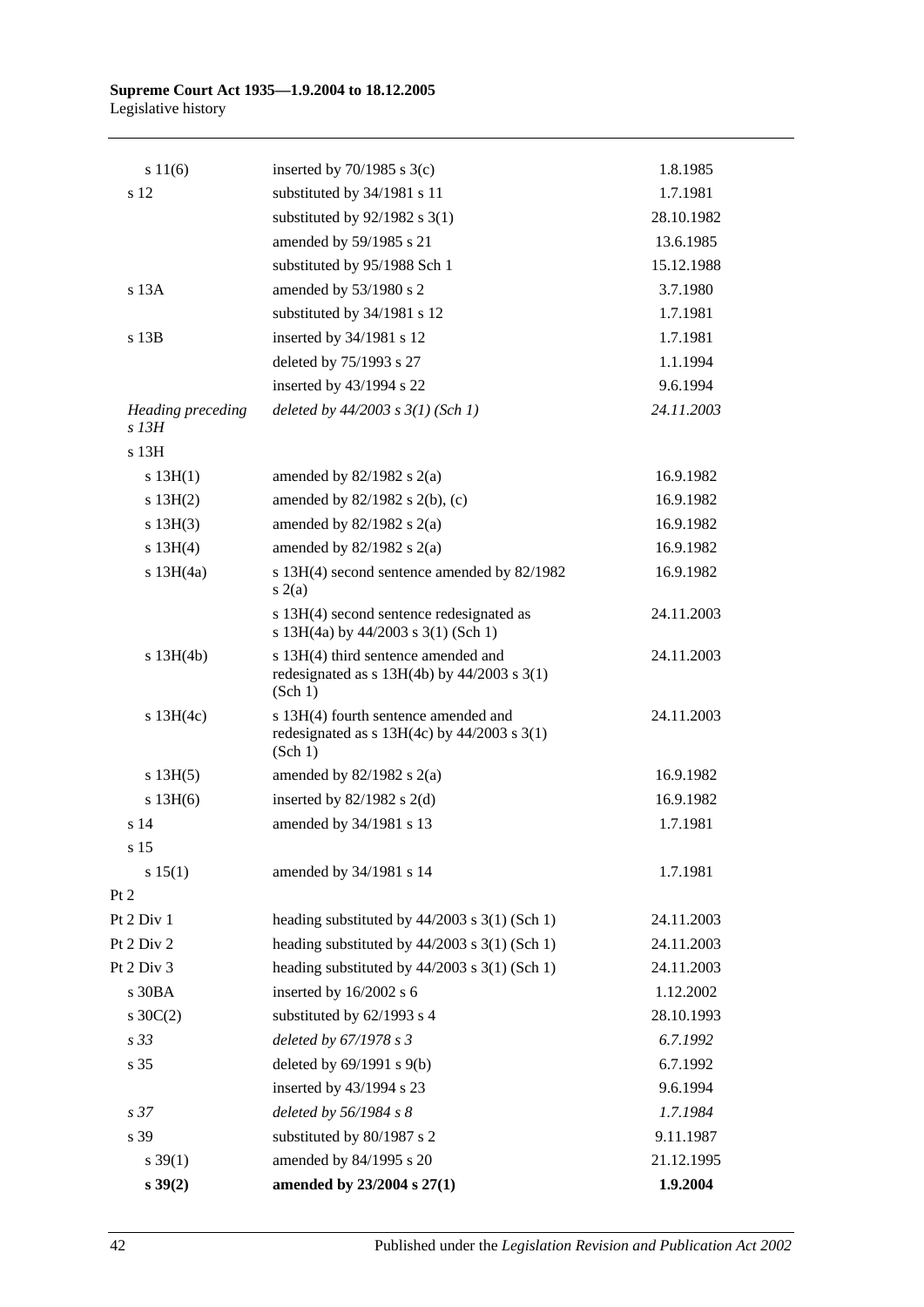| $s\,39(6)$                           | substituted by $23/2004$ s $27(2)$                                                                                 | 1.9.2004   |
|--------------------------------------|--------------------------------------------------------------------------------------------------------------------|------------|
| $s\,40$                              |                                                                                                                    |            |
| $s\ 40(2)$                           | inserted by $69/1991$ s $9(c)$                                                                                     | 6.7.1992   |
| $Pt\,3$                              |                                                                                                                    |            |
| ss $45$ and $46$                     | substituted by 67/1996 s 35                                                                                        | 17.10.1996 |
| ss $46A$ and $46B$                   | inserted by 67/1996 s 35                                                                                           | 17.10.1996 |
| s 47                                 | amended by 34/1981 s 15                                                                                            | 1.7.1981   |
| s 48                                 | amended by 34/1981 s 16                                                                                            | 1.7.1981   |
|                                      | amended and redesignated as subsections,<br>paragraphs and subparagraphs by $44/2003$ s $3(1)$<br>(Sch 1)          | 24.11.2003 |
| s <sub>50</sub>                      | redesignated as $s$ 50(1) by 34/1981 s 17                                                                          | 1.7.1981   |
| s 50(1)                              | contents commencing "Provided that" amended<br>by 66/1999 s 6                                                      | 3.1.2000   |
| s 50(1a)                             | s 50(1) contents commencing "Provided that"<br>amended and redesignated as $s$ 50(1a) by<br>44/2003 s 3(1) (Sch 1) | 24.11.2003 |
| $s\ 50(2)$                           | inserted by 34/1981 s 17                                                                                           | 1.7.1981   |
| Heading preceding<br>s <sub>52</sub> | deleted by 67/1996 s 36                                                                                            | 17.10.1996 |
| $ss 52 - 53A$                        | deleted by 67/1996 s 36                                                                                            | 17.10.1996 |
| s <sub>54</sub>                      | amended by $6/1985$ s $8(a)$                                                                                       | 7.7.1985   |
|                                      | deleted by 67/1996 s 36                                                                                            | 17.10.1996 |
| $ss 55 - 57$                         | deleted by 67/1996 s 36                                                                                            | 17.10.1996 |
| s 59                                 | amended by $6/1985$ s $8(b)$ , (c)                                                                                 | 7.7.1985   |
|                                      | deleted by 67/1996 s 36                                                                                            | 17.10.1996 |
| s 60                                 | deleted by 67/1996 s 36                                                                                            | 17.10.1996 |
| s 61                                 | deleted by $6/1985$ s $8(d)$                                                                                       | 7.7.1985   |
| $s\,62$                              | deleted by 67/1996 s 36                                                                                            | 17.10.1996 |
| Pt 3A                                |                                                                                                                    |            |
| s 62H                                |                                                                                                                    |            |
| s $62H(3)$ and $(3a)$                | substituted by 34/1981 s 18                                                                                        | 1.7.1981   |
| $s$ 62H(3b)                          | inserted by 34/1981 s 18                                                                                           | 1.7.1981   |
| $s$ 62H(5)                           | substituted by 21/1994 s 29                                                                                        | 7.7.1994   |
| s 62H(6)                             | deleted by 21/1994 s 29                                                                                            | 7.7.1994   |
| Pt 4                                 |                                                                                                                    |            |
| <b>Heading preceding</b><br>s 65     | substituted by 46/1996 s 10                                                                                        | 30.9.1996  |
|                                      | deleted by $44/2003$ s $3(1)$ (Sch 1)                                                                              | 24.11.2003 |
| $ss 65 - 67$                         | substituted by 46/1996 s 10                                                                                        | 30.9.1996  |
| s 68                                 | substituted by $102/1986$ s $3(1)$ (Sch)                                                                           | 9.7.1987   |
|                                      | deleted by 46/1996 s 10                                                                                            | 30.9.1996  |
| ss 69 and 70                         | deleted by 46/1996 s 10                                                                                            | 30.9.1996  |
| <b>Heading</b> preceding<br>s 71     | deleted by $44/2003$ s $3(1)$ (Sch 1)                                                                              | 24.11.2003 |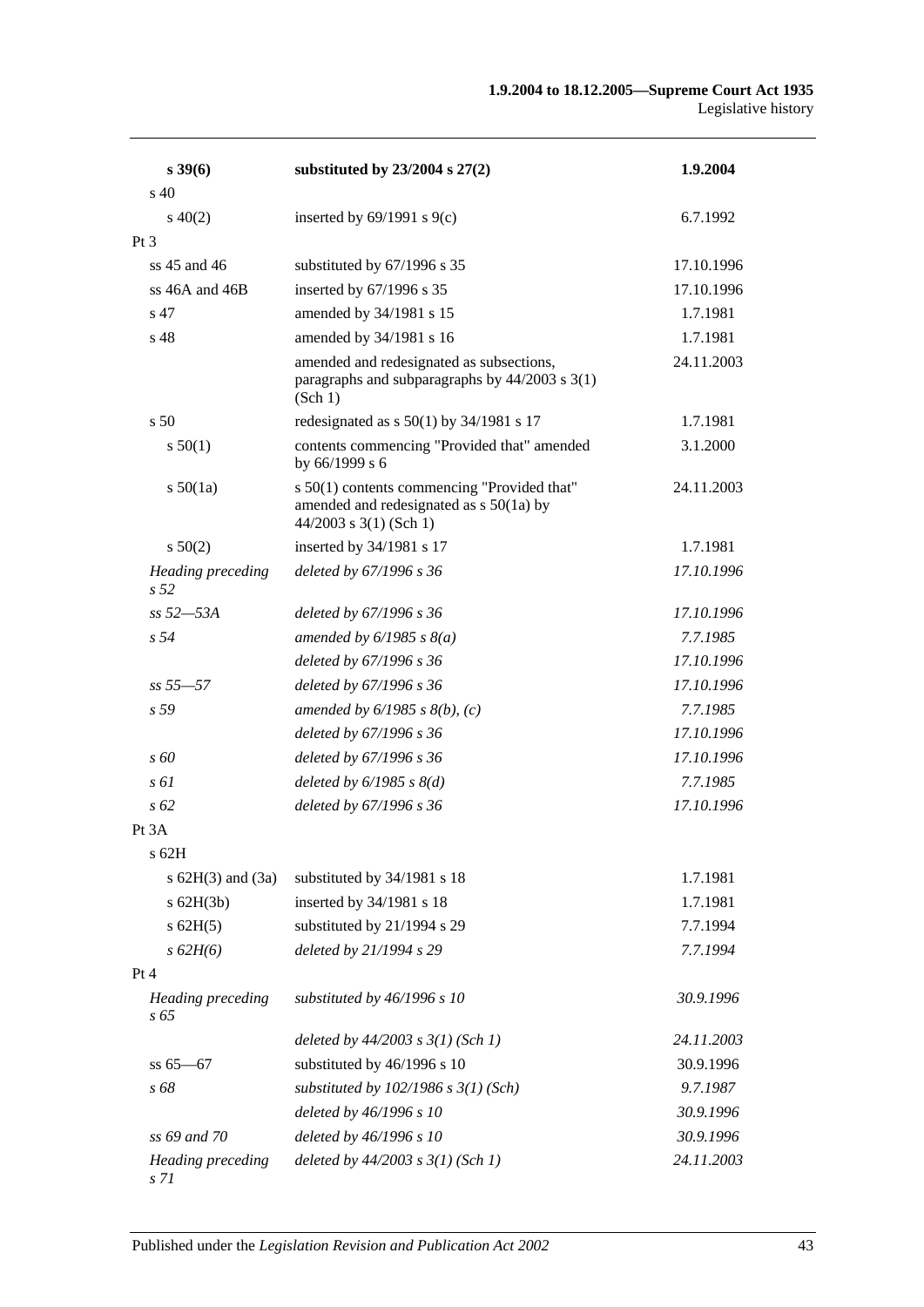#### **Supreme Court Act 1935—1.9.2004 to 18.12.2005** Legislative history

| <b>Heading</b> preceding<br>s 72 | deleted by $44/2003$ s $3(1)$ (Sch 1)             | 24.11.2003 |
|----------------------------------|---------------------------------------------------|------------|
| s 72                             |                                                   |            |
| $s \, 72(1)$                     | amended by 34/1981 s 19                           | 1.7.1981   |
|                                  | amended by 2/1983 s 2                             | 14.4.1983  |
|                                  | amended by $69/1991$ s $9(d)$                     | 6.7.1992   |
|                                  | amended by 46/1996 s 11                           | 30.9.1996  |
|                                  | amended by 6/1999 s 3                             | 23.4.1999  |
|                                  | amended by 44/2003 s 3(1) (Sch 1)                 | 24.11.2003 |
| $s \, 72(4)$                     | substituted by 21/1994 s 30                       | 7.7.1994   |
| Pt 6                             | heading substituted by 34/1981 s 20               | 1.7.1981   |
| <b>Heading preceding</b><br>s 82 | substituted by 34/1981 s 21                       | 1.7.1981   |
|                                  | deleted by $44/2003$ s $3(1)$ (Sch 1)             | 24.11.2003 |
| Pt 6 Div 1                       | heading inserted by $44/2003$ s 3(1) (Sch 1)      | 24.11.2003 |
| s 82                             | substituted by 34/1981 s 21                       | 1.7.1981   |
| s 82(2)                          | amended by 69/1991 s 9(e)                         | 6.7.1992   |
| s 82(3)                          | substituted by 84/1995 s 21                       | 21.12.1995 |
| $s \, 82(3a)$                    | inserted by 84/1995 s 21                          | 21.12.1995 |
| s 83                             | deleted by 34/1981 s 21                           | 1.7.1981   |
| Heading preceding<br>s 84        | deleted by $82/1978 s 3(1)$                       | 6.7.1992   |
| s 84                             | amended by 34/1981 s 22                           | 1.7.1981   |
|                                  | deleted by $82/1978 s 3(1)$                       | 6.7.1992   |
| ss 85—105                        | deleted by $82/1978 s 3(1)$                       | 6.7.1992   |
| Pt 6 Div 2                       | heading substituted by $44/2003$ s $3(1)$ (Sch 1) | 24.11.2003 |
| s 106                            | amended by 34/1981 s 23                           | 1.7.1981   |
|                                  | substituted by 85/1995 s 15                       | 14.12.1995 |
| Pt 6 Div 3                       | heading substituted by 44/2003 s 3(1) (Sch 1)     | 24.11.2003 |
| s 109                            | amended by 34/1981 s 24                           | 1.7.1981   |
|                                  | substituted by 85/1995 s 16                       | 14.12.1995 |
| s 110A                           |                                                   |            |
| s 110A(1)                        | inserted by $69/1991$ s $9(f)$                    | 6.7.1992   |
|                                  | amended by 85/1995 s 17(a)                        | 14.12.1995 |
|                                  | (c) deleted by $85/1995$ s $17(a)$                | 14.12.1995 |
| s 110A(2)                        | substituted by $85/1995$ s 17(b)                  | 14.12.1995 |
| s 110B                           | inserted by $69/1991$ s $9(f)$                    | 6.7.1992   |
| Pt 7                             |                                                   |            |
| s 114                            |                                                   |            |
| s 114(2)                         | amended by $69/1991$ s $9(g)$                     | 6.7.1992   |
| ss 115 and 116                   | deleted by 67/1978 s 4                            | 6.7.1992   |
| s 118                            | deleted by 56/1984 s 8                            | 1.7.1984   |
|                                  | inserted by 84/1995 s 22                          | 21.12.1995 |
| s 118A                           | deleted 49/1991 Sch 2                             | 6.7.1992   |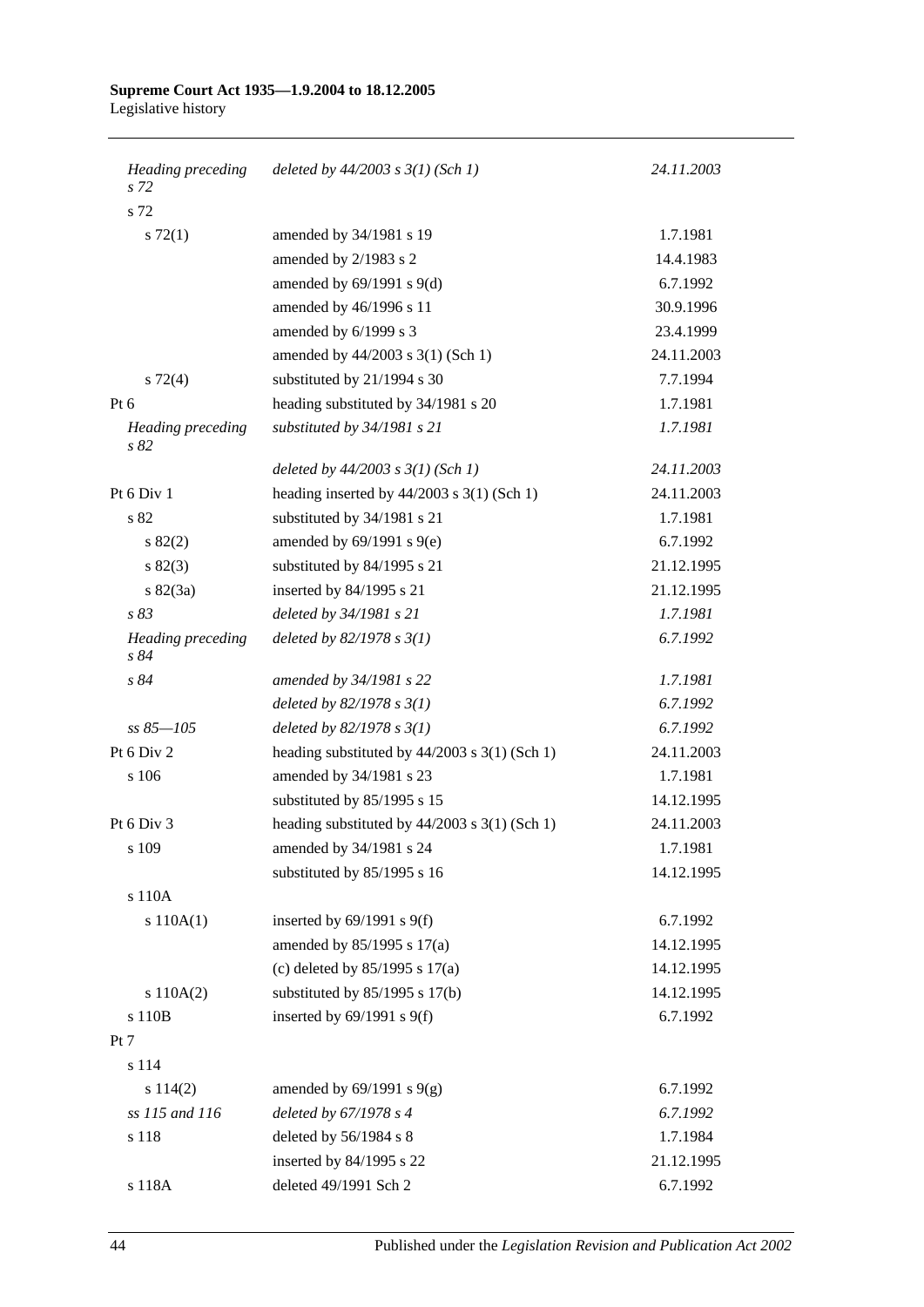|                                   | inserted by $84/1995$ s 22                    | 21.12.1995 |
|-----------------------------------|-----------------------------------------------|------------|
| <b>Heading</b> preceding<br>s 119 | deleted by $44/2003$ s $3(1)$ (Sch 1)         | 24.11.2003 |
| s 119                             | amended by $34/1981$ s $25(a)$                | 1.7.1981   |
| s 120                             | amended by 34/1981 s 25(b)                    | 1.7.1981   |
| s 121                             |                                               |            |
| s 121(2)                          | amended by 34/1981 s 25(c)                    | 1.7.1981   |
| s 122                             |                                               |            |
| s 122(1)                          | amended by 33/1999 Sch (item 57)              | 1.7.1999   |
| s 124                             | amended by $34/1981$ s $25(d)$                | 1.7.1981   |
| s 125                             | amended by 34/1981 s 25(e)                    | 1.7.1981   |
| s 126                             | amended by $34/1981$ s $25(f)$ , (g)          | 1.7.1981   |
| s 127                             | amended by 34/1981 s 25(h)                    | 1.7.1981   |
| s 128                             |                                               |            |
| s 128(1)                          | amended by 34/1981 s 25(i)                    | 1.7.1981   |
| s 129                             |                                               |            |
| s 129(1)                          | amended by 33/1991 s 15                       | 6.6.1991   |
| s 130                             | inserted by 2/1983 s 3                        | 14.4.1983  |
| s 130(2)                          | substituted by $69/2001$ s $32(a)$            | 13.1.2002  |
| $s$ 130(3)                        | inserted by 73/1983 s 2                       | 3.11.1983  |
|                                   | deleted by $69/2001 s 32(b)$                  | 13.1.2002  |
| s 131                             | inserted by $69/1991$ s $9(h)$                | 6.7.1992   |
| s 131(1)                          | amended by 62/1993 s 5                        | 1.7.1993   |
|                                   | amended by 84/1995 s 23(a)                    | 21.12.1995 |
| s 131(2)                          | substituted by $84/1995$ s $23(b)$            | 21.12.1995 |
| s 131(3)                          | amended by $65/1995$ Sch cl $4(a)$            | 21.12.1995 |
|                                   | substituted by $84/1995$ s $23(b)$            | 21.12.1995 |
| s $131(4)$ and $(5)$              | inserted by 65/1995 Sch cl 4(b)               | 21.12.1995 |
|                                   | substituted by $84/1995$ s $23(b)$            | 21.12.1995 |
| Sch                               | heading amended by $44/2003$ s $3(1)$ (Sch 1) | 24.11.2003 |
|                                   |                                               |            |

## **Transitional etc provisions associated with Act or amendments**

#### *Statutes Amendment (Courts Administration Staff) Act 1995*

#### **20—Transitional provision**

(1) An appointment to a non-judicial office or position made or purportedly made before the commencement of this Act in accordance with an Act that is amended by this Act will be taken to have been duly made under the statutory provisions that, as amended by this Act, provide for the making of such an appointment as if this Act had been enacted and in force at the relevant time.

## **Historical versions**

Reprint No 1—15.1.1992